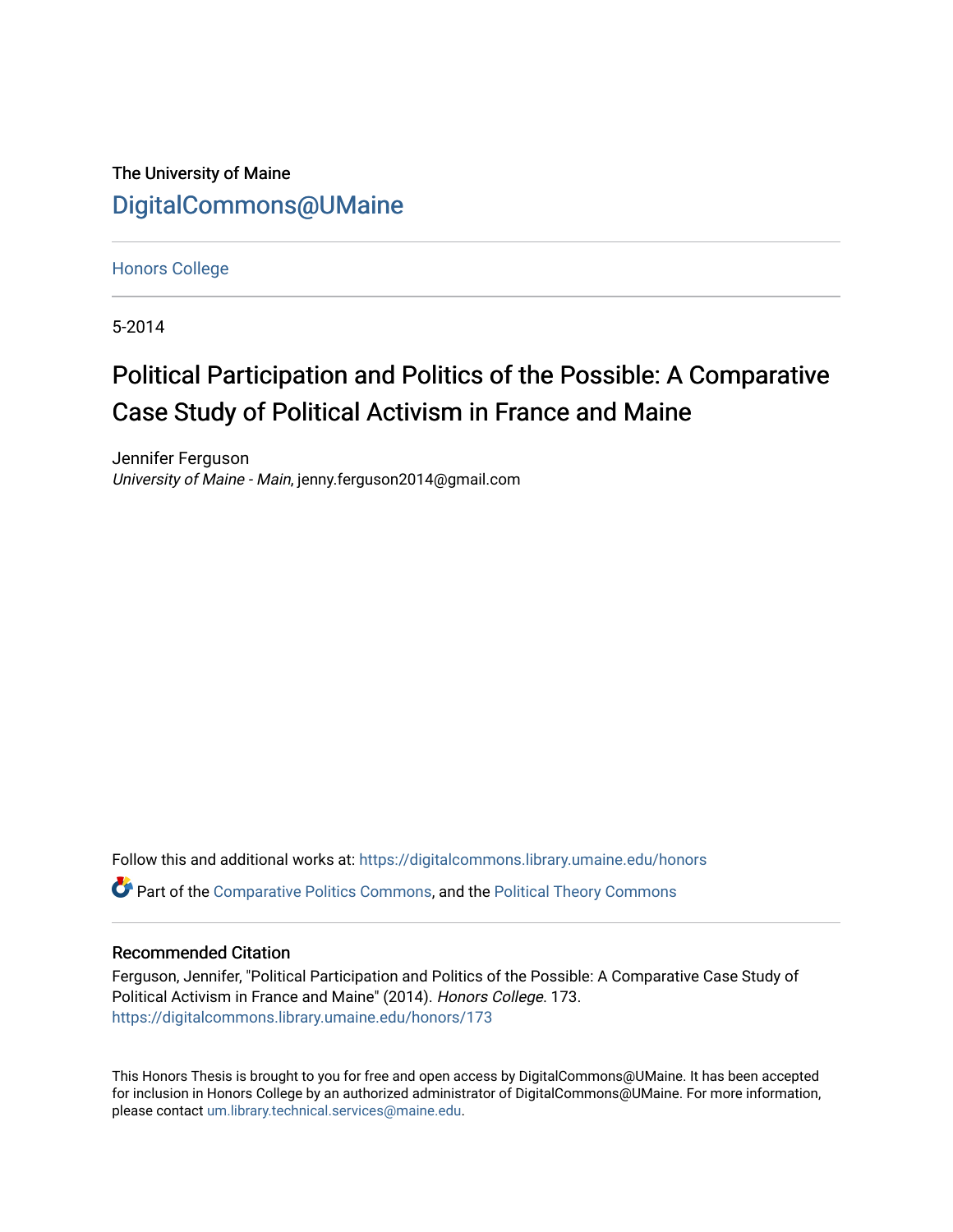# POLITICAL PARTICIPATION AND POLITICS OF THE POSSIBLE: A COMPARATIVE CASE STUDY OF POLITICAL ACTIVISM IN FRANCE AND

### MAINE

by

Jennifer Leigh Ferguson

A Thesis Submitted in Partial Fulfillment of the Requirements for a Degree with Honors (Political Science)

The Honors College

University of Maine

May 2014

Advisory Committee:

Robert W. Glover, Assistant Professor of Political Science and Honors, Advisor Mark Brewer, Associate Professor of Political Science Amy Fried, Professor of Political Science Angela Haas, Visiting Assistant Professor of History Jennie Woodard, Adjunct Professor of History and Women's, Gender, and Sexuality Studies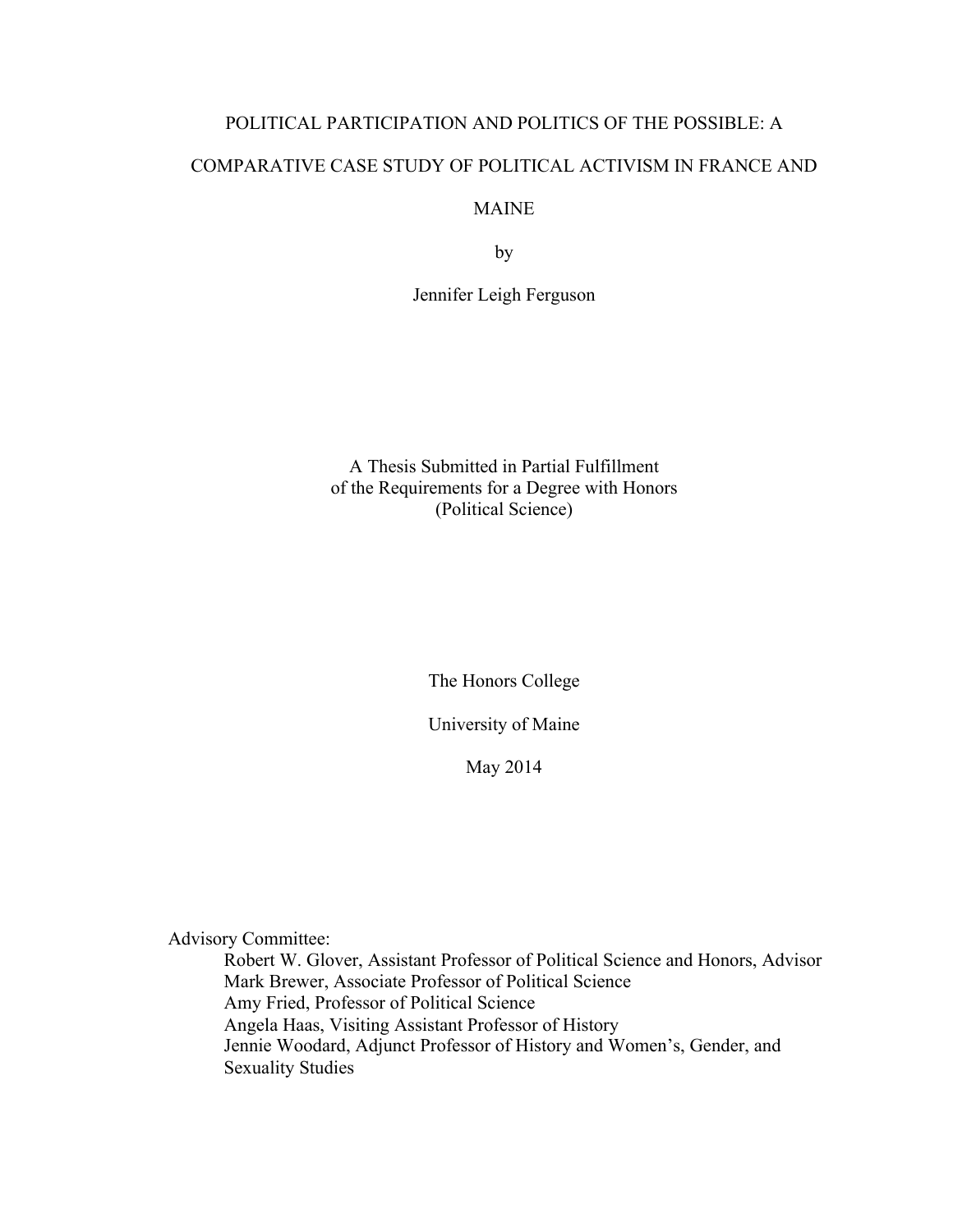#### **Abstract**

Political activism and political culture provide great insight into how movements not only form but attempt to enact change within society. However, political culture will vary by nation due to the divergent historical foundations and the use of tactics that resonate with citizens as the most effective way to promote change in a government. Therefore, it is critical to cross-nationally examine the effect that political culture can have on current social movements. In this thesis, I examine the impact of political culture on recent social movement activity in France and the state of Maine, with a focus on debates over the legalization of same-sex marriage. Through firsthand experience and case study analysis, this thesis demonstrates the different strategies movements utilize to promote the same cause, adopting different tactics and framing strategies. I argue that this reflects differing cultural influences in each society. In fact, I will argue that divergent collective memories of respective revolutions and the forms of government that resulted from the framers of each nation contribute to the organization and execution of same-sex marriage social movements today.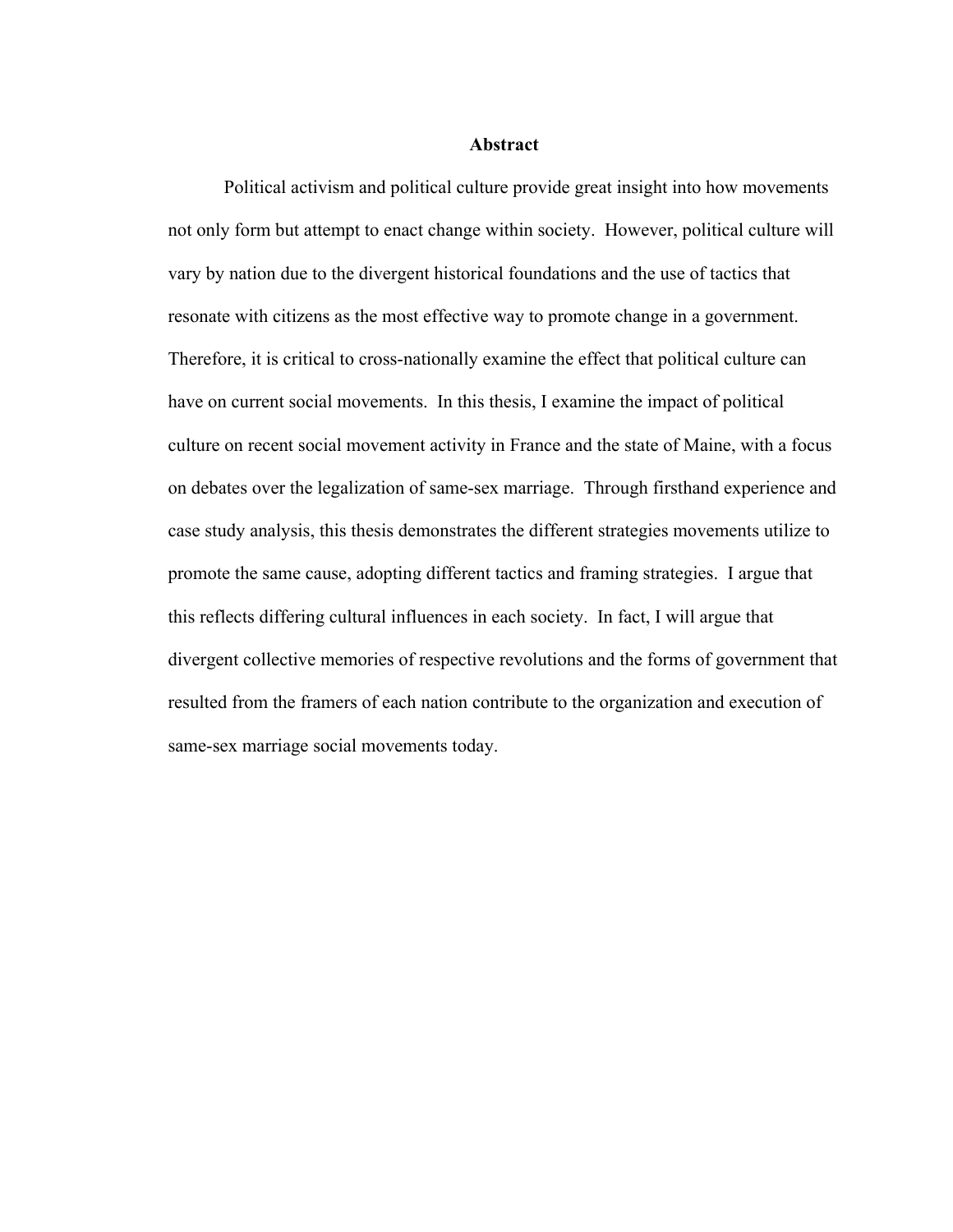#### **Acknowledgements**

I would like to express my sincere appreciation for my advisor, Dr. Robert W. Glover. His advice and guidance throughout this project has been immeasurable. I would also like to thank my committee members, Dr. Mark Brewer, Dr. Amy Fried, Dr. Angela Haas and Dr. Jennie Woodard for serving on this thesis project. Their individual specialties and passion for this subject made this research endeavor not only enlightening but also enjoyable. I want to also express my gratitude for the Honors College at the University of Maine. The education and opportunities available to me through this program provided immense growth and development.

A warm and grateful thanks to my parents, Paul and Grace Ferguson, who have always cheered me on to pursue my dreams. Without their support and love I would not have had the courage to undertake this endeavor and stretch my comfort zone in France. Without that experience this project would not have been possible. I am grateful to them for always being there for me and listening, and for providing a safety net so that I could explore without fear. Finally, a big thank you to Logan Desmond who always believed in me and this project. I am appreciative for his unfailing support and encouragement.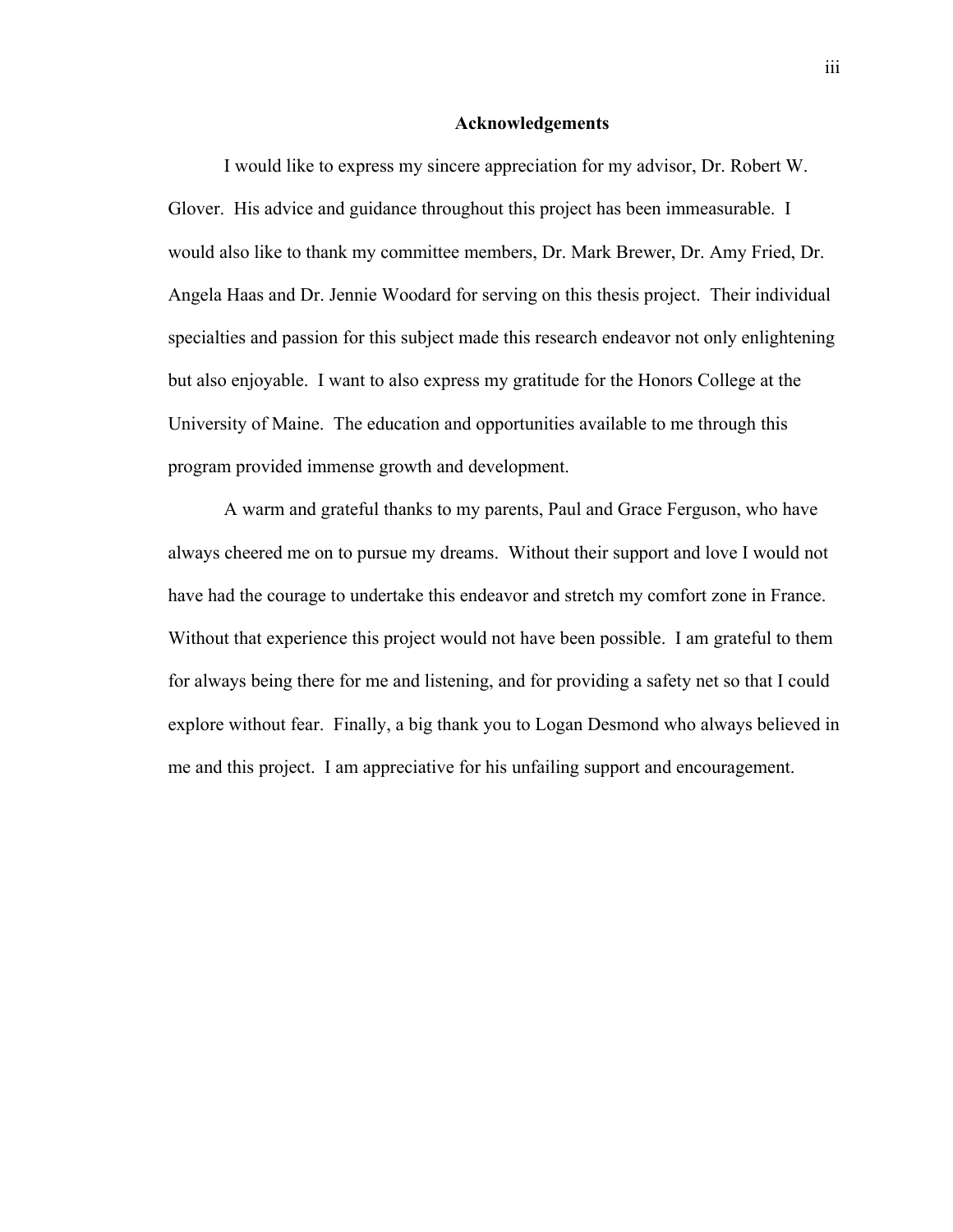## **Table of Contents**

| Part I: Collective Memory and the Revolutions: Connecting the Present Protest to the |  |
|--------------------------------------------------------------------------------------|--|
| Part II: Political Culture and Protest Tactics: How Movements Form in Different      |  |
| Part III: Legalizing Gay Marriage: The Context of Global Politics 46                 |  |
|                                                                                      |  |
|                                                                                      |  |

## **Table of Figures**

| Figure 1: Labor Union Protest, Paris, France (Photography by Jennifer Ferguson 2013)40 |  |
|----------------------------------------------------------------------------------------|--|
| Figure 2: Public Bus Transportation Cancelation due to Protest, Paris, France          |  |
|                                                                                        |  |
| Figure 3: Police Guards at the Manif Pour Tous Protest at the Louvre Museum, Paris,    |  |
|                                                                                        |  |
|                                                                                        |  |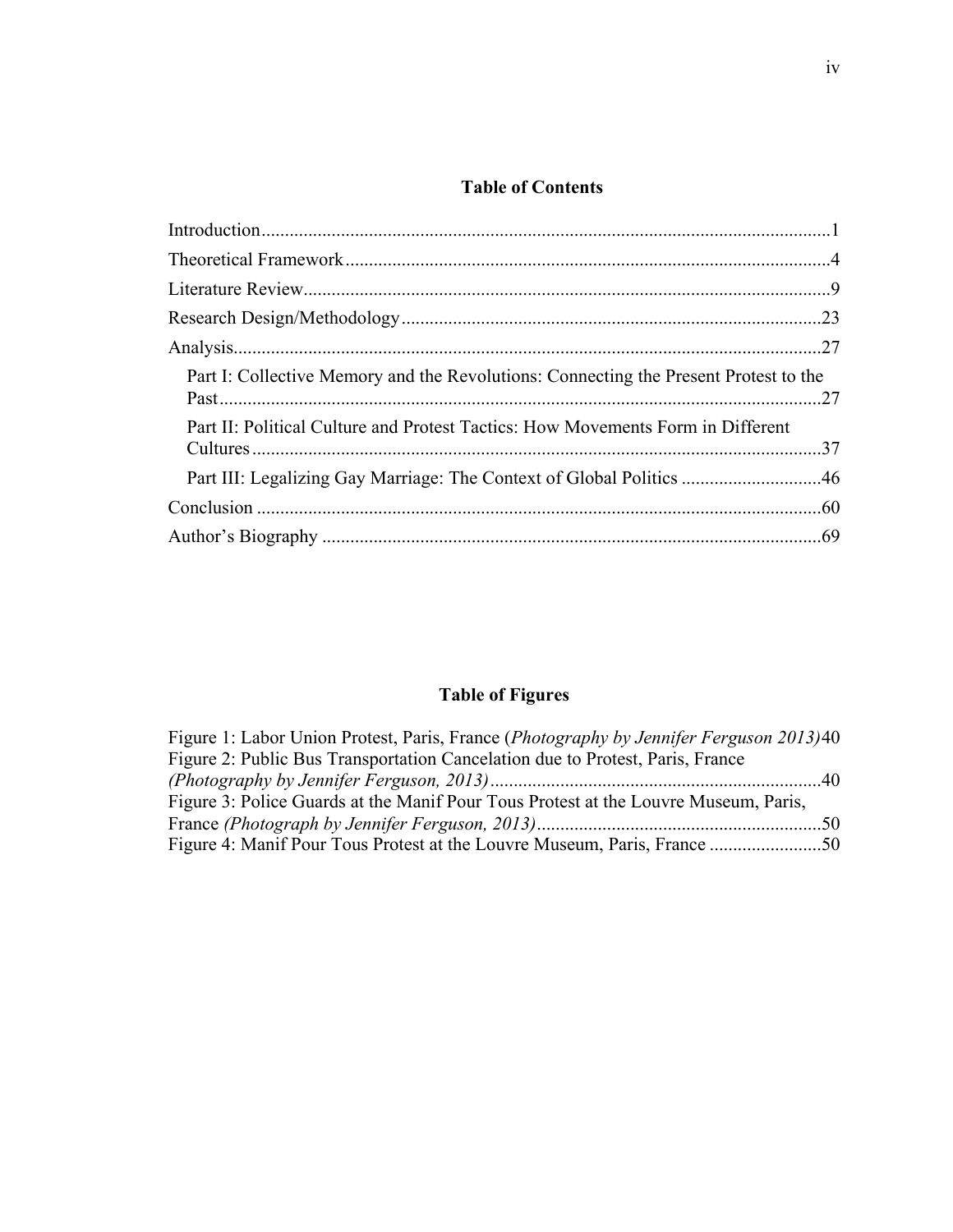#### **Introduction**

In Alexis de Tocqueville's nineteenth-century observations of American and European government and society, he suggested that "… [m]ost Europeans look upon associations as a weapon which is to be hastily fashioned and immediately tried in the conflict" (1994, 196). De Tocqueville eloquently captured the root of how American and French societies view political activism and participation. Although his writings took place over 150 years ago, the fundamental framework of his observations remains today. The core argument seen in de Tocqueville's observations holds true to the way American and French societies view and react to the social issues that are currently prominent in society.

Although many factors have changed since de Tocqueville's time, the parallels that are seen today have roots in the origins of each country's respective revolutions for liberty and democracy. Even though the manner and outcomes of the revolutions differed greatly, the ideas were grounded in the same desire for equality and freedom. Susan Dunn insightfully describes what she believes as the fundamental difference in ideology between the two countries and perhaps how their different understanding of government impacted the diverse outcomes. She states:

"While Americans had opted for governmental stability, the French hungered for energetic, decisive, effective government. It was a stagnation that they feared, not the concentration of power. The American solution- factions and conflict, the separation of powers, checks and balances- seemed wildly inappropriate to most French revolutionaries certain that it would only thwart the radical steps they wanted revolutionary government to take" (1999, 72).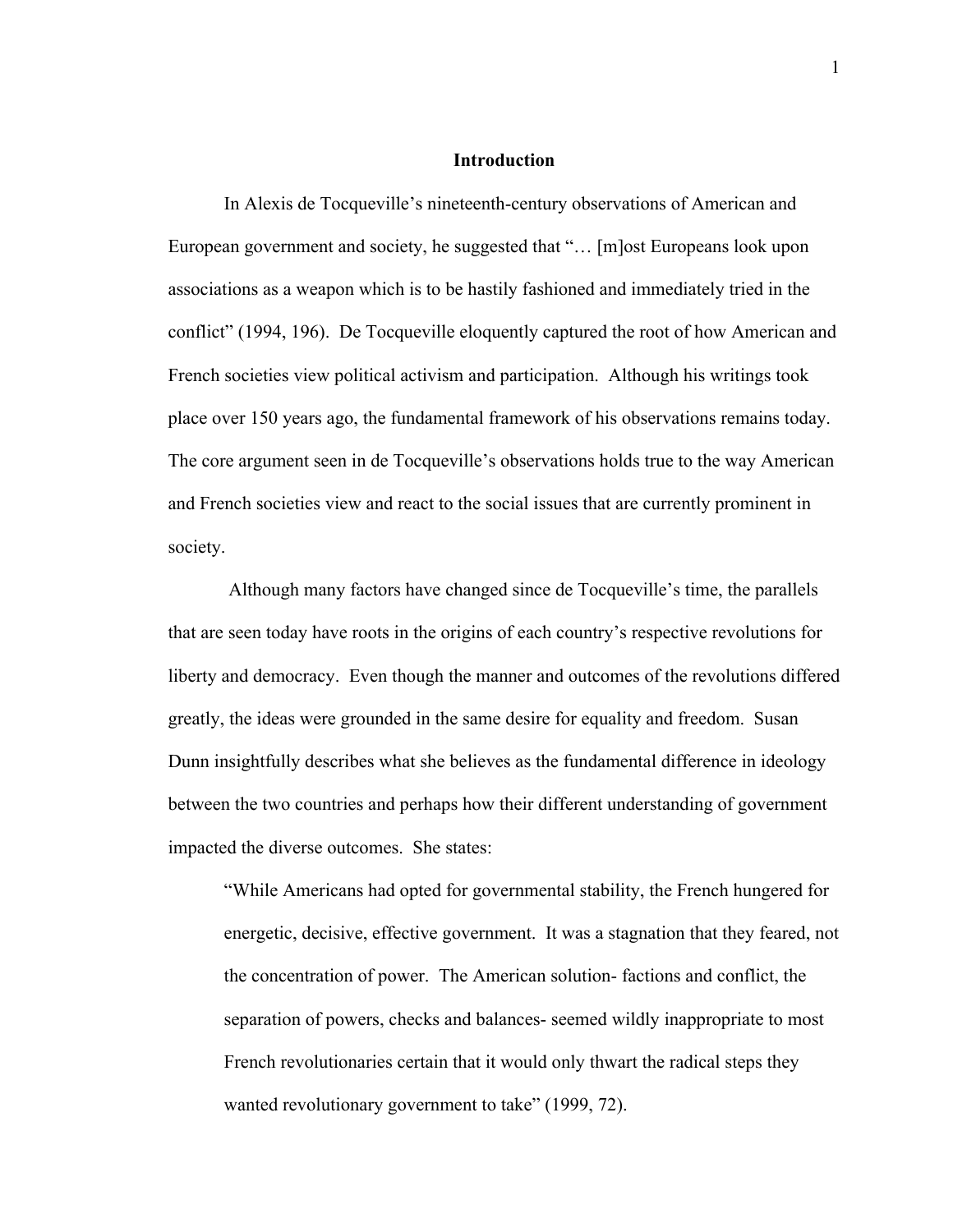This ideology, unique to each of the two revolutions, appears to continue to serve as a foundation to the political theory and practice of each country today.

In the United States and France, recent struggles over gay marriage have catalyzed the two countries to react to this social movement. However, with differing political cultures, the activism and participation seen in each movement differs. Social movement theory can provide an interpretive lens to understand how political systems interpret and respond to social issues. In recent years, global movements for gay rights have shown that "... the lesbian and gay movement has been altered from a movement for cultural transformation through sexual liberation to one that seeks achievement of political rights through a narrow, ethnic-like interest- group politics" (Bernstein 2009, 264). Treating sexual orientation and sexual rights as a political interest group defines the social movement within a political context as never before. Each country has seen greater acceptance and approval for LGBT rights within the political system. However, the strategic political action by which these populations sought approval and acceptance has greatly differed.

#### **General Thesis Outline**

Similar in outlook to the observations of de Tocqueville during his time in America, after completing a semester abroad in Paris, France, I viewed the striking differences in the quality and impacts of American and French political activism. This Honors Thesis will blend these firsthand experiences and observations with reflection on the origins of, and major similarities or differences between, French and American democracy. The analysis of this thesis will generally be divided into four sections.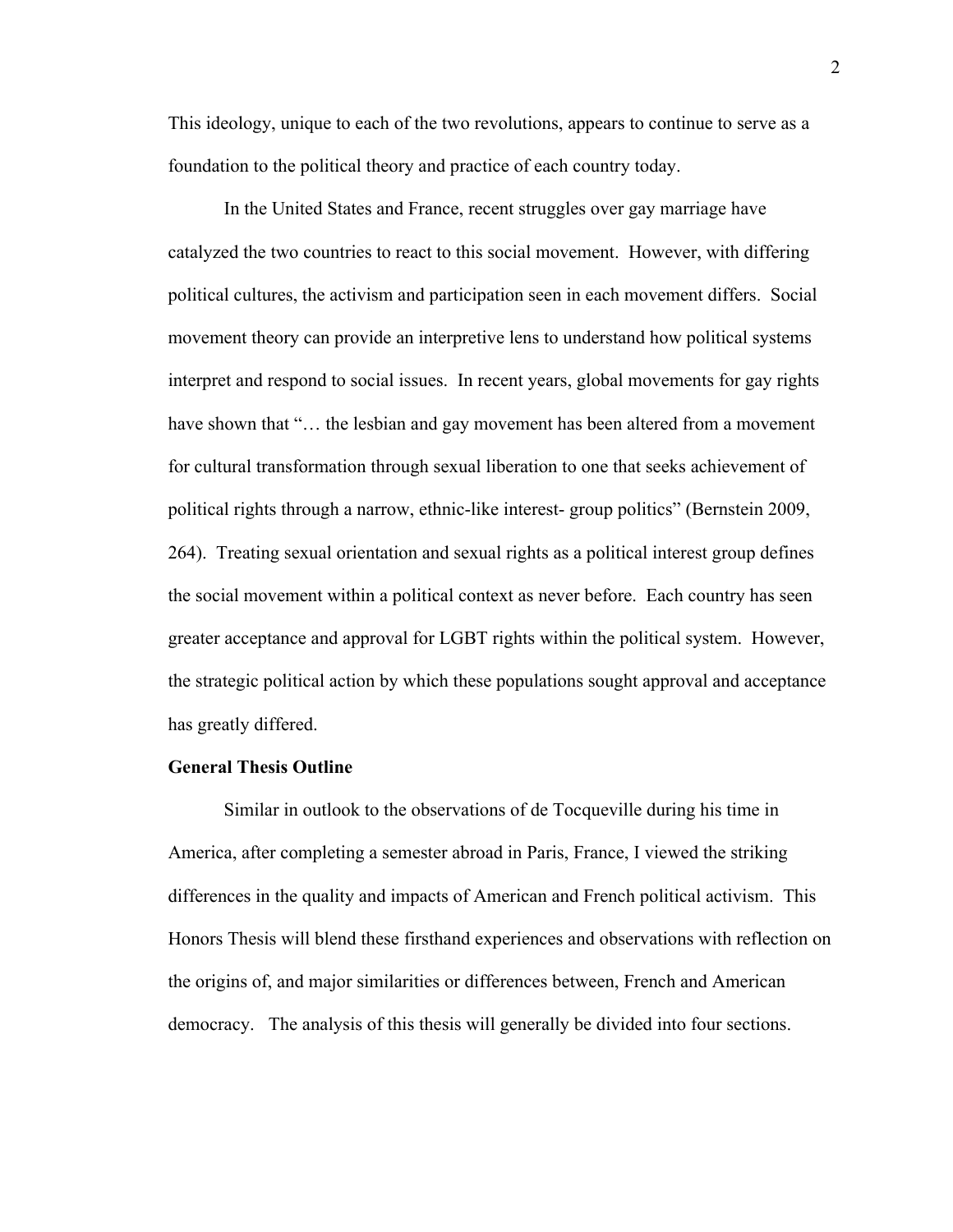In Section I, I give a perspective on the current state of political participation and activism in each nation viewed through the lens of collective memory. I will offer thoughts on the historical importance of the revolutions by engaging in analysis of the (1) development of democracy following each respective revolution, (2) the intellectuals who led the movements, and (3) the initial and long-term influences that those leaders had on their respective countries.

In Section II, I examine the political culture in each country as a result of the political thought developed during the French and American Revolutions. Protest tactics of past movements in particular will be examined and directly related to political culture of each nation.

In Section III, I provide a comparative case study of the modern same-sex marriage movement in France and the state of Maine and will illustrate the core differences in modern political activism grounded in the historical context of each country's democratic origins through an analysis of (1) contemporary news and media coverage of the movements in each country with a comparative assessment of the news sources, (2) scholarly documentation defining the social movement and examining the content and implementation of the movements, and (3) the similarities and differences in each country and the influence of democracy within the movement.

In Section IV, I will offer a summary and conclusion assessing the premise that the defining relationships in the origins and practice of American and French democracy still prevail. I will argue that the differing strategies that activists employ to achieve their movement goals, as seen through the recent legalization of gay marriage in France and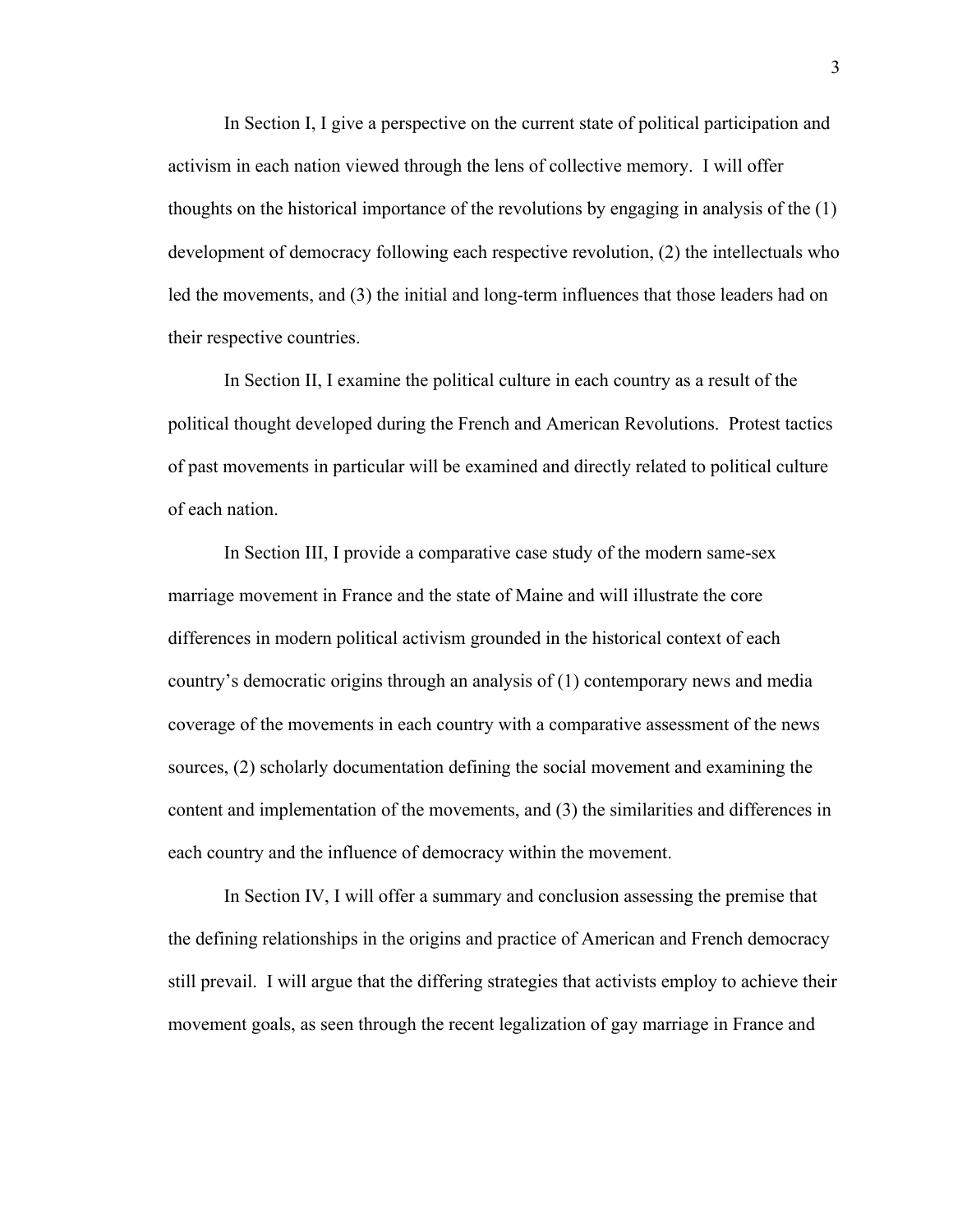Maine, are directly related to the differing practices set in motion by French and American democracies emerging from their respective revolutions.

#### **Theoretical Framework**

Throughout this thesis, and my case analysis, I employ concepts and theoretical constructs from the field of social movement studies, the study of political culture, and collective memory theory. What follows is an examination of these terms and their relevance and significance to this study. In addition, I discuss how utilizing these concepts can help us understand the strategies and likelihood of success for a social movement.

#### *Social Movement Studies*

Social movement studies provides an effective and insightful tool for comparatively analyzing movements cross-nationally. When conducting the crossnational same-sex marriage case study in France and Maine, the framework of social movement studies is utilized to examine the trajectory and impact a movement is able to have on a society. Social movement studies operate from the assumption that, "... social movements are best understood not as groups or organizations but as clusters of contentious interactive performances or protest events" (Taylor and Van Dyke 2004, 263). These events often demonstrate how a culture reacts to problems in their society. Some protests are beneficial and result in change, while others never make a meaningful impact on society. The key to an impactful social movement often depends upon a clear alignment to societal standards and desires.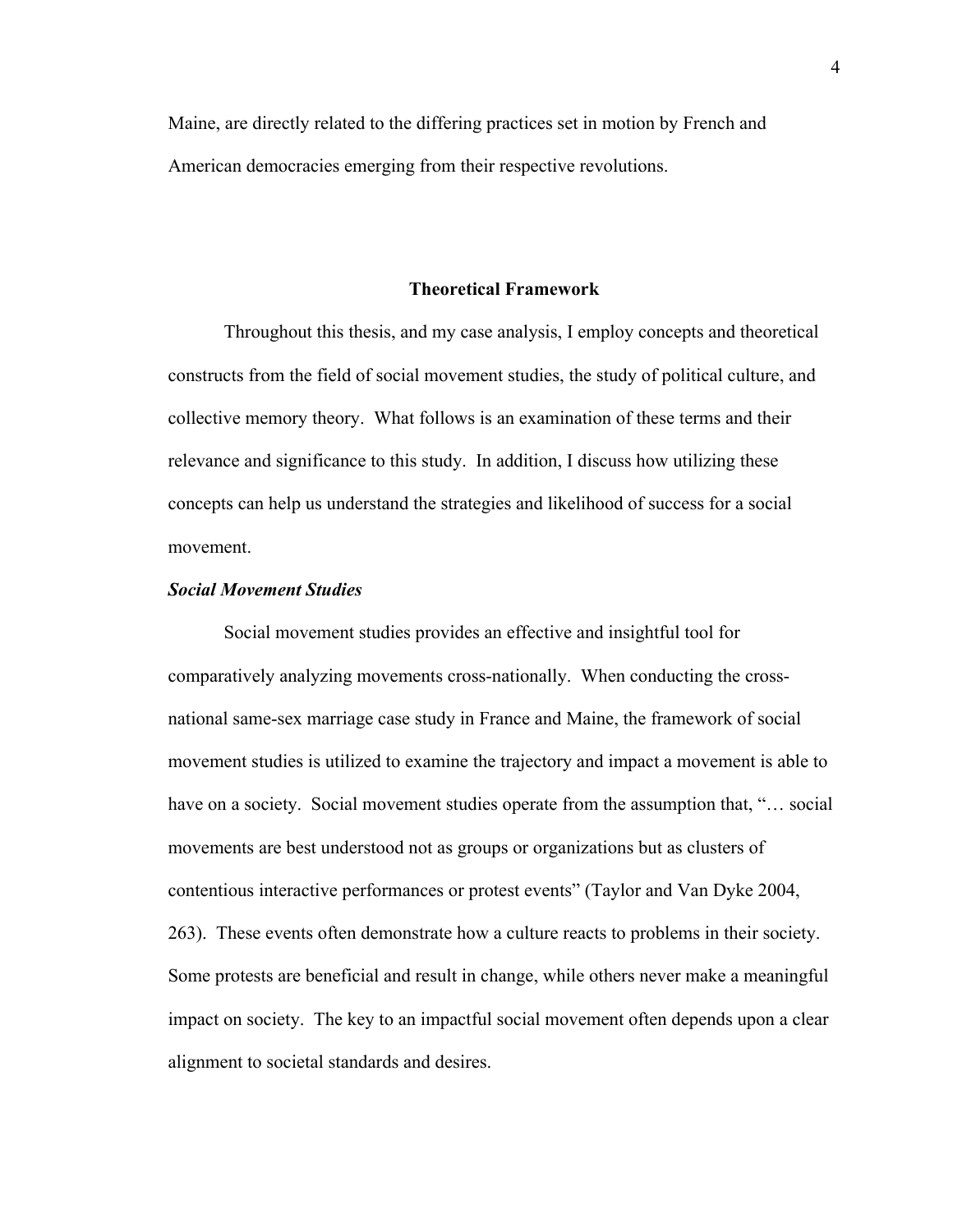Social movements are sometimes conflated with political parties and interests groups because they are both organized entities that aim to shape society. However, this is not an accurate definition as the latter are more conventional, formalized, and may lack a "grass-roots," bottom-up character. However not any collectivity can be considered a social movement. As Oliver notes, we "... all too often we speak of movement strategy, tactics, leadership, membership, recruitment, division of labor, success and failure [are] terms which strictly apply only to coherent decision-making entities (that is, organizations or groups), not to crowds, collectivities, or whole social movements" (Oliver 1989, 4). Social movements studies offers us "… a theory of how the stakes and the central actors of social conflict are modified under changing structural conditions" (Della Porta and Diani 2006, 29). The actors and participants in a social movement are engaged in political participation. Therefore by studying social movements, we are able to gain great insight into how groups obtain policy change outside of conventional models of participation.

These social movements often develop "… when a feeling of dissatisfaction spreads, and insufficiently flexible institutions are unable to respond" (Della Porta and Diani 2006, 13). Inequality is usually at the heart of the dissatisfaction felt by a movement. In order to stop further discrimination and end the inequality felt by the participants social movements form to combat the issues facing a society.

When examining social movements cross-nationally, there are two key variables that allow scholars to better understand how these movements form and react in relation to their societies. First, the nature of political culture gives great insight into the protest tactics and mobilization that the movement utilizes. Furthermore, collective memory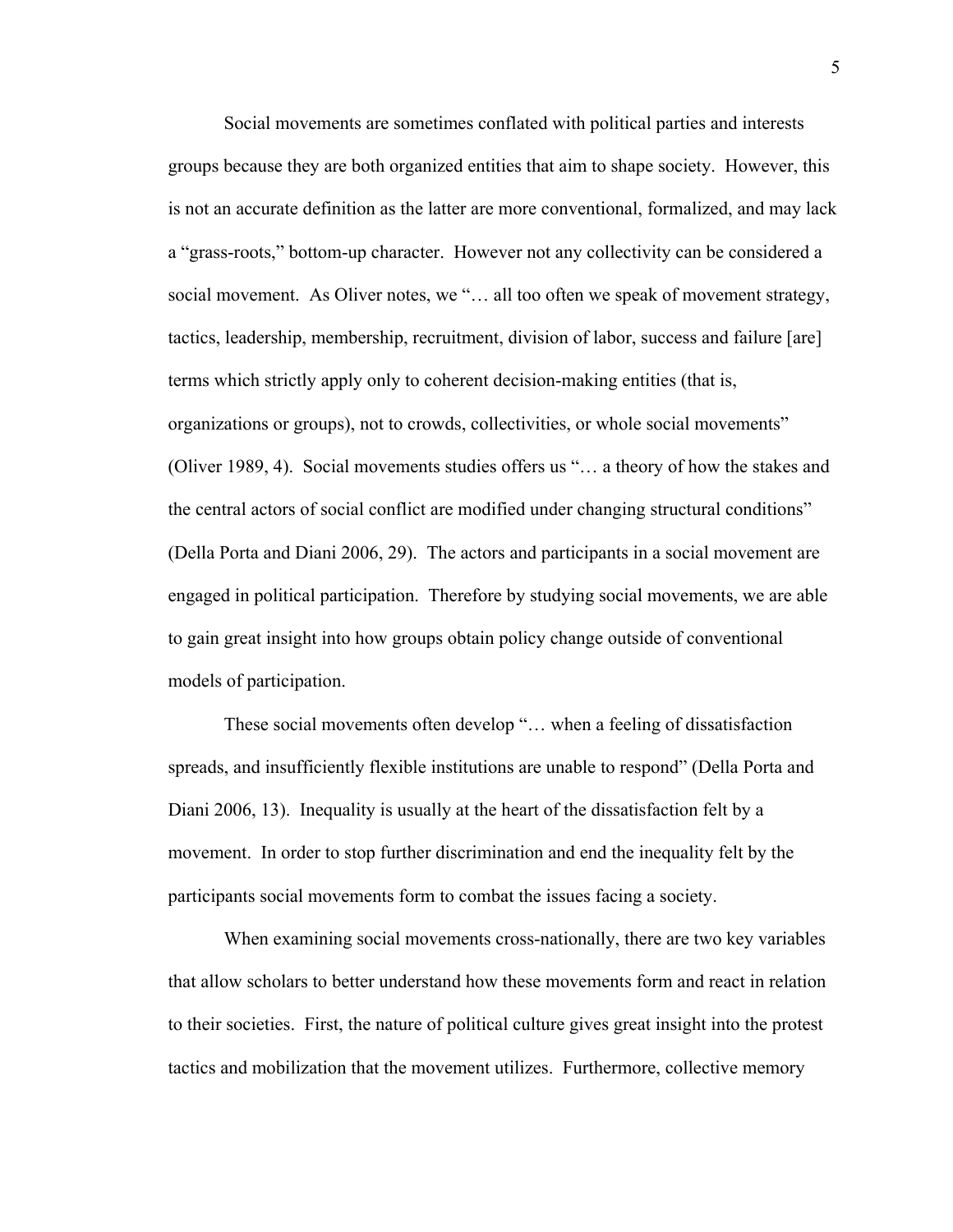provides the necessary historical identity that a movement often latches on to in order to gain credibility within a political structure. In order to understand social movements, we must first grasp these two concepts.

#### *Political Culture*

By understanding political culture, researchers can gain insight into how a society or nation organizes political participation and political activism. By definition, political culture represents the relationship and interaction a society has with each other and their government. Furthermore, political culture is "based on communication and persuasion, a culture of consensus and diversity, a culture that [permits] change but [moderates] it" (Almond and Verba 1963, 8). When engaging in cross-national analysis, political culture can be essential to understanding the different forms of activism present in the societies being studied, in this case, France and Maine. Due to the large scope and diversity within a nation, we must sometimes make broad generalizations regarding a political culture, particularly at the national level. However, despite these general over-arching generalizations, if done carefully, researchers can generate insights about how a society views and reacts to political and social needs.

Political cultures shape the different forms of protest politics and social movements seen in a nation, for each society will utilize a form of protest that best capture the attention of fellow citizens and the government. Sociologists Taylor and Van Dyke suggest that:

"Protests can encompass a wide variety of actions, ranging from conventional strategies of political persuasion such as lobbying, voting, and petitioning; confrontational tactics such as marches, strikes, and demonstrations that disrupt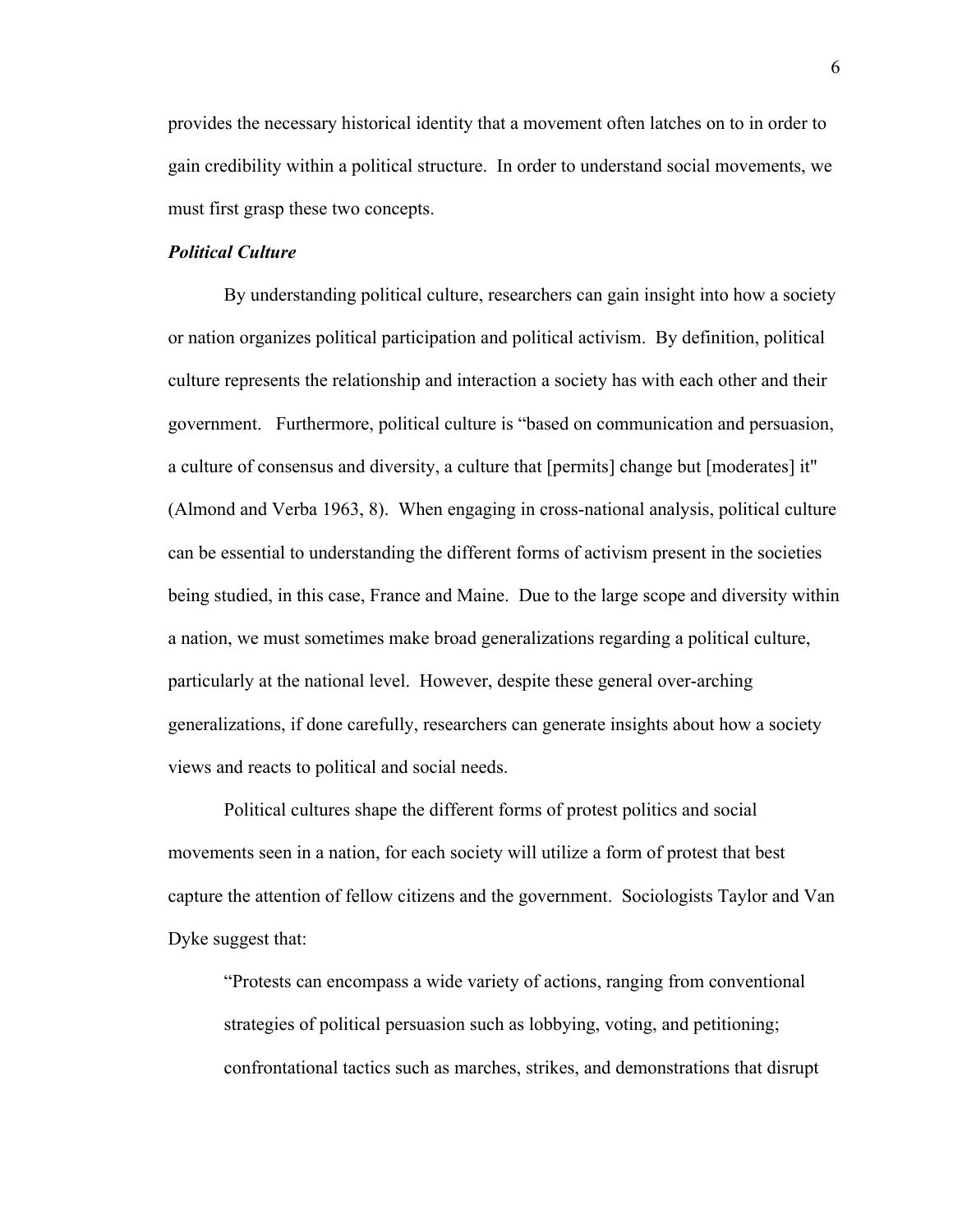the day-to-day life of a community; violent acts that inflict material and economic damage and loss of life, and cultural forms of political expression such as rituals, spectacles, music, art, poetry, film, literature, and cultural practices of everyday life" (263).

Movements may take on the conventional forms or they may take on more violent and visible forms of participation. It will largely depend upon the political culture in which the movements are operating and the resources and avenues available to the movements. If these scholars of social movements are correct, we should expect to see significant difference in the types of protest tactics and political actions we see in different locations.

Furthermore, political culture can have a significant impact on whether or not a movement mobilizes at all. For example, "[t]he capacity for mobilization depends on the material resources (work, money, concrete benefits, services) and/or nonmaterial resources (authority, moral engagement, faith, friendship) available to the group" (Della Porta and Diani 2006, 15). Societies often organize and protest in ways with which they are culturally familiar, and therefore a pattern can be detected in protest tactics within a culture. Therefore, understanding the political culture of a nation can offer a basis for understanding how and why social movements adopt certain strategies in interacting with their society as a whole.

#### *Collective Memory*

Collective memory is defined by one scholar as "… the set of symbols and practices referring to the past which are commonly shared by a community of people" (Zamponi 2013, 225). Collective memory assists in the understanding of how political groups organize, mobilize, and attempt to enact meaningful change in society. By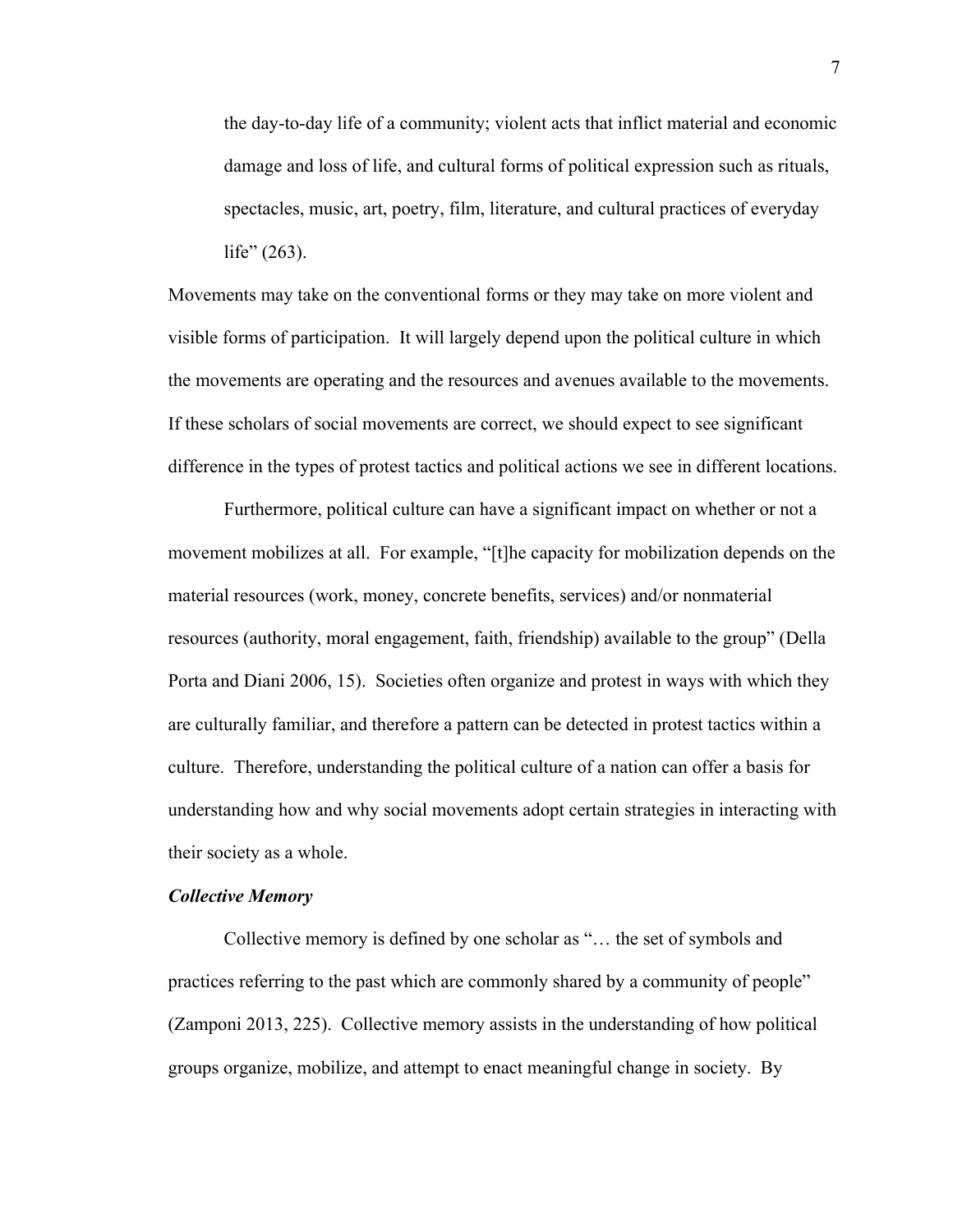tapping into collective memory, groups fashion a collective identity that unites all the participants in one cause through the "… formation of new, collectively based, identities as the outcome of participation in forms of collective behavior like social movements" (Eyerman 2002, 5). Collective memory contributes to the way in which a movement shapes the participation of the members of the organization. Society's view of its cultural heritage greatly impacts the role in which the collective memory can be used by participants in the movement. It has been observed that "the collective identity process of a movement draws on and responds to the cultures in which the movement is found and from which it emerges… the collective memory framework brings cultural elements forward" (Gongaware 2012, 228). This process also allows movements to gain political and social relevance. By creating a link to a country's national identity, a movement gains credibility through its appeal to a historically rooted national identity (Gabel 2013, 251). Furthermore, existing movements are able to gain momentum and relevance by framing their grievance or cause in relation to a cultural heritage and tradition.

Social movement theories and the use of collective memory can provide insight into how activists shape a connection to their nation's past and a desire to preserve their ideal future. The movements become meaningful and effective within society because "the social movement maintains a sense of continuity in its collective identity, in part, through the reproduction over time of certain collective identity elements such as shared notions about ends, means, fields of action, activation of shared relations, and emotional investments" (Gongaware 2012, 234). Groups can exploit this identity to maintain cohesiveness by forming a bond that recognizes their "collective past." Members are linked together by accepting and identifying with the struggles that were present in their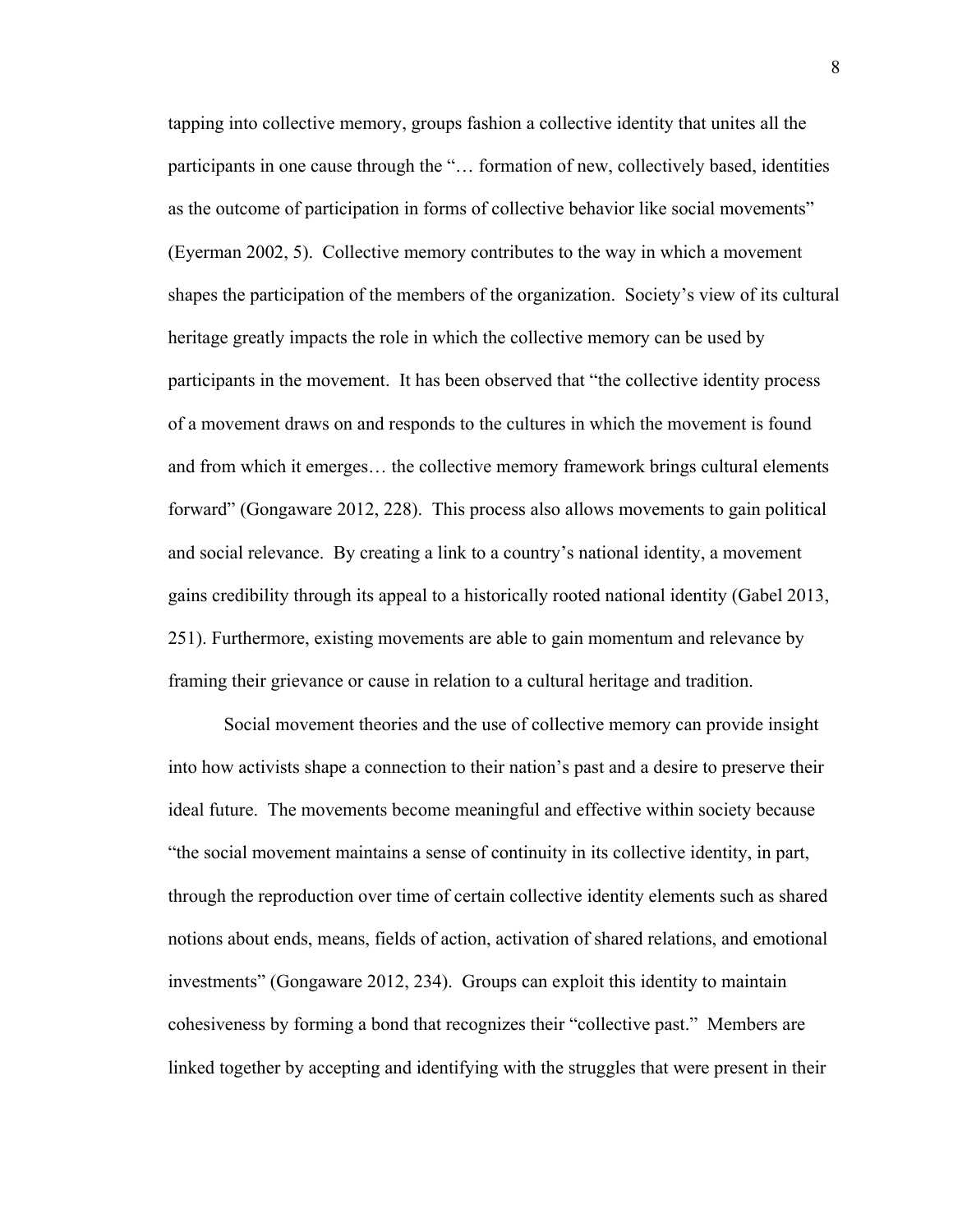cultural histories and using these circumstances to unite the population in a new movement for progress. Anyone who does not personally take on these burdens to enact change is seen as an outsider (Gabel 2013, 251). Identification with the past is a key component to success in social movements that utilize elements of collective memory.

#### *Impact of Political Culture on Movement Strategy and Success*

In order to comprehensively study social movements, political culture must be examined as it provides significant insight into movement strategy and success. In the study of social movements, "… the so-called 'new political culture' perspective, which calls for a new interest in the role of culture in politics… echoes the topics of the cultural turn in social movement studies, and the interest in the symbolic construction of conflict" (Zamponi 2013, 226). By utilizing the framework of social movement studies, scholars can examine the political culture of a society and its link to contemporary collective memory. Doing so enables us to explain why movements adopt the tactics they do and assess the determinants of success and failure for movements within a particular society.

Below, I examine the importance of these frameworks and concepts in previous research conducted in relation to social movements. The existing research provides the backdrop for my own analysis of the political participation and activism present in France and Maine.

#### **Literature Review**

#### *The Emergence of "New" Social Movements*

Social movement research focuses on "… how ideals, individuals, events, and organizations are linked to each other in broader processes of collective action with some continuity over time" (Della Porta and Diani 2006, 5). When studying social movements,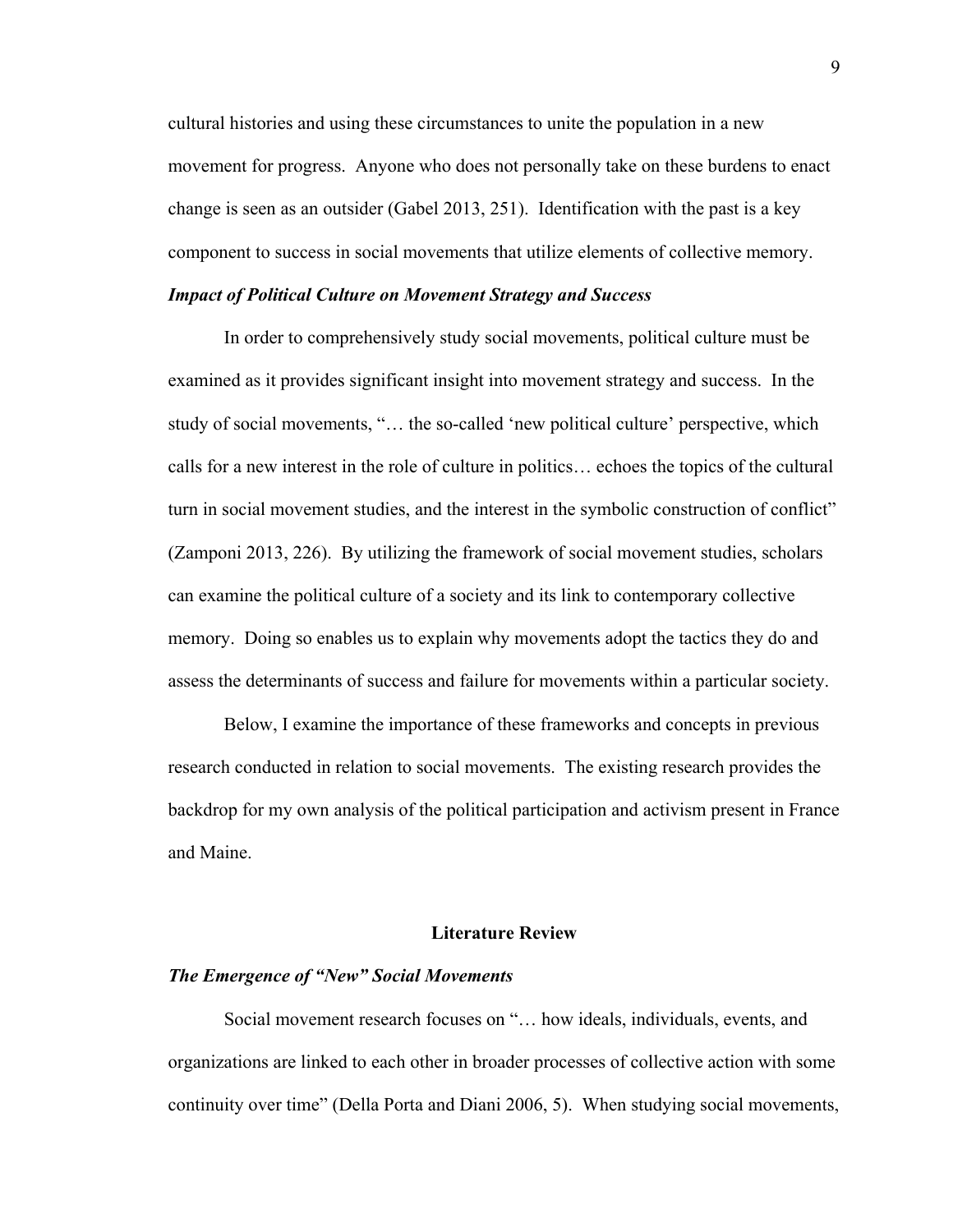scholars usually focus on "individuals, organizations, or events, in the best instances trying to capture the interdependence between them" (2). Historically, social movement research developed rapidly in the 1960s and 1970s. Globally, we tend to think of this period as one in which social movements were beginning to emerge, with the civil rights and anti-war initiatives in the United States and student protests in Europe, particularly the events of May 1968 (1). However, in the study of social movements, these widely recognized movements are actually considered the *second* wave of social movements.

Prior to the 1960s expansion of social movements, the study of these groups was largely focused on protest related to economic concerns. These movements were mainly associated with labor unions, working to ensure that the basic needs of society and workers were being met. Graeme Chesters states that these "old" social movements tended to focus on "wages, food, housing [and] what we might call 'bread and butter issues.'" However, the "'new movements' were characterized by their support of demands and values that were described as 'post-material' because they were concerned with questions of culture, power and identity" (2011, 15). This evolution in social movements is critical to understanding social movements of today. This period marked the beginning of a time in which "marginal social actors, students, women, black and ethnic minorities, young people, lesbians, gays and bisexuals, and the unemployed represented a new radical constituency with the capacity for systemic social change" (12). Today, the sociological study of social movements is a sophisticated endeavor, and a great deal of research has been conducted on social movements to more clearly understand political movements and activism in society. The most influential social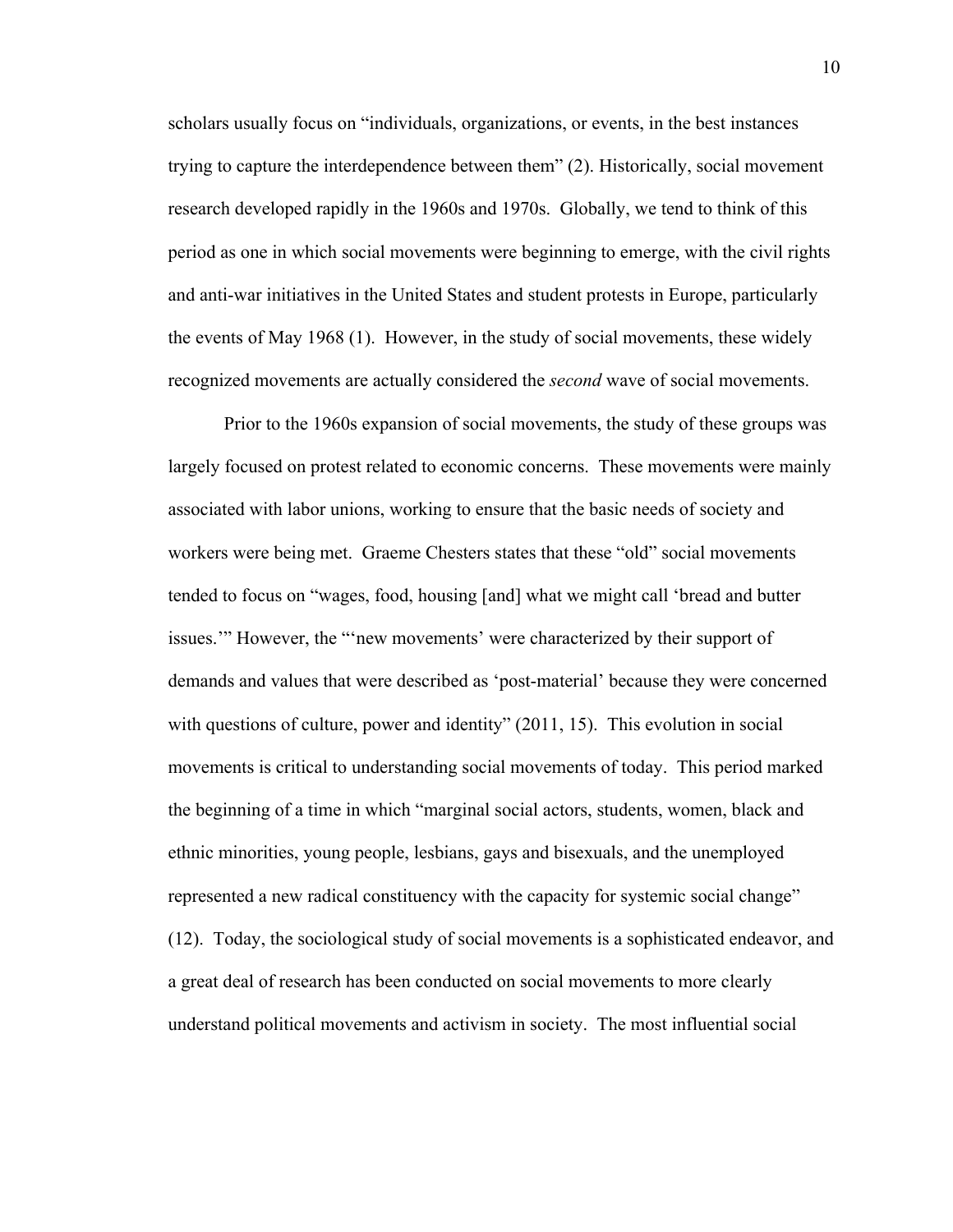movements reflect the shift to less economic and more identity-based and cultural grievances.

Della Porta and Diani explain the importance of social movements and the necessity of this field of research by detailing three main concepts related to social movement research: 1) collective action against an opposing organization, 2) connection with rich informal networks, and 3) sharing a unique collective identity (2006, 20). By understanding these components of a social movement, one can better understand how these movements emerge, the methods they use to organize and the political influence the have on society around them.

Early studies of social movements did not focus on these ideals and beliefs in attempting to understand social movements. Rather, these early studies, particularly those rooted in resource mobilization theory, were mainly focused on the resources movements had at their disposal and were concerned with "more structural, rationalistic and goal-driven explanations for the emergence and persistence of movements" (Fominaya 2010, 393). At this time, the "… emergence and operation of social movements, with mobilizing ideas and beliefs [was] not just placed on the back burner but metaphorically taken off the stove" (Snow 382). Theories regarding the relationship between the meaning of a movement and the way in which that movement mobilized were not even considered at this time (383). Collective memory and the theory of framing, which delve into the cultural identities that support the mobilization of movements, have only been studied recently.

In more recent research, the theory of framing is used because the way that a grievance or injustice is articulated that can constitute a "central dynamic in

11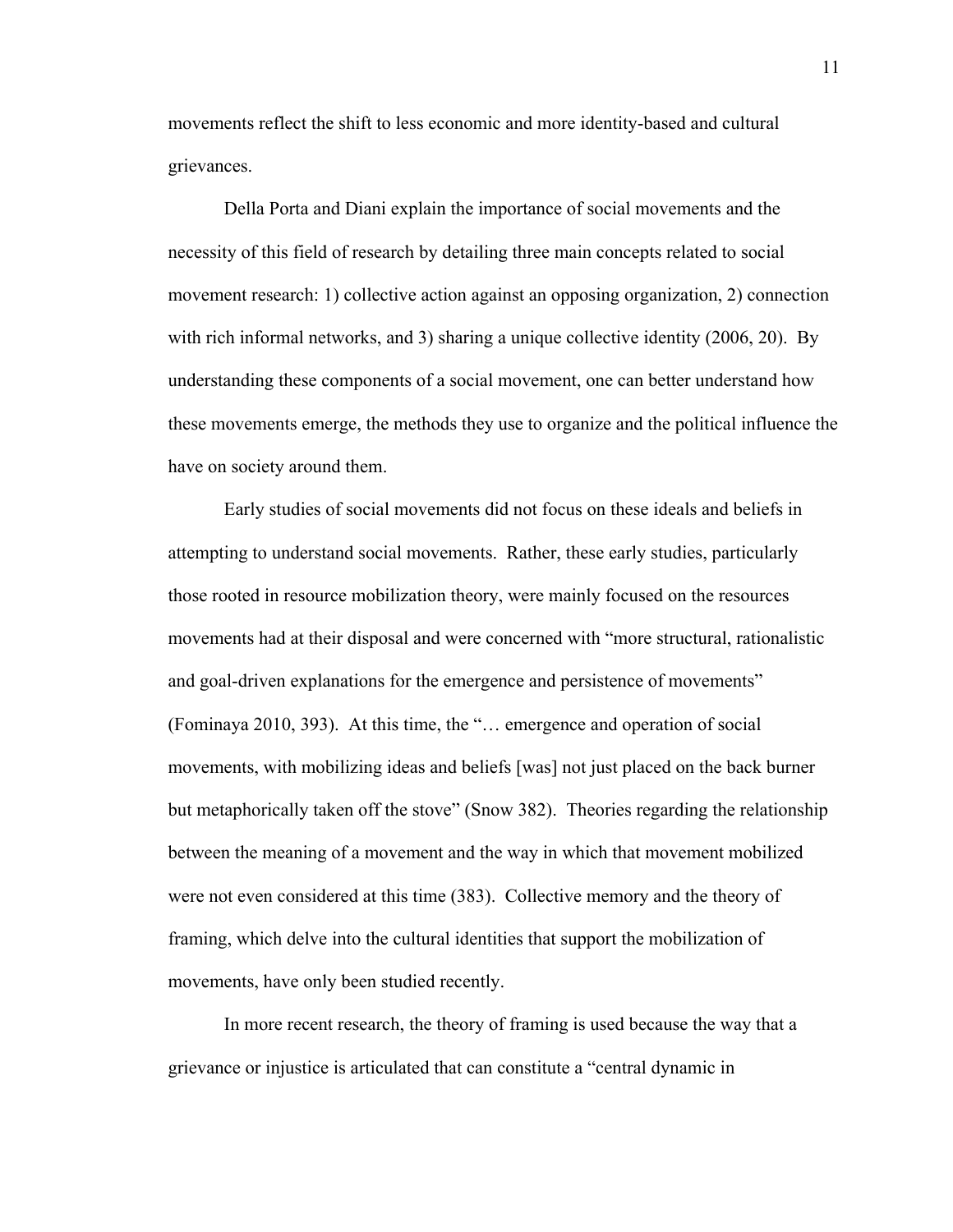understanding the character and course of social movements" (Benford and Snow 2000,

611). Specifically:

"[c]ollective action frames, like picture frames, focus attention by punctuating or specifying what in our sensual field is relevant and what is irrelevant, what is 'in frame' and what is 'out of frame,' in relation to the object of orientation… [and] more importantly, as articulation mechanisms in the sense of tying together the various punctuated elements of the scene so that one set of meanings rather than another is told" (Snow 2004, 384).

Framing helps illustrate the meaning actors give to movements and why a particular movement is significant to that group of people (Benford and Snow 2000, 613). Social movement theorist Erving Goffman developed the theory of framing and states: "[c]ollective action frames… perform this interpretive function by simplifying and condensing aspects of the 'world out there,' but in ways that are 'intended to mobilize potential adherents and constituents, to garner bystander support, and to demobilize antagonists" (614). However, framing is effective only if the movement has credibility.

Credibility "of any framing is a function of three factors: frame consistency, empirical credibility, and credibility of the frame articulators or claims makers" (619). Frame consistency refers to the universal articulation of a movement's "beliefs, claims, and actions." Inconsistency in a movement's message is detrimental and can contribute to a movement's failure. Empirical credibility refers to the relevance of the movement to the world around them. If a movement cannot display the significance and importance of their cause, their movement cannot gain momentum in society. Lastly, the credibility of the actors in the movement shapes the organization's likelihood for success. The "frame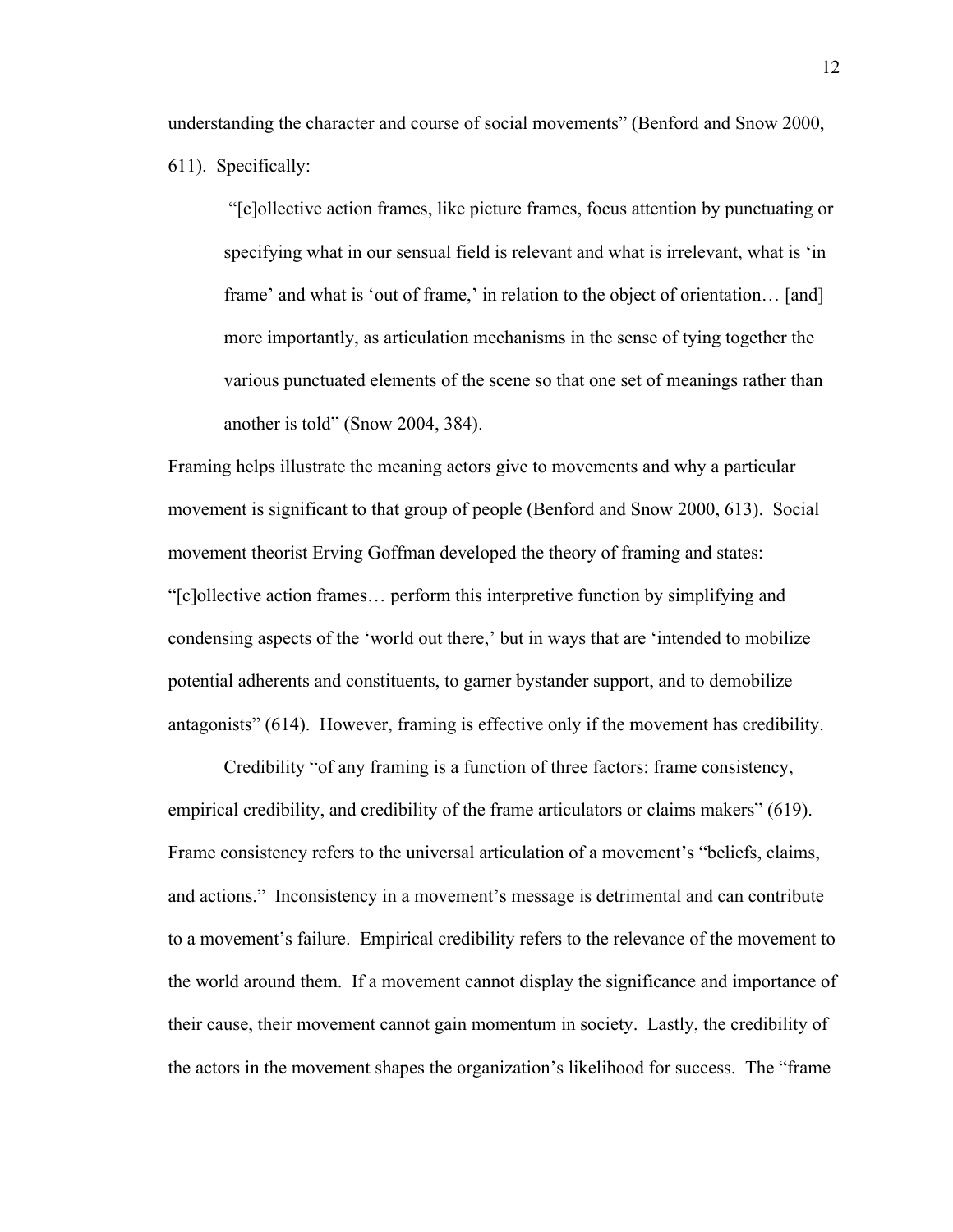articulators or claims makers" must not only be viewed as knowledgeable but trustworthy as well for the claims they are making to be viewed as legitimate (620). Credibility is crucial to how "essential the beliefs, values, and ideas associated with movement frames are to the lives of the targets of mobilization" (621). Framing, combined with the credibility of the movement, helps explain the activism and participation seen in social movements.

Furthermore, through the development and understanding of social movements framing has given a richer perspective on the movement's underlying interests and goals. According to David A. Snow, "[i]n contrast to the traditional view of social movements as carriers of extant, preconfigured ideas and beliefs, the framing perspective views movements as signifying agents engaged in the production and maintenance of meaning for protagonists, antagonists, and bystanders" (384). Framing provides context and meaning to social movements and allows researchers to better see how a movement engages in the ongoing definition of its goal.

#### *Studying Variation in Social Movement Tactics*

When analyzing tactics of social movements, the terminology "repertoires of contention" is most often used to describe the specific methods they utilize to attempt to achieve their political goal. Repertoires of contention, a term coined by sociologist and political scientist Charles Tilly, "… describe the distinctive constellations of tactics and strategies developed over time and used by protest groups to act collectively in order to make claims on individuals and groups" (Taylor and Van Dyke 2004, 265). Specifically, Taylor and Van Dyke note that variations that can occur in effective protest tactics along the following dimensions: "novelty, militancy, variety, size, and cultural resonance"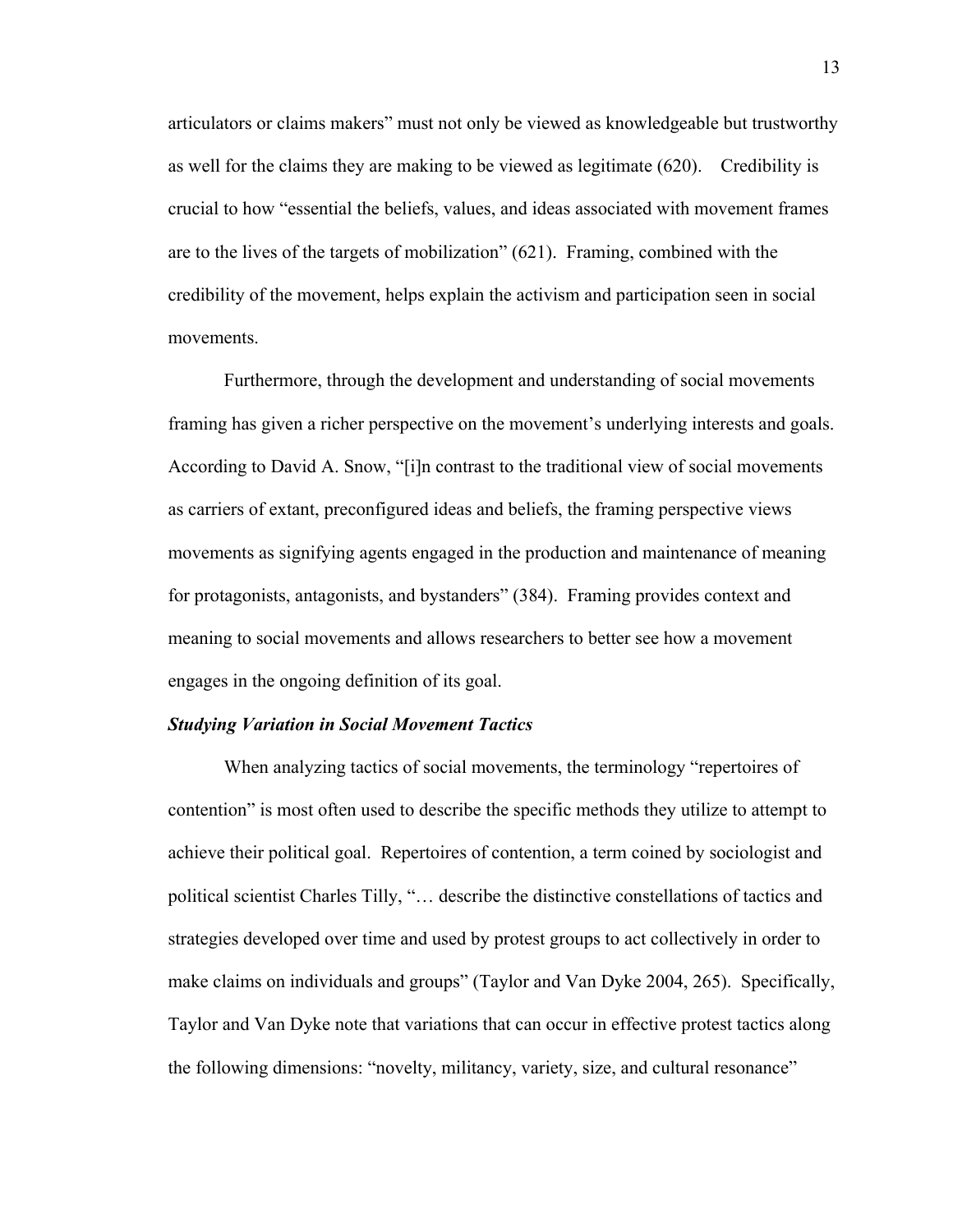(279). No matter what movement is being examined, the organization will either adopt new and radical strategies or stay true to traditional mobilization tactics. Within these strategies the movement will be militant or confrontational, and the organization will employ a variety of tactics or focus on a few key forms to attempt to organize a meaningful and impactful movement. The degree to which tactics resonate with a given culture is significant to contributing to movement success.

Towards this end, actors involved in social movement tactics "… draw on established cultural schemas that structure social life… [and take] conventional symbols and modify them in ways that allow them to take on new meaning. This is one means by which collective actors create "new and innovative forms of protest" (276). This strategy is a major indicator of the success or failure of a social movement. Research demonstrates that "movement success and failure depends, in part, on a group's ability to frame collective actions in ways that link participants' grievances to mainstream beliefs and values" (282). Cultural resonance in protest tactics is a key indicator for success in a social movement.

In a social movement case study conducted by Verta Taylor, she demonstrates the importance of cultural resonance and "how tactical decisions and innovations are linked to a challenging group's framing of their grievances." She specifically examined the movement tactics for pro-choice activists in Ireland and how they gained positive attention through their movement choices that promoted Irish cultural traditions and ideals and therefore gained widespread support for the movement from the nation (276). This case study demonstrates the importance cultural resonance holds in the tactical decisions in of social movements.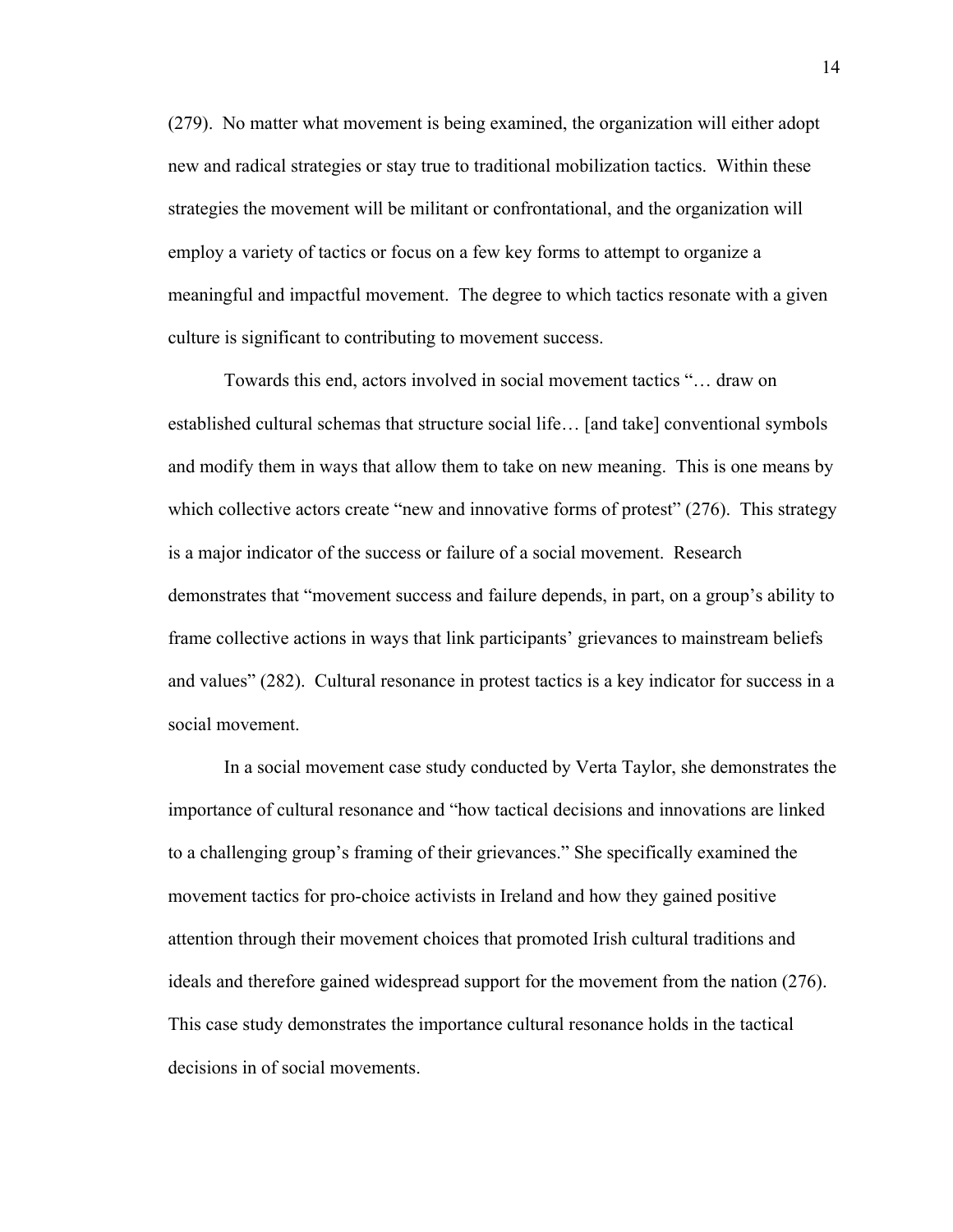Similar to the impact that framing and cultural resonance tactics have on social movements, collective memory helps attract actors to participate in the movement and contributes to the widespread impact of a movement's ideals. Timothy B. Gongaware, a current sociologist and theorist in social movement studies, describes his findings examining how collective memory and references to the past provides a form of stability to a movement:

"All social groups- from the smallest clique to the largest society- rely on an ability to connect the dots of past, present, and future; to establish, in meaningful ways, both their unity as well as their continuity through time and space. Collective memory has been shown to aid in that goal… [and] as social movements attempt to make claims about the present and posit visions of the future, they necessarily must draw upon and highlight images from the past" (2012, 218).

Gongaware found that social movements that anchor in a collective past or memory are able to successfully establish continuity with the past. Recently, scholars have been looking at not only how collective memory helps shapes the impact and trajectory of the movement but also how the movement itself frames and adapts the collective memory around the movement (129). Furthermore, Gongaware elaborates that "… the collective identity of a social movement implies the unity of a shared sense that it is a coherent actor with shared ends, means and fields of action, shared relationships, and shared emotional investments" (486). Social movements gain cohesiveness from the development of their collective history and are responsible for the development, longevity and success of a movement. To ensure the longevity of a social movement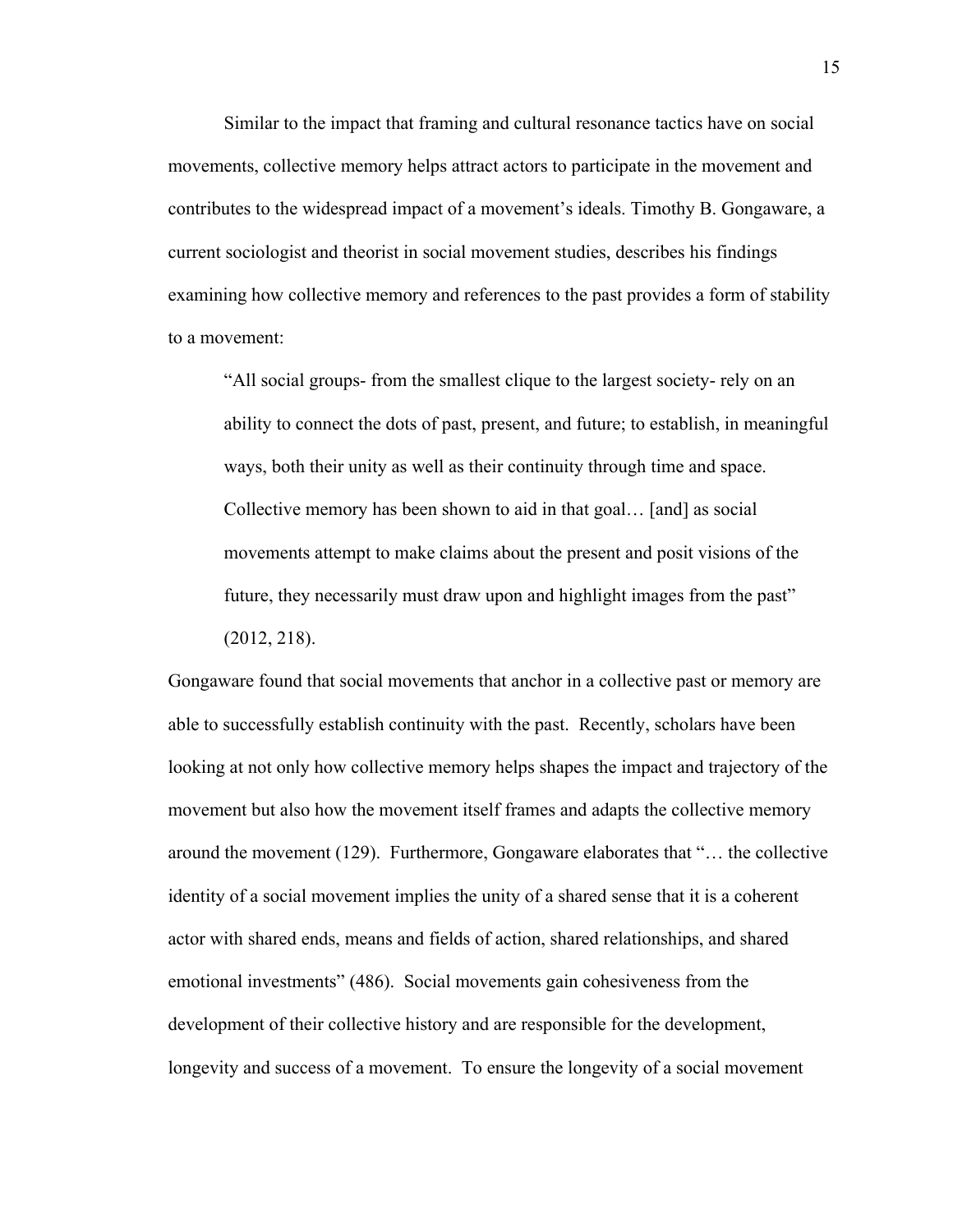many groups experience collective memory maintenance. This is to ensure that "… recollections from the distant past are carried forward to the present" (504). The use of collective memory maintenance helps display the important, and significant, role collective memory plays in social movements because the longevity of the collective history is maintained.

However, collective memory is a developing aspect of social movement research and many scholars disagree on how to study collective memory in a movement. Kevin McDonald even argues that "collective identity is a conceptual liability, and that scholars should go beyond the collective identity paradigm… and instead conceptualize collective action as 'the public expression of self'" (McDonald 2002). However, others believe that "… scholarship in this area has not only served to illuminate key processes that sustain or debilitate movements over time, but has also contributed to a growing body of literature that focuses on cultural and emotional dynamics of mobilization" (401). Although some may argue as to how best to study collective memory theory, research does highlight the significant role collective memory plays in movement continuity and cohesiveness.

Not only does collective memory theory help provide a movement with a tie to a nation's collective history and cultural continuity, collective memory assists in directing movement actors. Collective memory provides movements "with the interpretative process by providing insurgents with information to make judgments about what course of action, if any, to consider (Harris 2006, 22). Fredrick C. Harris studied the influence of collective memory theory on the Civil Rights Movement. In his study, he found that the movement used events that took place, in some cases, thirty years prior, such as the Scottsboro Trials, the Brown Board of Education ruling, the murder of Emmett Till, and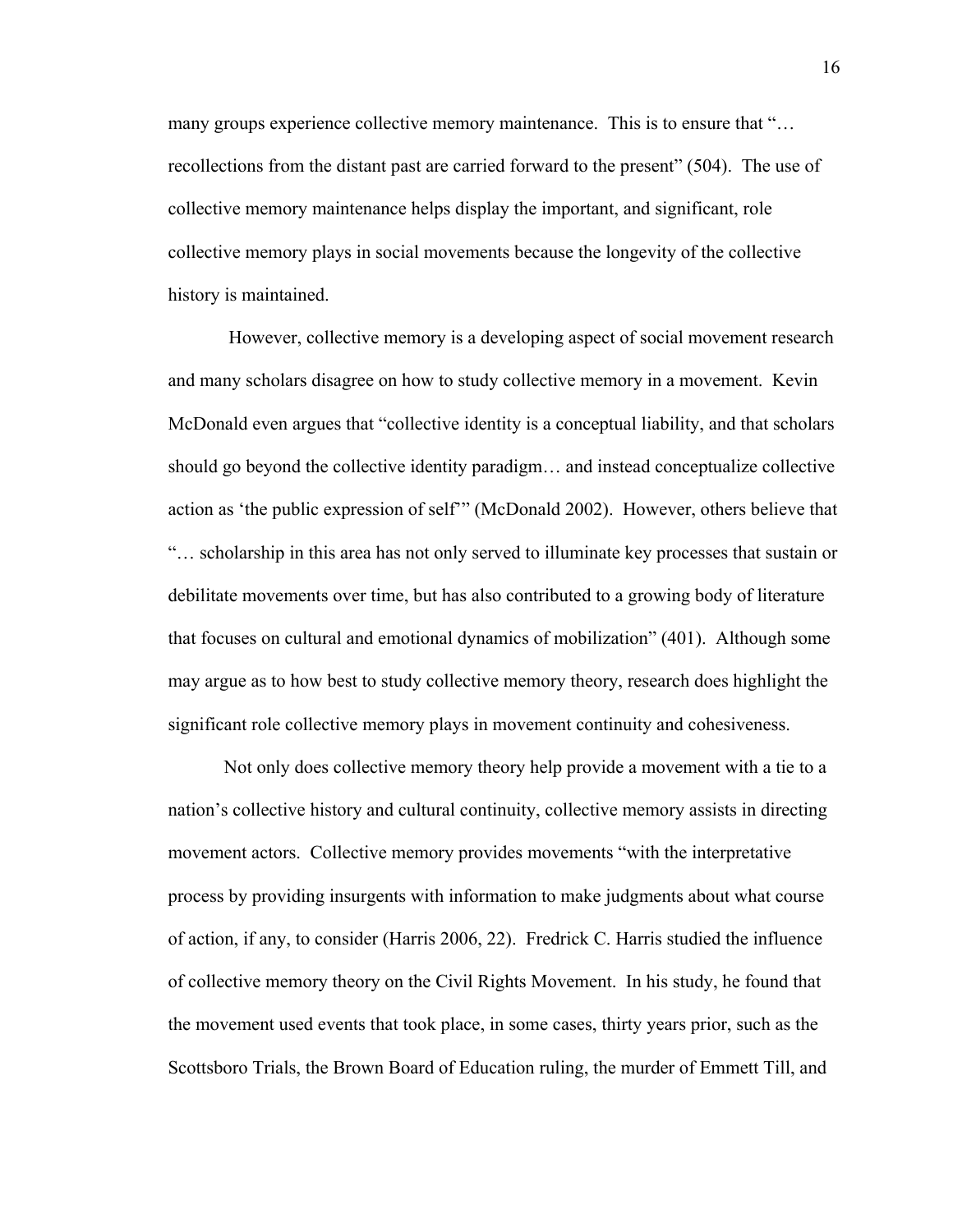the Montgomery Bus Boycott. Although these were key collective memory identifiers in the Civil Rights Movement and contributed greatly to their cause, in the survey conducted by Harris, only about 40-60% of the participants actually remembered these events (25-26). However, these stories and memories are often preserved by being passed down through generations and contributing to the sense of community and deep connection among potential movement members. These collective histories provide the movement leaders with direction and precedence (27). The cultural background of a movement is crucial to understanding how a movement will act and react.

McAdam argues that "continuous processes of sense-making and collective attribution are arguably more important in movements insofar as the latter require participants to reject institutionalized routines and taken for granted assumptions about the world and to fashion new world views and lines of interaction" (1999, xxi). This is how movements produce innovative ways to integrate their collective past into current movement tactics. However, "[i]f memory processes do not sustain a particular memory or if memory processes are weak altogether, then entrepreneurs might find it difficult to appropriate and frame a particular memory or any collective memories in behalf of collective action" (Harris 2006, 24). Collective memory is successful when there is a strong, historically rooted, collective identity.

For instance, a recent study examined the role of collective memory in social movements within Bolivia. Linda Farthing and Benjamin Kohl conducted an in- depth case study on indigenous collective memory in Bolivia and found that: "Part of what has enabled Bolivia's social movements to forge such strong patterns of contention is the degree that indigenous cultural practices have been adopted throughout the society. Even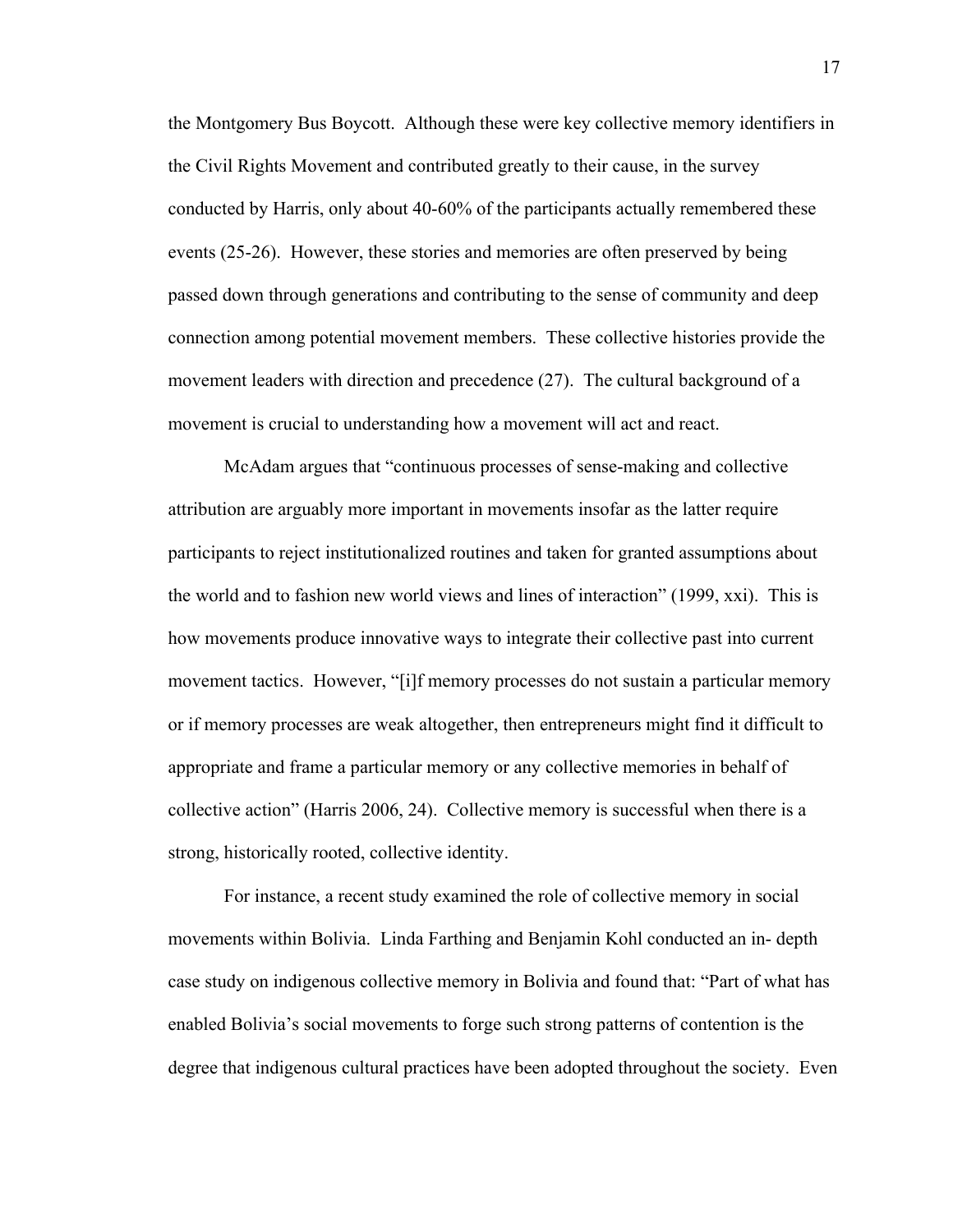upper class, thoroughly westernized Bolivians, for example, routinely make libations to the Pachamama (Earth Mother) when they drink alcohol" (2013, 364). Furthermore, Farthing and Kohl state: "… Bolivia's social movements suggest how vital it is to take into account how differences in culture and history affect the shape of mobilization in different sites" (370). Although recent case studies like this one conducted by Farthing and Kohl provide great insight into the role that collective memory can play in social movements, limited research has been conducted examining cross-national variation in how collective memory operates in movements seeking similar goals.

#### *Studying Social Movements in a Cross-National Context*

The comparative study of social movements cross-nationally is less developed than studies providing in-depth analysis of individual cases within a single country. However, one important dimension of such cross-national research is that many movements adopt characteristics of other successful movements. These movements do not always share identical components but "… it is more that cultural expressions resemble each other, perhaps through the borrowing or adoption of rhetoric from movements in other countries" (Adam et al 1999, 348). This concept of multiple causes utilizing the same protest and organizational tactics in is often referred to as "modularity" and can result in a transnational "diffusion" where similar movements and movement tactics appear in different national settings.

Sidney Tarrow, a specialist in European politics and society, has done extensive research and developed the concept of modularity in the study of social movements. In his work *The New Transnationalism*, Tarrow examines how collective action spreads. Social media and advanced technology for instant communication are largely responsible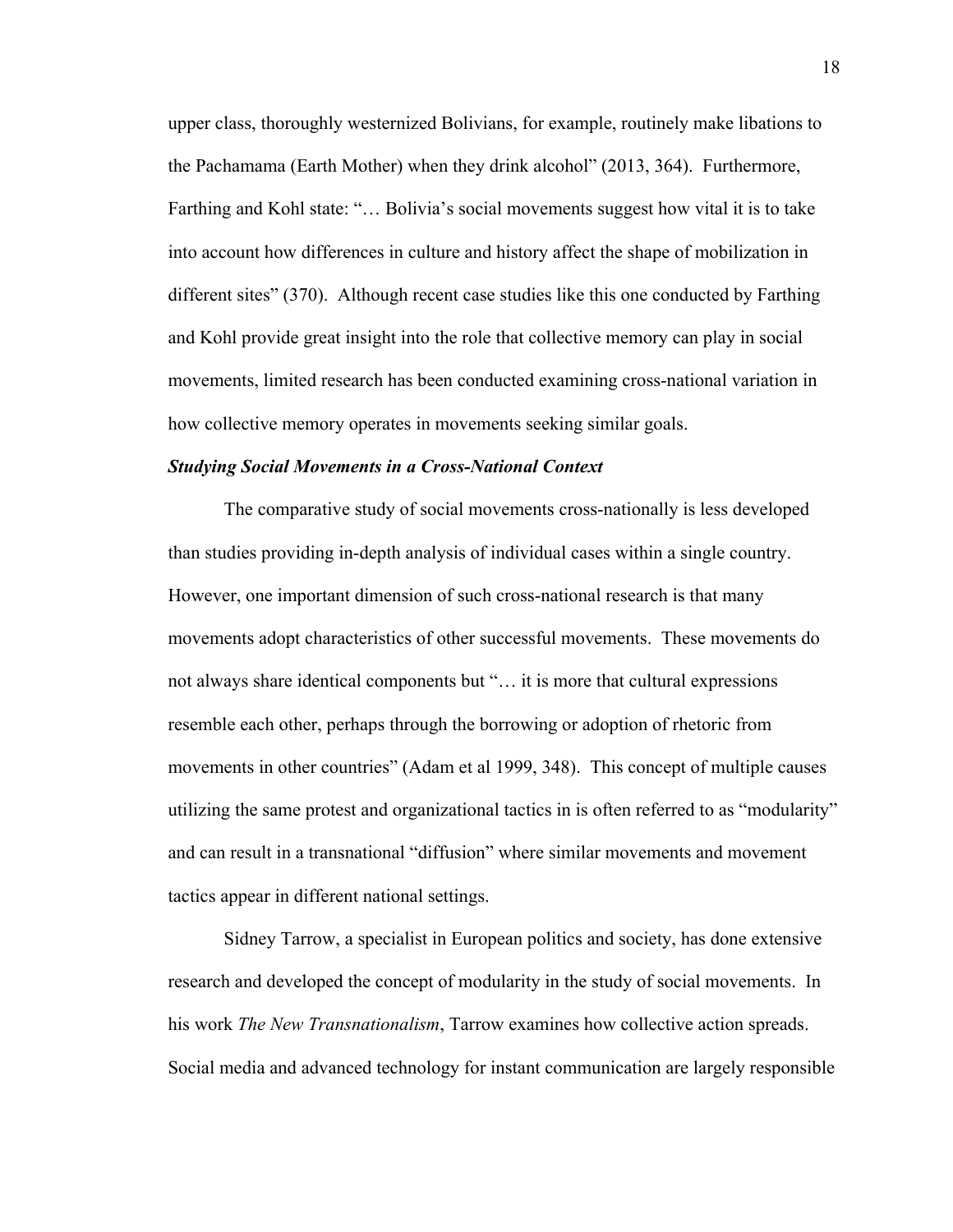for the rapidity with which information can be sent and collective action can be organized (2005, 103). In a case study provided in his text, Tarrow examines modularity in the trans-national diffusion of non-violent resistance in India, the United States, former socialist countries and solidarity networks in Chiapas and North America. Through his examination of these movements, he concludes that though "we cannot predict outcomes from processes, we can hypothesize that these processes will vary in their effects according to their major driving mechanism" (118). Tarrow highlights in his conclusion that modularity may not provide significant information as to the success of a movement but aids in the analysis and comparisons cross-nationally. Therefore, we can more deeply understand the formation and impact of cross-national social movements by engaging in a trans-national study than we could understand solely by looking at a single national context.

#### *Studying Same-Sex Equality Movements in a Cross-National Context*

Currently, many nations are witnessing movements to legalize same-sex marriage. Therefore, "… the international context was and is of importance in understanding the emergence and development of lesbian and gay movements. Transnational diffusion is an important facilitating condition for movement development" (Adam et al. 1999, 368). The comparison of cross-national same-sex marriage movements allows scholars to interpret the dimensions of these movements, how they organize, and how they are successful or unsuccessful in their endeavors.

Movements for the legalization of same-sex marriage and gay and lesbian rights can be seen as a continuation of the social movements that emerged in the 1960s and 1970s. The progress that these previous movements forged can foreshadow the success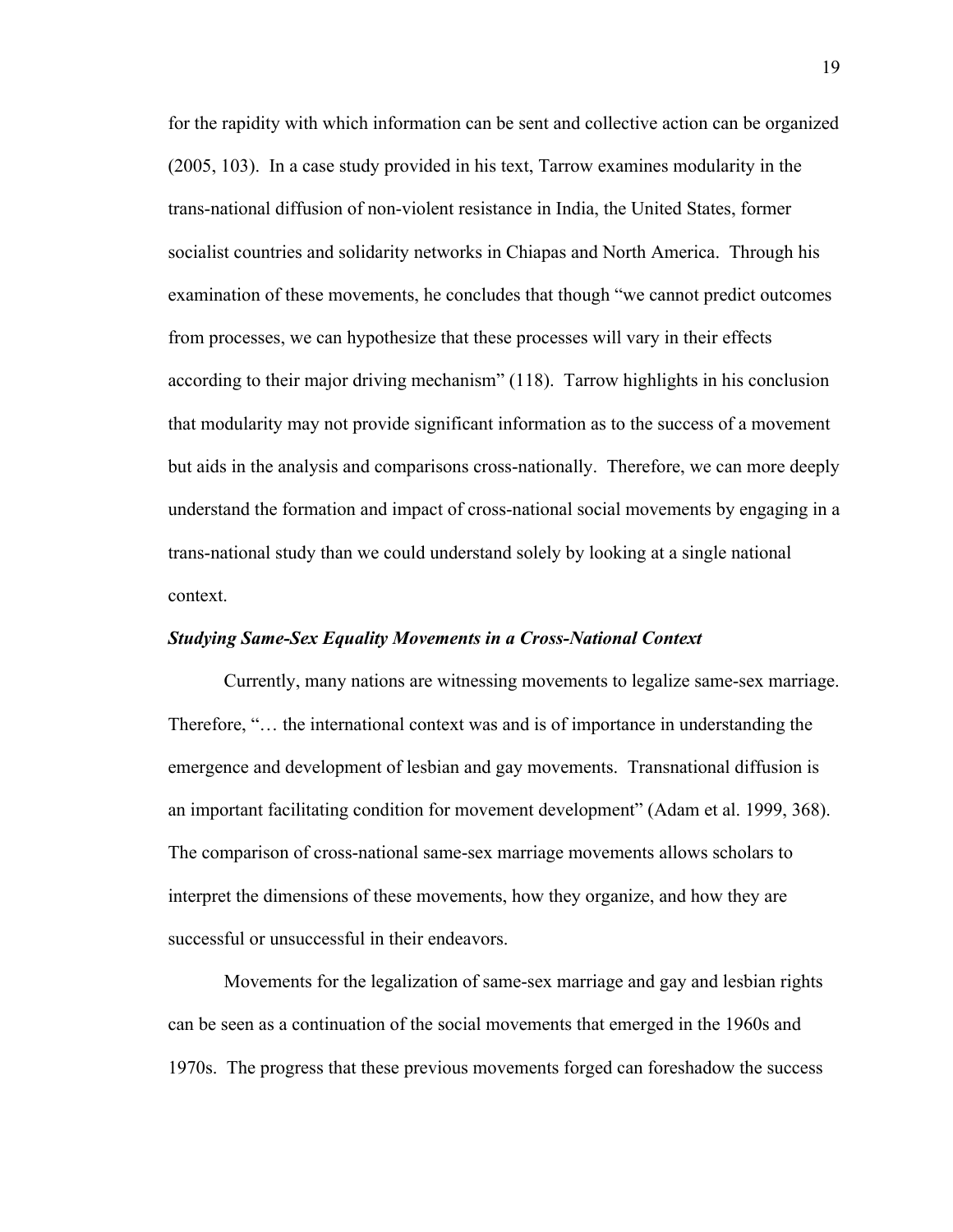of same-sex marriage movements because "[c]ountries lacking [the civil rights, women's, and student movements] lag behind in the development of gay and lesbian movements" (358). Therefore, it can be inferred that countries that have witnessed the success of previous social movements are more likely to accept the reforms for gay and lesbian rights.

The major issue world-wide in the efforts of organizations to legalize same-sex marriage is the essential conflict between this reform and the adverse effect that the antisame-sex marriage movements believe it will have on the traditional family structure. Many liken this social movement to "... the war over religious and political orthodoxy that preceded it, the battle over homosexuality is part of the war between the enforcement of a single orthodoxy in family formation and an agenda of personal choice among plural options in personal relationships" (356). In an examination of the theological perspectives of traditionalist Christianity and Judaism on the issue, researchers found that people who believe marriage is the joining a man and woman into one flesh, were against same-sex marriage because "[b]y definition, homosexual marriage is incapable of achieving this 'one flesh' union. Therefore, [they] reject the notion that homosexual marriage is equal to heterosexual marriage." Furthermore, in various other faiths such as Islam, the religious texts warn against homosexual actions as being against God (Wald and Glover 2007, 111). Believers of these traditional views, many who adhere to more strictly orthodox religious doctrines, strongly oppose the global movement of same-sex marriage. This conflict can be seen cross-nationally and demonstrates the origin of polarization that can result from these debates. However, it is too early to determine if this is any indication for the success or failure of these movements.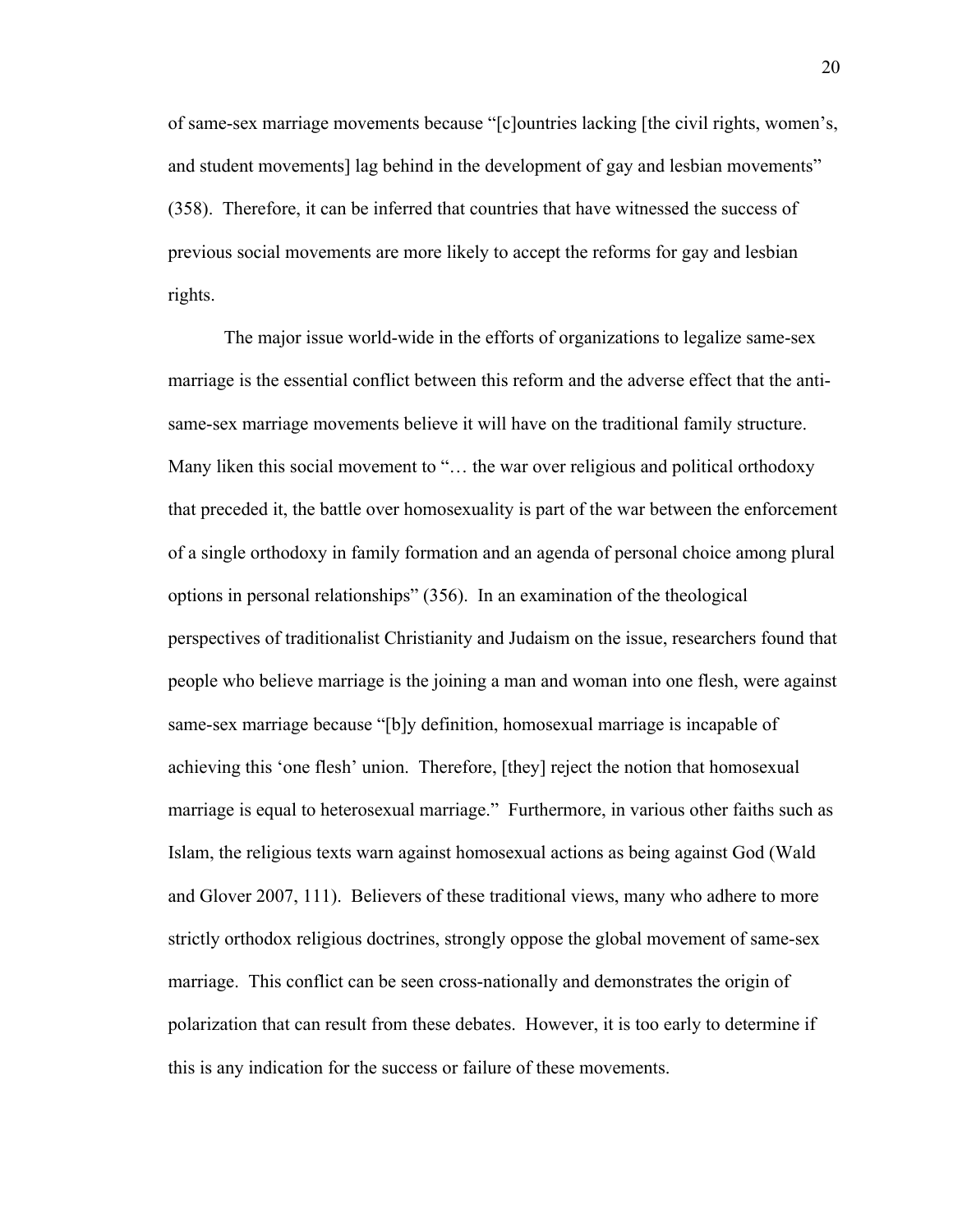Many other factors contribute to the success or failure of same-sex marriage movements within a national context. Not only does the political structure and cultural heritage of a nation affect the success or failure of same-sex marriage legalization in a nation, recent studies have shown the definitive influence of demographics, specifically the size of younger generations within society. Younger generations tend to be much more accepting than older generations on this issue. Research has shown that "…in most countries younger people are more tolerant toward homosexuality than are older generations, and an increasing proportion of the younger cohorts of the population now regard sexual freedom as more important than traditional sexual morality" (Adam et al 1999, 360). This evolution in public opinion has created an environment that has allowed the same-sex marriage movements to gain momentum and strength.

Furthermore, political culture greatly influences the effectiveness of political activism, and "[c]ountries marked by a more participatory political culture allow more social and political space for groups that feel deprived or discriminated against" (365). The political impact that a social movement can have depends on the acceptance of a nation's political culture to the idea of social reform. A key variable in the success of a social movement is the identity in which the movement can take hold. In social movements, "[i]dentity is, by definition, an emotional attachment based on one's feelings about a set of principles or persons… [they] are largely based on shared norms and values that dominate within a group but can also emerge and strengthen through the very transformative experience of activism…" (Grodsky 2012, 14). Advanced western nations tend to be more accepting than the Middle East or non-western developing nations, and their more participatory political cultures allow social reforms to take hold in society.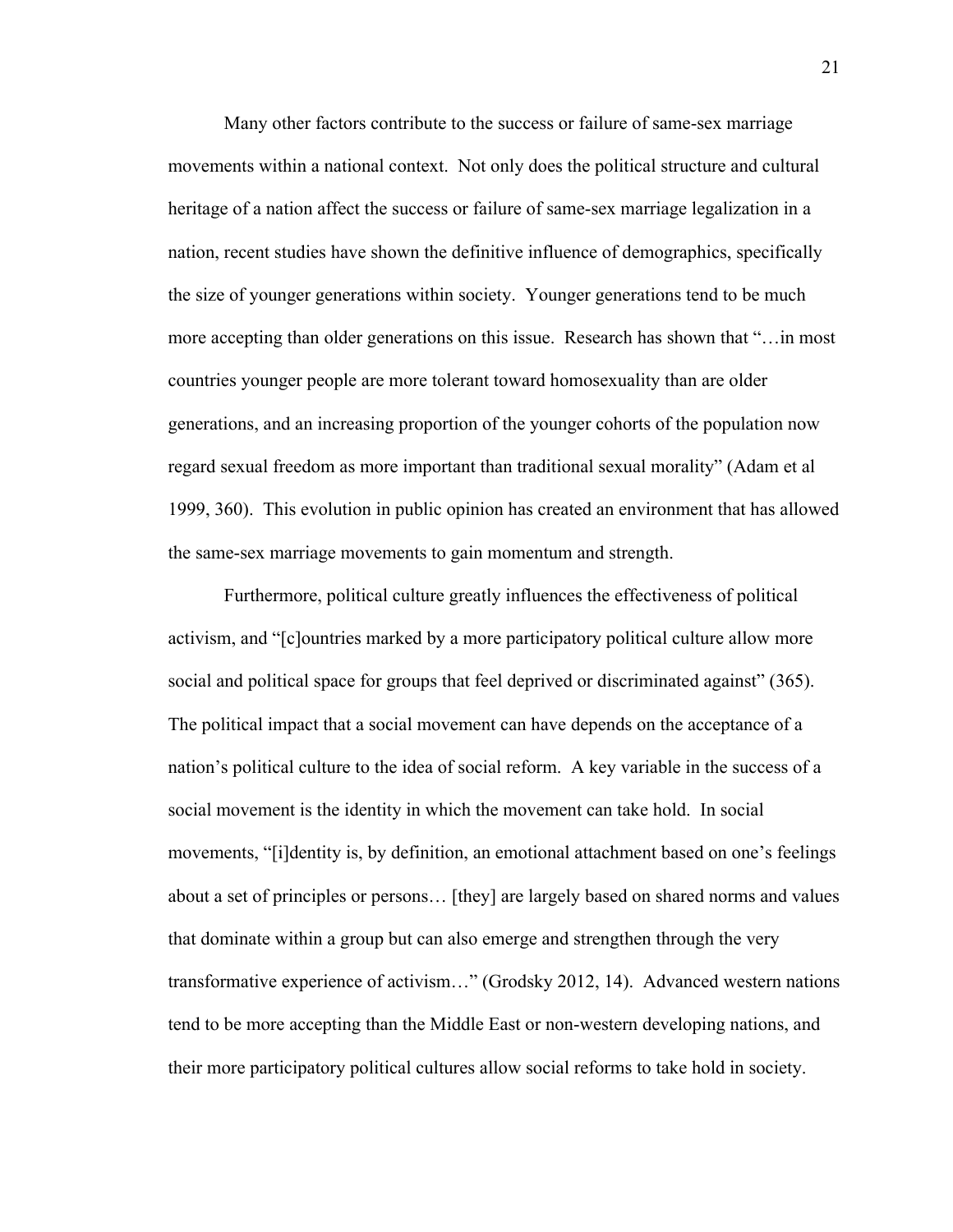These cross-national differences can be systematically examined through public opinion and approval ratings for same-sex marriage. A study conducted by Tom W. Smith analyzed public opinion and approval ratings for same-sex marriage rights in fortytwo countries between 1991 and 2008. Smith posed the question to the respondents in countries being studied, "Is homosexual behavior wrong?" The responses came back as either "not wrong at all" or "always wrong" with few middle ground responses (3). Through this cross-national study, Smith was able to detail trends in public approval of same-sex marriage and witnessed the overall increase in approval ratings over the span of years observed (2011, 2). Furthermore, the conclusion of this study highlighted the many cross-national differences in opinion related to same sex marriage. While this provides great insight into a large cross-national examination of public opinion related to the early studies of gay and lesbian rights, there are no developed cross-national studies as to how these opinions form through the activities of social movements, what historical and cultural factors influence the nature of these movements, and how these movements have a meaningful impact a society.

Although social movements have been observed since the mid-twentieth century, same-sex marriage movements are still evolving. Even though some preliminary research has been done on the same-sex marriage movement and many developments have been made in this study domestically and internationally, the study of LGBT movements "… has remained peripheral to most fields in the social sciences and almost non-existent in the discipline of politics" (Kollman and Waites 2009, 2). A crossnational examination of the same-sex marriage movement is crucial to understand how these organizations form in society and impact their political surroundings.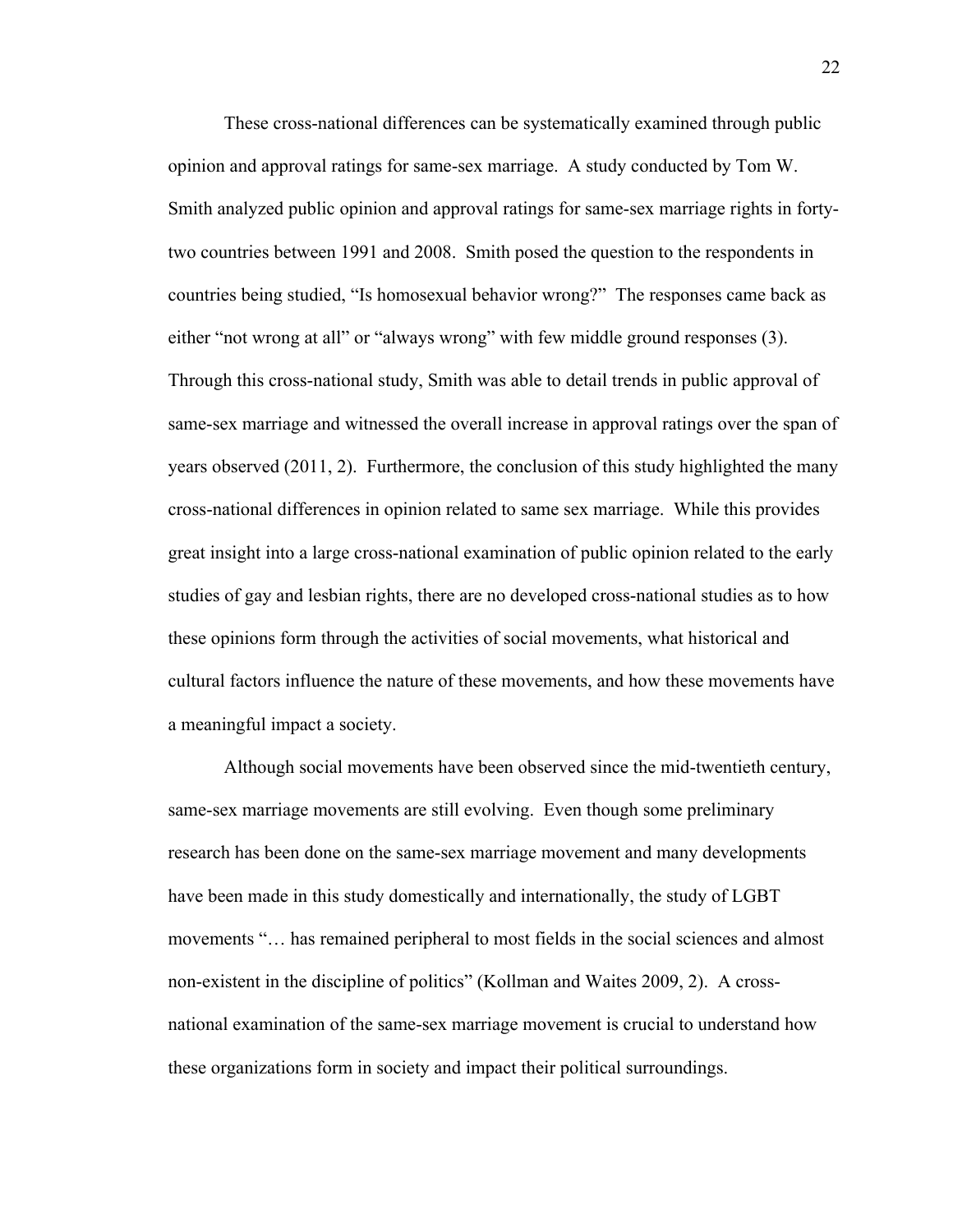However, the same-sex marriage movement is only one way in which to comparatively analyze the influence that political culture has on movements. A similar case analysis could have been conducted on the women's rights movements or other social movements present within each society. The focus of this project is to analyze cross-nationally the variations in social movements due to differing political cultures and collective identity, using the recent example of same-sex marriage. However, there is limited research related to the recent same-sex marriage cases on a cross-national level, and therefore, limited sources from which to draw regarding these movements.

According to the theory of modularity and transnational diffusion, movements cross-nationally should express similar tactics despite the different regions and settings. However, if political culture and collective memory do in fact influence a movement's tactics then variation should be seen across movements in different countries. Therefore, a comparative, cross- national examination of protest tactics can serve as a means to decipher whether modularity is in fact occurring, or if a nation's collective memory and culture play a larger role in shaping the nature of the mobilization and determining the success of a movement.

#### **Research Design/Methodology**

This thesis is a cross-national comparative case study on social movements in France and Maine, with a special focus on protest tactics. This case study analyzes the recent legalization of same-sex marriage in France and Maine and compares political participation and activism as it relates to the underlying social movements associated with same-sex marriage in France and Maine.

#### **Case Selection**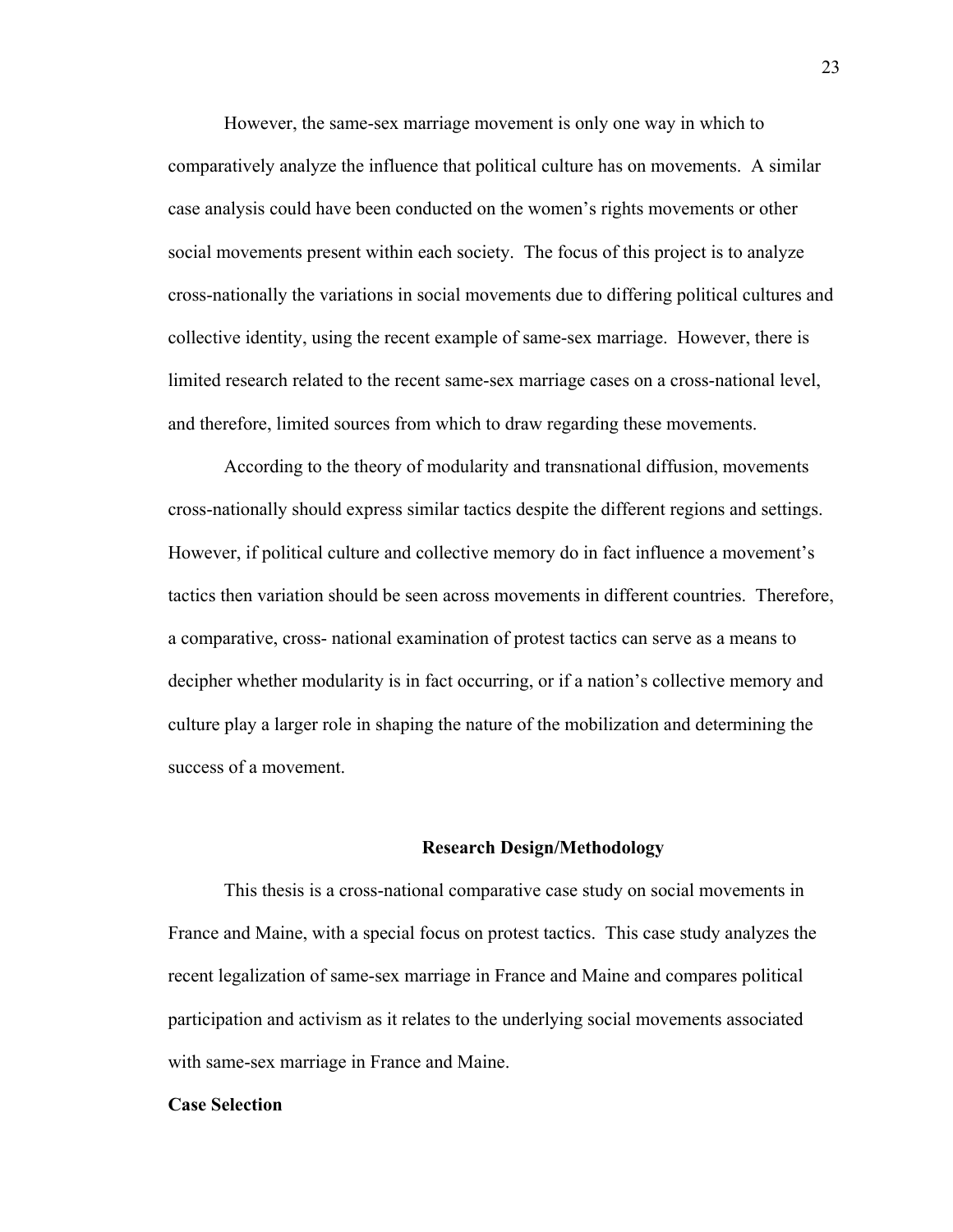Many factors contributed to the case selection of France and Maine as the research focus for this project. After studying abroad in Paris, France for a semester, I wanted to focus on a comparative case study that analyzed similarities and differences in the style of politics practiced in France and the United States. Since both countries had recently experienced the legalization of same-sex marriage, this topic seemed both timely and relevant for such a case analysis, and provided an area of research that needs further exploration. I especially wanted to examine political participation and activism in France and the United States on this global issue since these two nations, although similar in democratic origins, seemed to demonstrate such significant differences in contemporary politics and values.

These cases have significant similarities because both settings faced extensive movements to legalize gay marriage within the same year. Although there was widespread support, both France and Maine saw great resistance from their conservative, older generations. Finally, although France and the United States have a different national structure of government, the comparison at the state level in Maine provides a direct parallel to France.

The major challenge in comparing legalization of same-sex marriage in these two nations is the differing governmental structures. France, a unitary state, has a legislative structure operating primarily at the national level. Therefore, when examining the samesex marriage legislation in France, this must be done by studying national legislation on the issue. In contrast, the United States has a federalist structure that legislates at both national and state level governments. The legalization of same-sex marriage in the United States has taken place incrementally at the state level. Therefore, in order to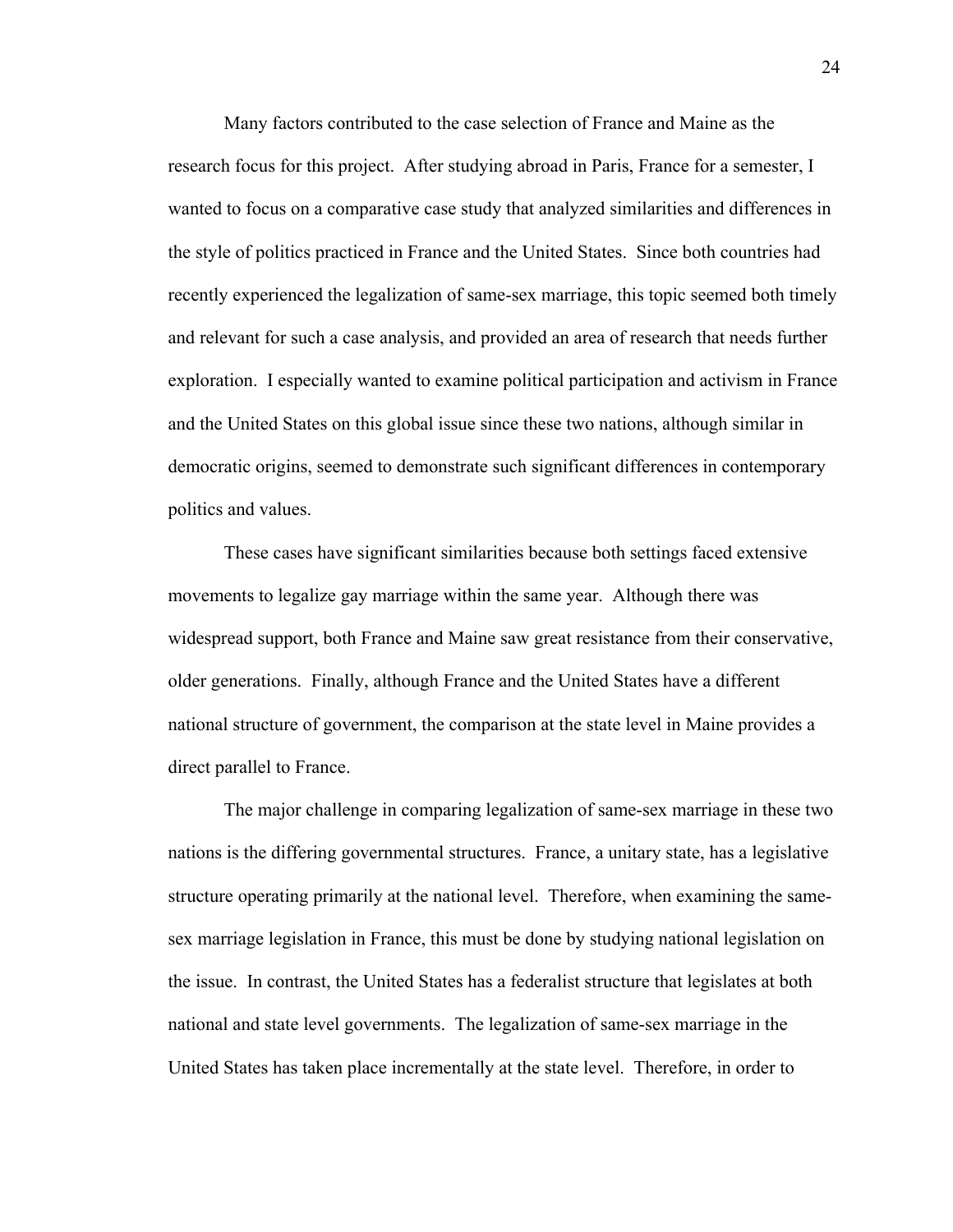appropriately study units which are relatively similar in their legal and decision-making structure, the state of Maine was chosen as opposed to the entire United States. Maine was one of the first states to legalize same-sex marriage and has a remarkably active citizenry that allows a unique and compelling comparison to France.

The differences between these two nations also provide a compelling argument for comparison. Mainly, their individual histories have shaped very different political cultures. As a result, this comparison enables us to examine the ways that historical development impacts movement formation and movement success. If history plays a different role across these two contexts, this would suggest that there are limits to the theory of modularity proposed by Tarrow and others. Distinctive trajectories would instead suggest that the collective memory and cultural identity of a nation are more significant factors in shaping the protest organization and tactics among the population.

#### **Data Collection**

 Due to the recent legalization of same-sex marriage in France and Maine and the limited scholarly analysis of this cross-national examination thus far, a majority of the data utilized in these studies has been collected from news media sources and from the various proponents or antagonists of same-sex marriage present in each country through their movement literature. In addition, public opinion polling numbers are utilized to provide context on how society has reacted to the legalization of same-sex marriage, and demographic information will further explain who in society was opposed to the movement or supported the legislation. Secondary scholarly journal articles and books were used to provide supplemental historical background to the case studies and demonstrate the significant role that collective memory can play in the organizational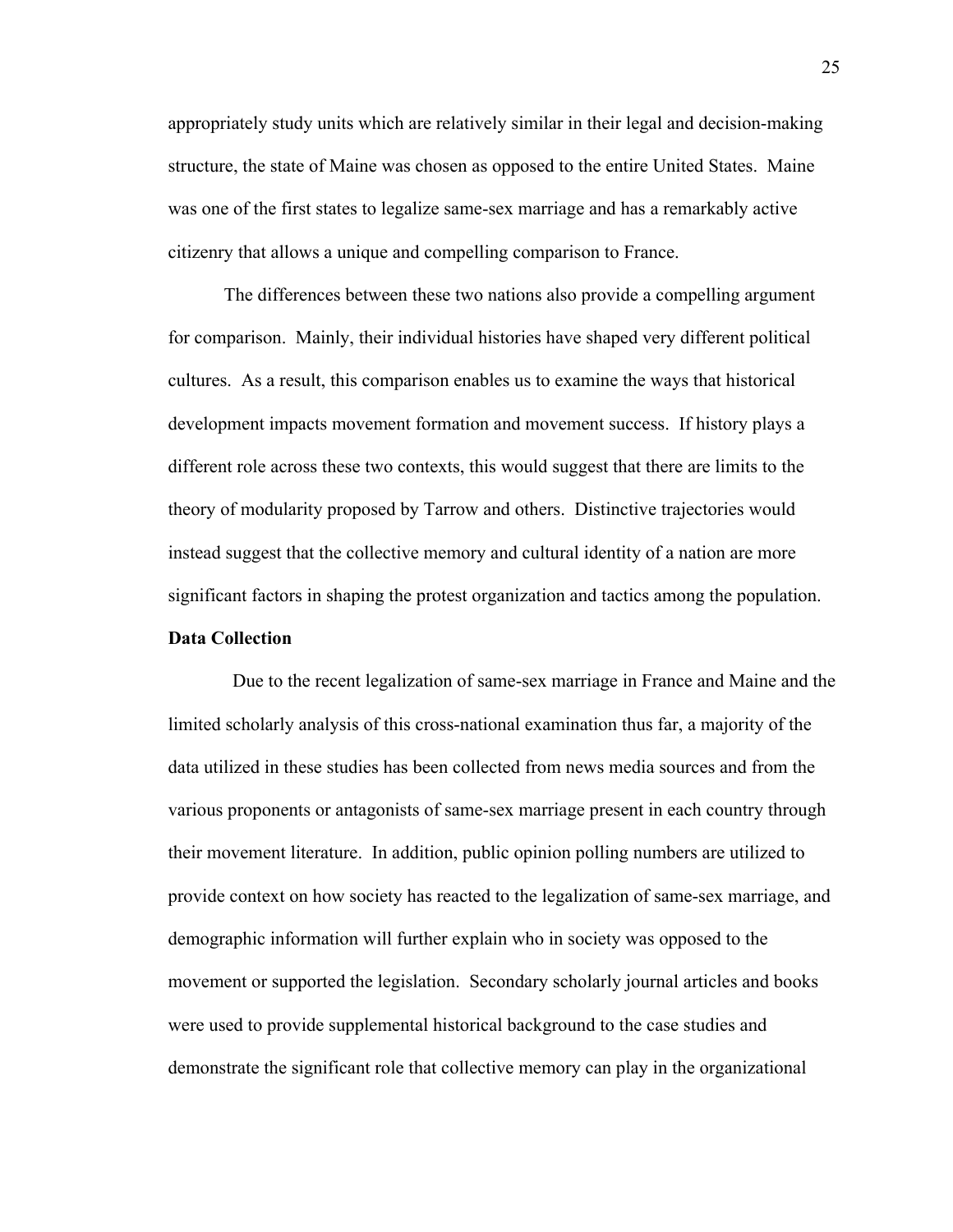tactics of social movements. Lastly, I will be drawing upon my semester abroad in Paris, France where I lived and studied for five months. During this time I was fully immersed in the French culture and witnessed first-hand a number of protests and observed how this society reacted to issues that were facing them.

#### **Framework for Analysis**

By comparatively examining collective memory and protest tactics within social movements in France and Maine, I will conduct a comprehensive, cross-national analysis. In what follows, I engage in systematic examination of the political participation and activism of each same-sex marriage movement. The thesis question will be addressed by comparing the nature of each country's protest tactics and whether we see widespread variation in the tactics and framing strategies employed by movements across these two settings. By examining examination the influence of collective memory in France and Maine, the protest mobilization tactics specific to each nation, and the specific case study of the same-sex marriage movement cross-nationally, I aim to assess the extent of cultural influence on political participation and activism in these two societies.

In comparison to the existing literature, there should be one of two results at the end of this study. If researchers such as Tarrow, who emphasize modularity and transnational diffusion, are correct, the difference in tactics and framing in two different settings should be insignificant. However, if those who emphasize the importance of collective memory are correct, we should be able to see variation in tactics and framing strategies used by the two movements.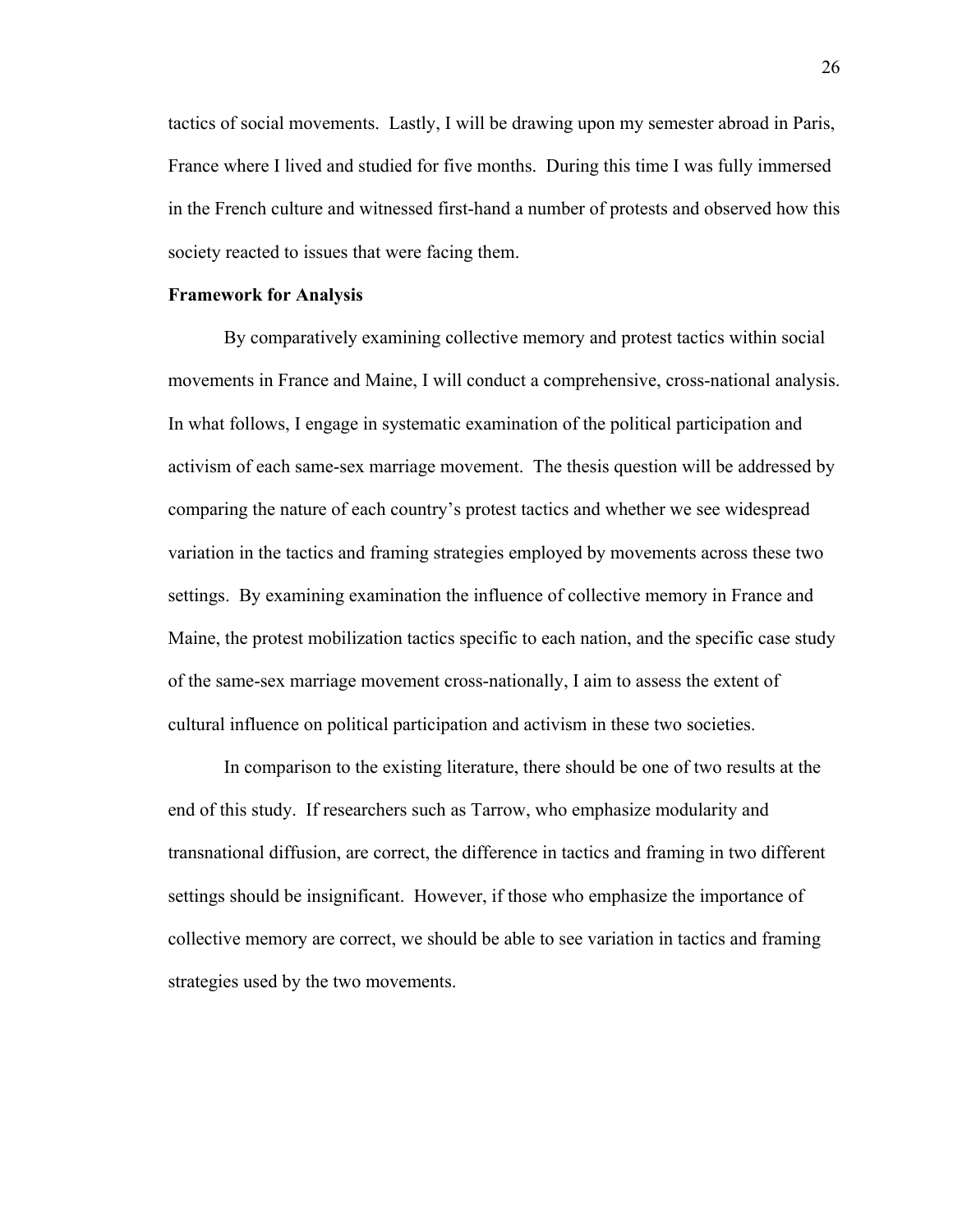#### **Analysis**

#### **Part I: Collective Memory and the Revolutions: Connecting the Present Protest to the Past**

Collective memory plays a large role in understanding how France and the United States frame political activism today. Collective memory helps us embed political activism and current movements within the cultural and historical background of the past. Many movements gain momentum by incorporating a historical outlook that gives current members affirmation and purpose for their cause. As one scholar notes, we witness collective memory in politics when "participants bring the past forward, by means of narrative commemorations, and link it to the formulation of a presently considered collective identity element… such that the current development comes to mirror the past formulation" (Gongaware 2012, 218). Political activism in France and the United States can be studied and explored by examining the impact and use of collective memory.

In particular, the collective memory of the respective French and American democratic revolutions contributes to how the people believe they are best able to enact change and promote new political policies. Furthermore, the collective memory of the revolutions has shaped the political institutions and structure of the two nations today. Collective memory sets in motion the institutional heritage that is seen today and has influenced the ideologies of each nation.

Susan Dunn highlights the key concepts from the revolutions that contributed to the political structures we see in the French and American governments today. Dunn sees "[t]umult, division, and competing interest groups in the United States vs. concord, unity, and community in France" (1999, 24). Unlike the American Republic, the French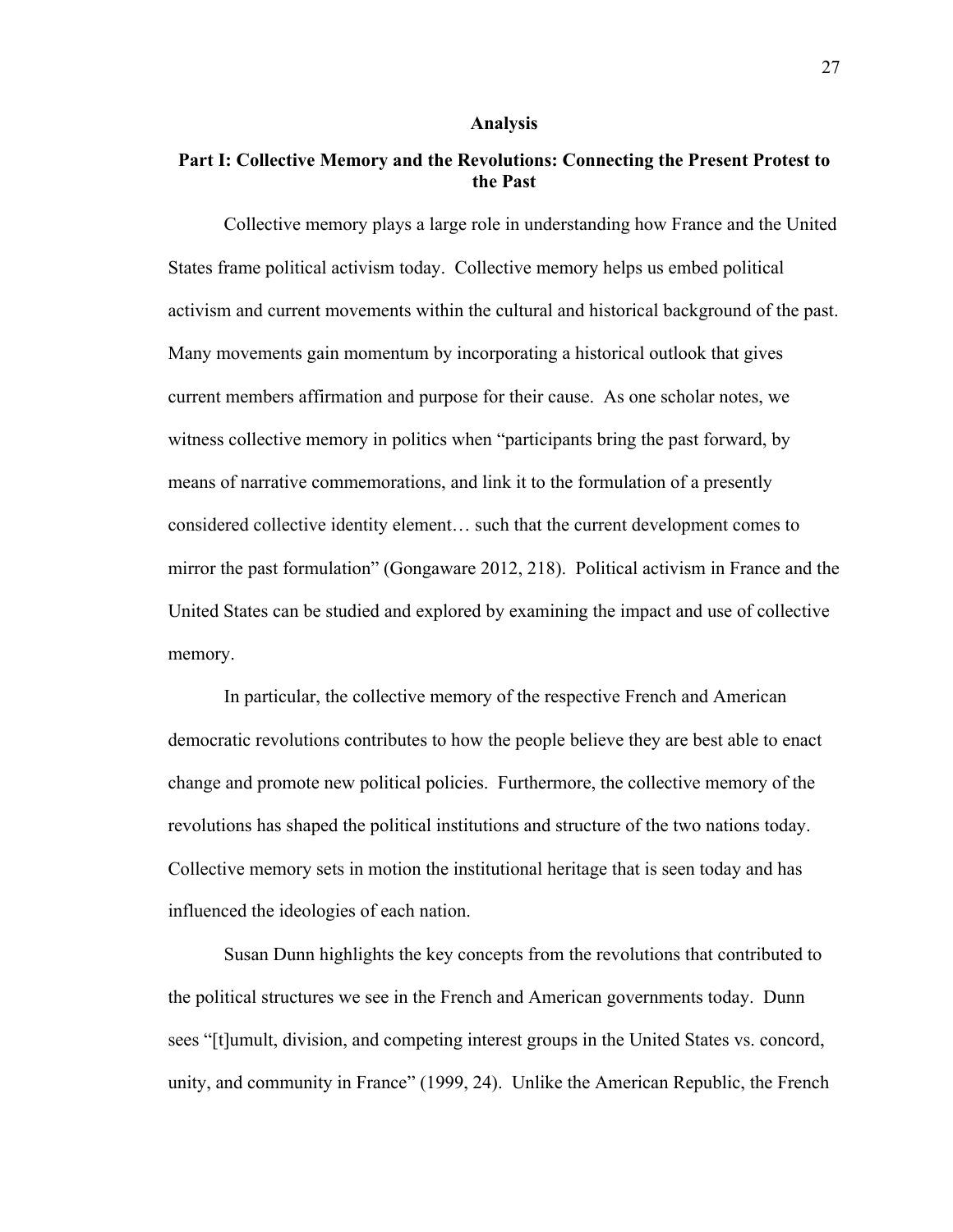Republic is highly centralized as a unitary state. This form of government was formed after the French Revolution in 1789 and France has since experienced five regimes, or Republics. France is currently in the Fifth Republic which has been in place since 1957. Although over the last twenty-five years, France has slowly moved toward some decentralization of authority to locally elected officials, France is still one of the most centralized countries in Europe. This must be taken into account when comparing France and the United States. Legislation in France will not occur at the departmental level, which is comparable to a US state. Legislation in France will only occur at the national level unlike the state legislative process conducted in the United States. In this respect, the theorists of each revolution when constructing the democratic institutions and legislative processes contributed to the framework of government that can be seen today. Despite the many changes in the French government since the French Revolution is responsible for the political culture in France and still shapes how the French view political participation.

Furthermore, the political minds of the French Revolution helped articulate a universalist view of politics that greatly influences French political activism and participation to this day. In contrast, the United States has adopted a view of exceptionalism, which has also impacted the forms that political activism and participation take in America. Although each nation has formed two different political ideologies, the role that collective memory plays in social movements applies for both nations and influences the political participation and activism present in their societies today.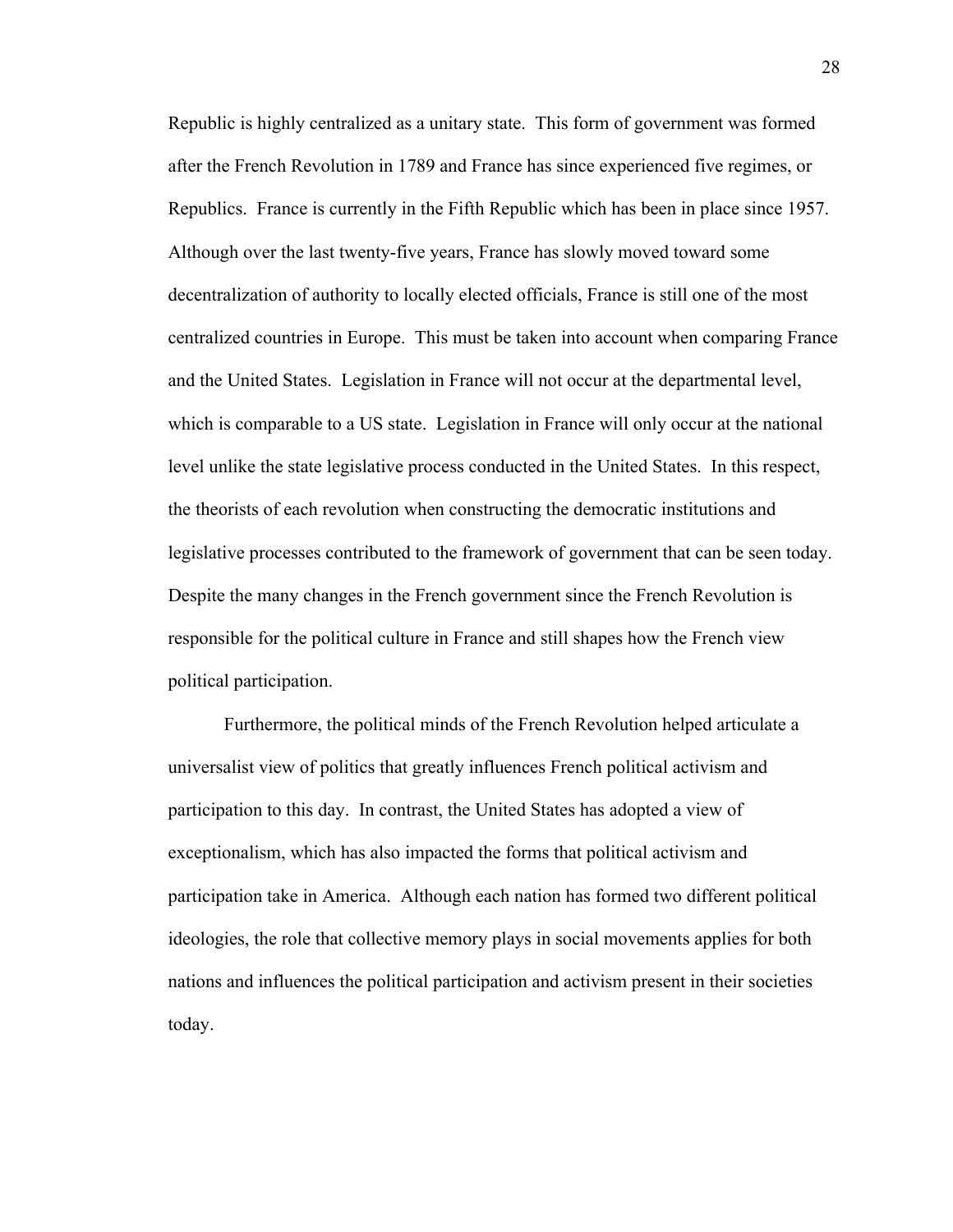#### *France and French Universalism*

Charles de Gaulle, President of the French Fifth Republic from 1959-1969, may have reflected the concept of French universalism in suggesting that: "there is only one duty and one law and that is French unity. There is only one interest that counts, that of France. There is only one duty that exists for us, and that is to unite and rally around her" (Dunn 1999, 25). De Gaulle captured in his speech to the French nation the great influence universalist ideology contributes to French political thought. Not only is universalism responsible for the political structure in France, France's political culture and political thought are largely influenced by its national roots in universalist philosophy.

#### *Impact of Enlightenment thinkers on French universalism*

The ideology of the French Revolution was strongly influenced by ideas of Enlightenment thinkers. In hopes of abandoning their suffering past and starting over, French revolutionaries dismissed the ideas of experienced men and instead opted for those of philosophers. One of the most famous groups of these thinkers in France was known as the "men of letters" or "philosophes." These theorists, such as Voltaire and Jean Jacques Rousseau, were no longer alive when the Revolution began, yet their writings held great authority with the activists engaged in this upheaval. However, Alexis de Tocqueville believed those leading the Revolution took these ideals and translated them to their fight in the Revolution, and they were largely responsible for the violent and unnecessary extreme actions that took place during and after the Revolution. He condemned these men stating that "[i]t was the brutal and violent character of the Revolution, not its underlying political principles, aims, or vision… [de Tocqueville] did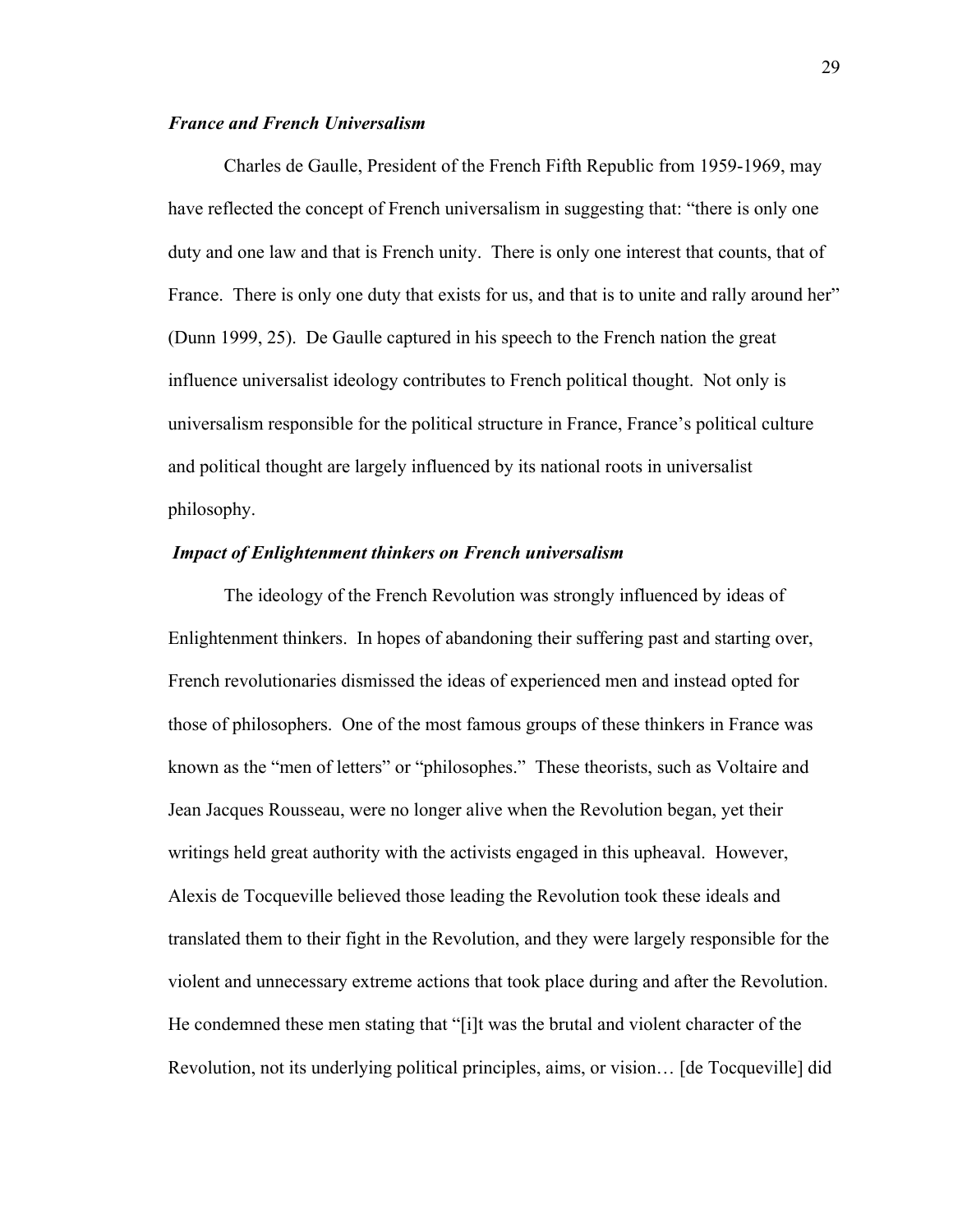blame the naïve, arrogant manner in which they went about this 'necessary destruction'" (33). As will be seen with these Enlightenment principles of forward thinking and revolutionary ideals, political action and participation in France can be linked to the ideology that was borne out of the Enlightenment.

Jean Jacques Rousseau was one of the most influential Enlightenment thinkers and had a large impact during the time of the French Revolution. His theories on the social contract greatly shaped the political minds of the Revolution and influenced the political structure that France adopted. In Rousseau's social contract he states: "… if all the citizens assembled of one accord to break the compact, it is impossible to doubt that it would be very legitimately broken" (2001, 73-74). Rousseau believed that if the government no longer was serving the needs of a nation, it was the nation's duty to strike out and change the current structure. This ideology was adopted by the French revolutionaries. As a nation, the French wanted to end the government that was no longer serving them because it was not what was best for France. Cries during the Revolution of "vive la France" and "vive la Nation" demonstrate the nationalistic views of the revolutionaries and the universalist ideology that drove this movement. Rousseau's philosophy enables us to see the roots of the French nationalistic society that is anchored in universalist ideology.

Furthermore, one commentator on French culture stated: "To be French is to be the member of both a particular nation and a representative of a universal ideal, to be other is (at minimum) to be only particular, a condition that may be escaped only by becoming French" (Lionnet 1998, 119). This was the ideology that drove the French Revolution, and still influences French political culture and society today. Although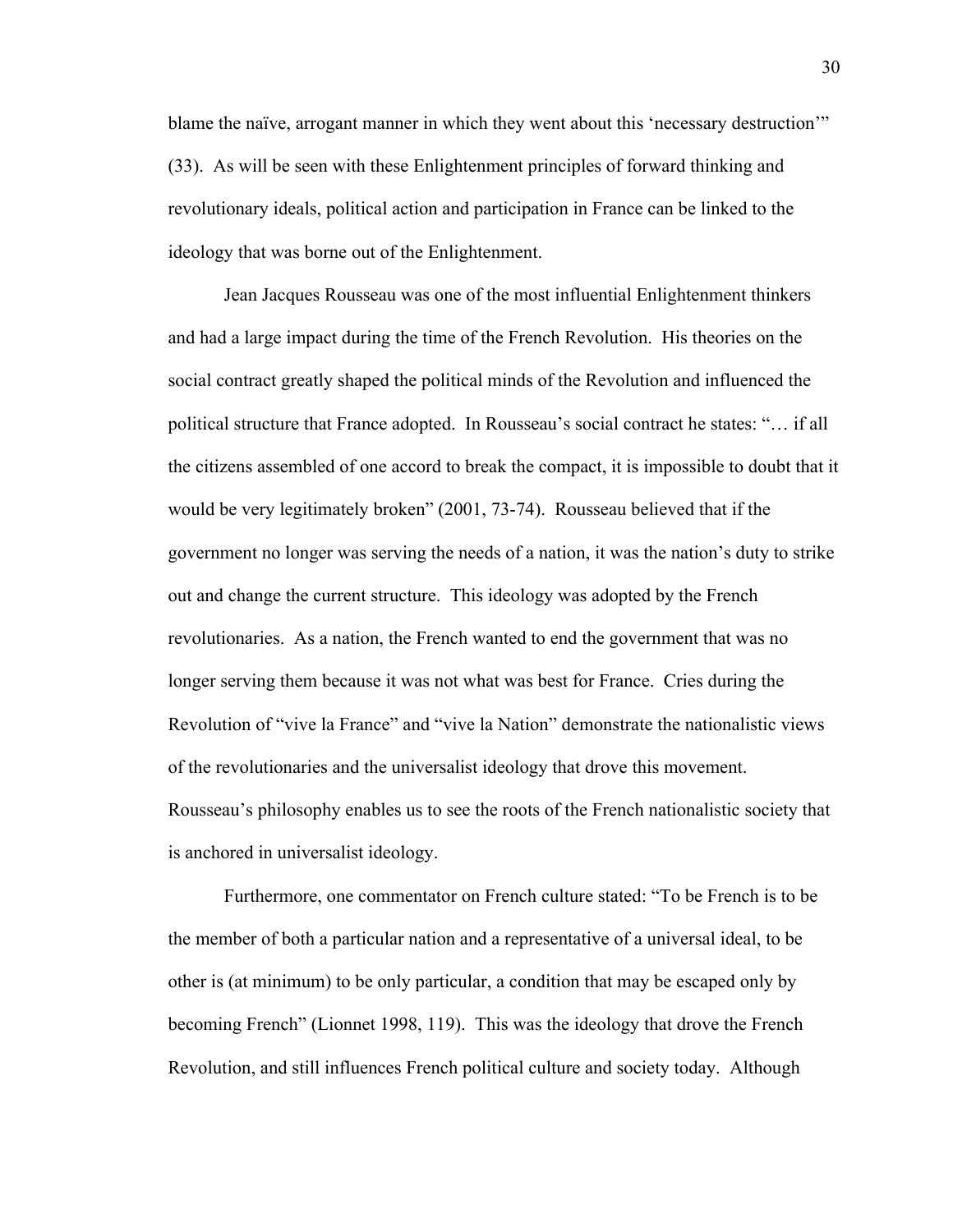Rousseau may have not imagined his ideas leading to violence, the French Revolutionaries used the basis of his ideals to fuel their cause.

Through Enlightenment thinkers, the foundation for universalism in France originated. France was exposed to universalism through the many political theorists contributing ideas during the French Revolution. The attitude of universalism:

"… expressed itself through the belief in universal knowledge, through the advances of science, and its application, through technology, to increasing industrial production, greater economic wealth, trade and prosperity. It also expressed itself through a belief in the progress of the human race itself, on the physical, moral, political and cultural planes" (Majumdar 2005, 17).

The French political minds leading the Revolution incorporated these ideals of universalism into the foundation of their new republic, with their Constitution in 1791. The constitution states: "The representatives chosen in the departments will represent not a particular department but the whole nation; they have no special mandate from the department" (Scott 2005, 14). In many ways, this statement provides the framework for French institutions of government today. Instead of the division of powers as seen in the US government, France has a unitary structure of power. The governing of the French nation is to be conducted with a universal and national mindset. Individual interests are not at the forefront of French political agenda. This universalist perspective greatly influences the manner in which political activism is able to take form as individual interests are overshadowed by universal ideology. In addition to shaping the formation of institutions, the political culture that results from this universalist mindset shapes the political activism and participation that is seen in France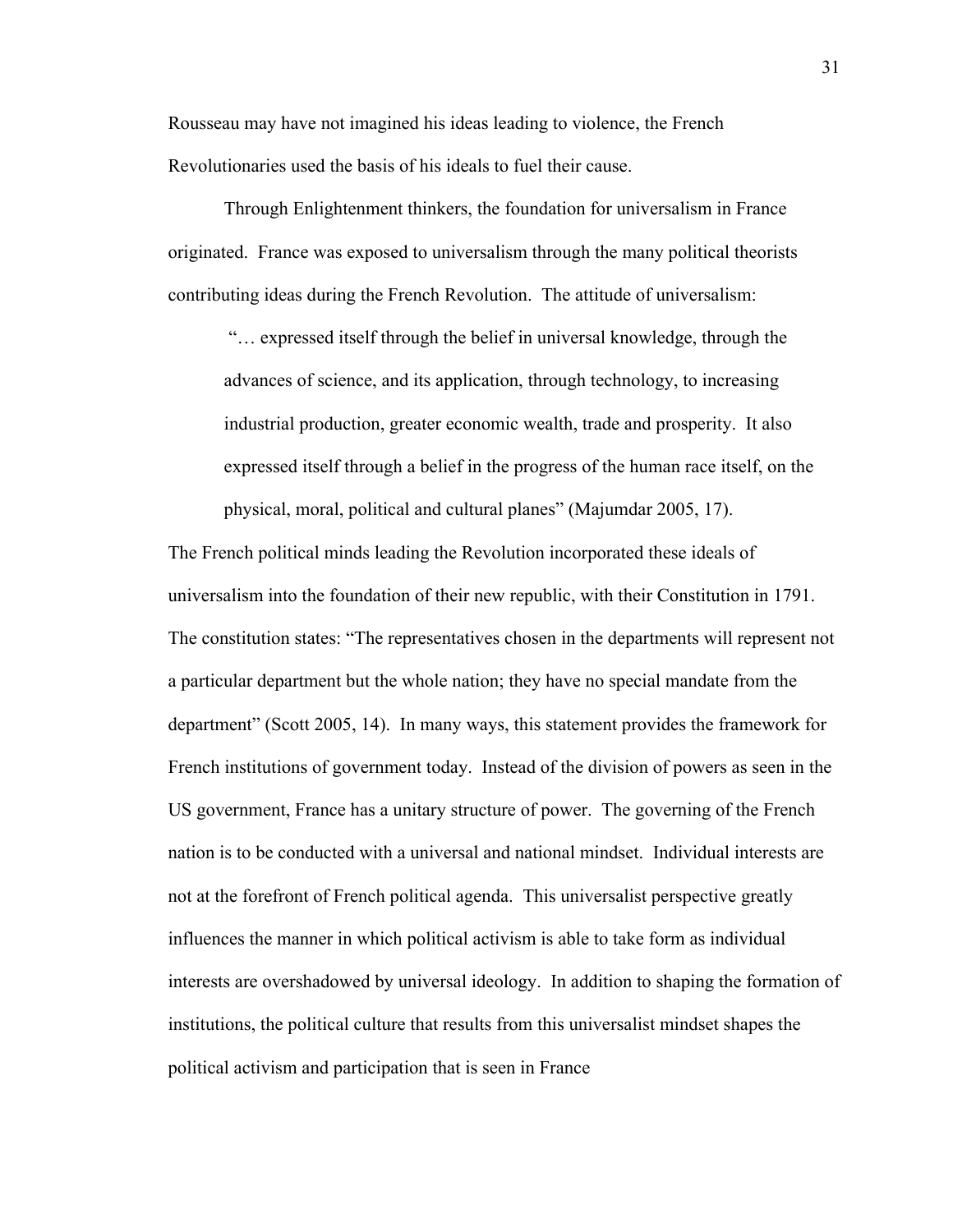Although France has experienced many reforms and regimes since the French Revolution and the writing of the Constitution, the theory of universalism in France has stayed true to its core (Majumdar 2005, 19). Not only has universalism been at the root of French political thought since the Revolution, French society can be seen using the historical roots of France in order to promote current agendas and reforms. Joan Wallach Scott suggests that:

"Unlike the architects of the American system… who saw legislatures as arenas of conflicting interests and defined representatives as voices for particular social and economic groups or factions, the French revolutionaries took the abstraction of the nation as the referent for representation. Representatives were the tangible embodiment of the nation as a whole; it was a nation one and indivisible" (2005, 13).

French society, influenced by the minds of its Revolution, uses the collective memory of the Revolution and the foundation of universalist thought to identify current political and social movements with the ideals of the highly revered Revolution of its past.

Edward Said, a literary theorist in the 1970s, further explained the origins of French universalism demonstrated not only the characterization of the French state itself but its colonial holdings throughout the world: "… the French empire was uniquely connected to the French national identity, its brilliance, civilizational energy, special geographic, social and historical development" (Majumdar 2005, 19). This connection to national identity and heritage is a means by which to bring society together and form a bond that unites different coalitions. Social movements, as will be seen with the current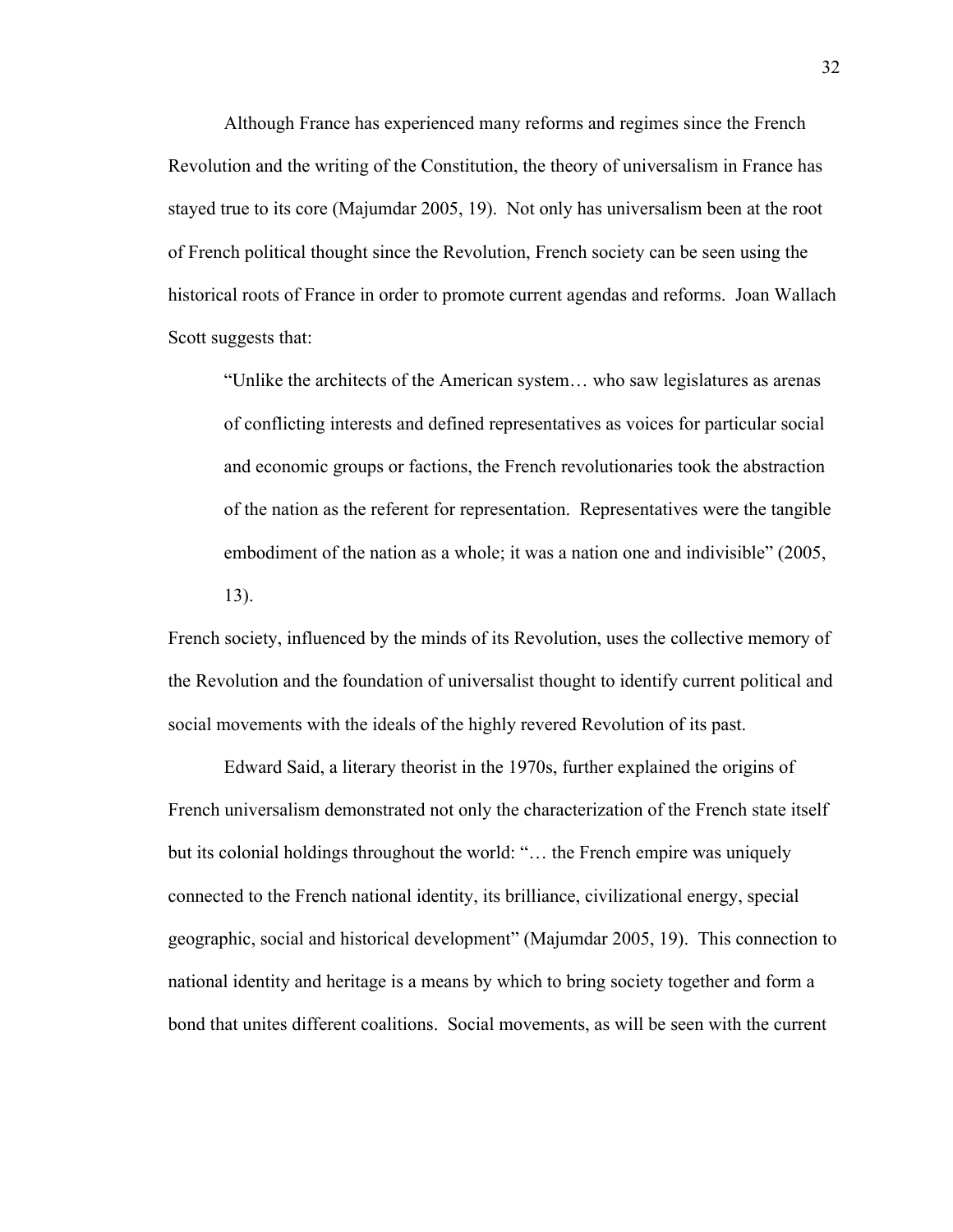same-sex marriage movement, often rely on the ideals and standards that are historically rooted in the collective memory of France and French universalism.

#### *The United States and American Exceptionalism*

President Abraham Lincoln, after his election in 1860, reflected on the American Revolution and the Declaration of Independence by saying that they "gave liberty not alone to the people of this country, but hope to all the world, for all future time... in due time the weights would be lifted from the shoulders of all men, and that all should have an equal chance" (Dunn 1999, 163). Lincoln drew on the ideals of the American Revolution and utilized the collective memory of that event to unite the nation in a new cause. He also demonstrated the ideology of American exceptionalism and the influence this ideology continues to have on American politics.

Although the term "exceptionalism" has only been coined in recent history, the origin and endurance of the concept can be seen in the American Revolution and throughout American history. Academics offer many different definitions that contribute to this multidimensional concept. Often conservatives and liberals will have their own interpretation of the term as it relates to their specific views. However, American exceptionalism, viewed through the understanding of collective memory theory, details the way in which American citizens view their role in the world as a unique nation with a specific mission.

James Ceasar states that the root of American exceptionalism encompasses two main concepts: "(a) the possession of a certain quality or (b) the embrace of a task or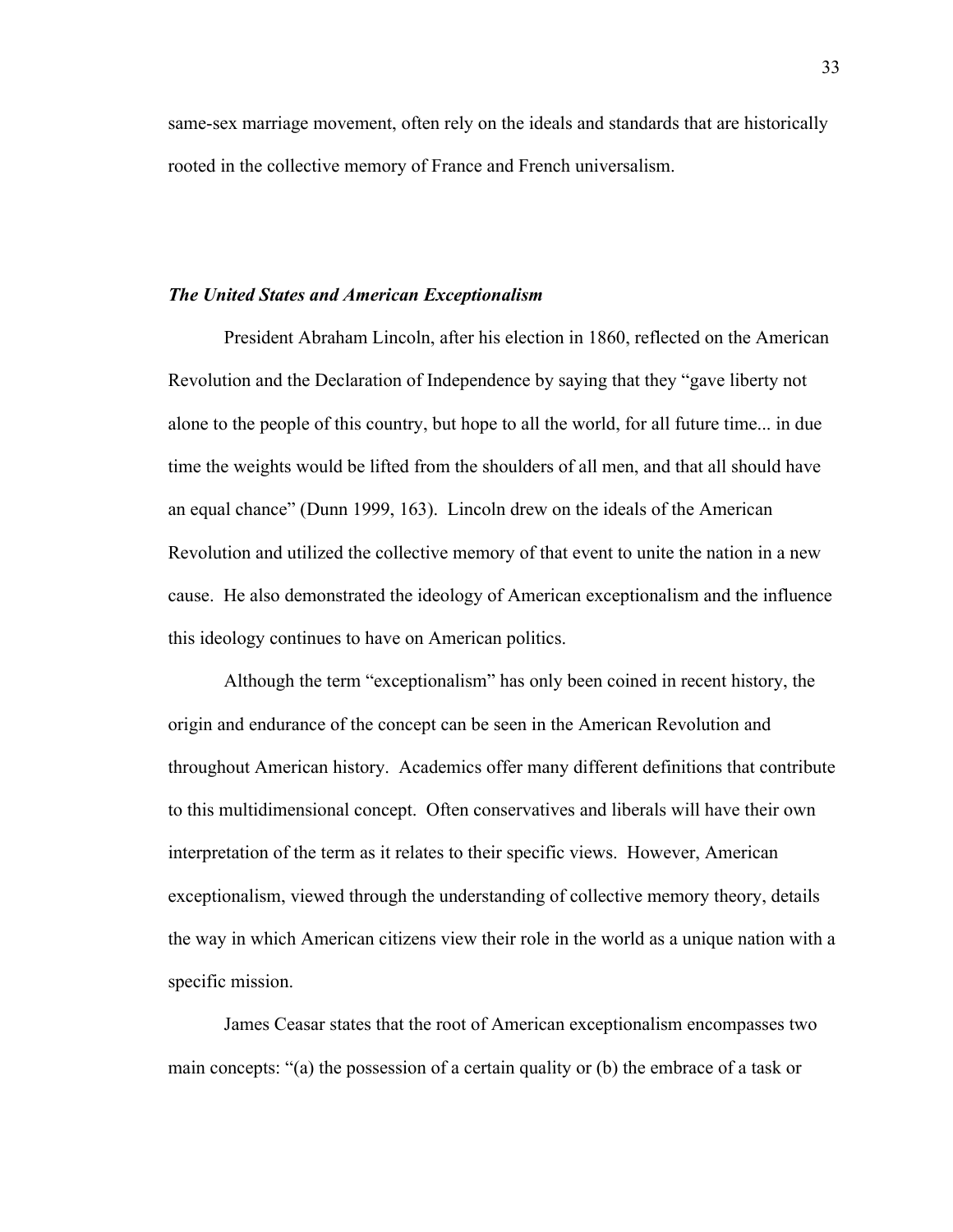mission" (2012, 7). Although there currently is robust discussion on the topic of exceptionalism with a range of opinions, the United States is often viewed by many as a nation with a mission to spread liberty and the ideals of democracy throughout the world. From the perspective of collective memory, the adherents to American exceptionalism express the belief that Americans are role models for effective democracy, and the success of the American Revolution and subsequent ascendancy of the US as a world power serve as a source for this ideology. The French even observed and tried to emulate the success of the American Revolution for their own cause. A French newspaper wrote during the onset of the French Revolution that "America was the hope and the model of the human race" (Dunn 1999, 11). When constructing the foundation of American government "… the quest of the Fathers reduced primarily to a search for constitutional devices that would force various interests to check and control one another" (Holfstadter 1974, 11-12). This ideology is still seen in political rhetoric today and collective memory grounded in the American Revolution contributes to the ways that social movements engage in framing and organizing.

Alexis de Toqueville, one of the most influential observers of American politics, noted that "in America the liberty of association for political purposes is unlimited" (1994, 193). Although the terminology of American exceptionalism had not yet been used widely Toqueville observed the concept in his writing. Toqueville saw the framework of American government as unlike anything he had witnessed before. This ideology of the United States being unique and different and worthy to be spread worldwide is at the foundation of American exceptionalism.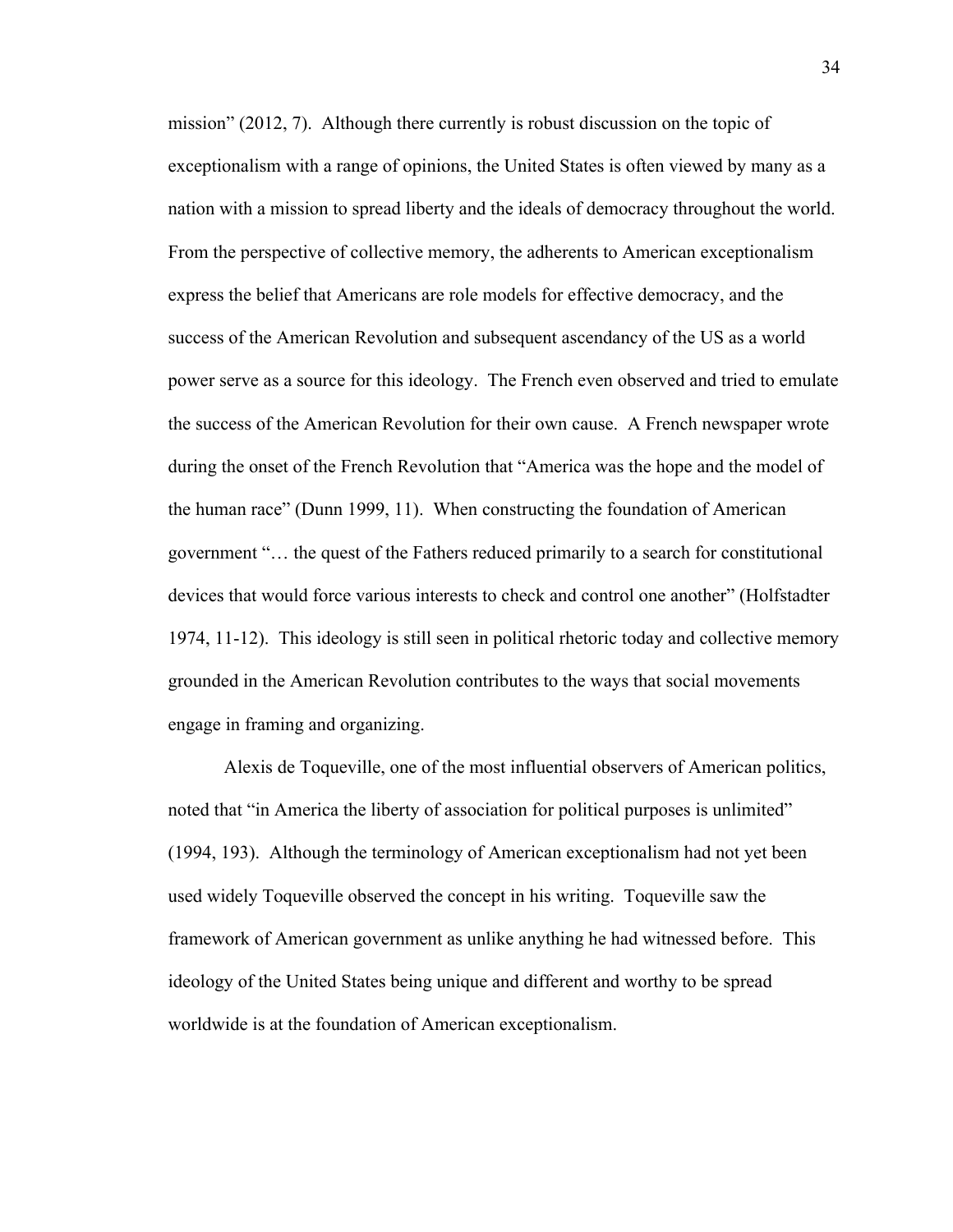American political framers, such as Thomas Jefferson and James Madison, expressed their notions of American exeptionalism in their early writings on the structure of American government. Unlike the universalism seen in France, "[u]nity for Jefferson could only mean a shared commitment to core democratic values and to a republic that, though 'indivisible,' permitted political fragmentation and unruly- though moderateideological division" (Dunn 1999, 23). Jefferson did not view a successful democracy without competition and debate. This was a key aspect to preserving the ideals of the nation.

Furthermore, James Madison stated: "Liberty is to faction what air is to fire... But it could not be less folly to abolish liberty, which is essential to political life, because it nourishes factions, than it would be to wish the annihilation of air" (Dunn 1999, 55). The American framers did not share the French ideology of universalism and instead preferred the individualist aspects of democracy.

Unlike the universalist French government, "… the architects of the American system… saw legislatures as arenas of conflicting interests and defined representatives as voices for particular social and economic groups or factions" (Scott 2005, 13). The American government does not wish to be one voice, but rather to have many conflicting voices that contribute to national goals. This ideology is the framework for the federalist system seen in the United States. Power and responsibility are divided between the state and federal authorities, and this system encourages individualism and celebration of competition and diverse perspectives. The emphasis of this ideology and framework in America: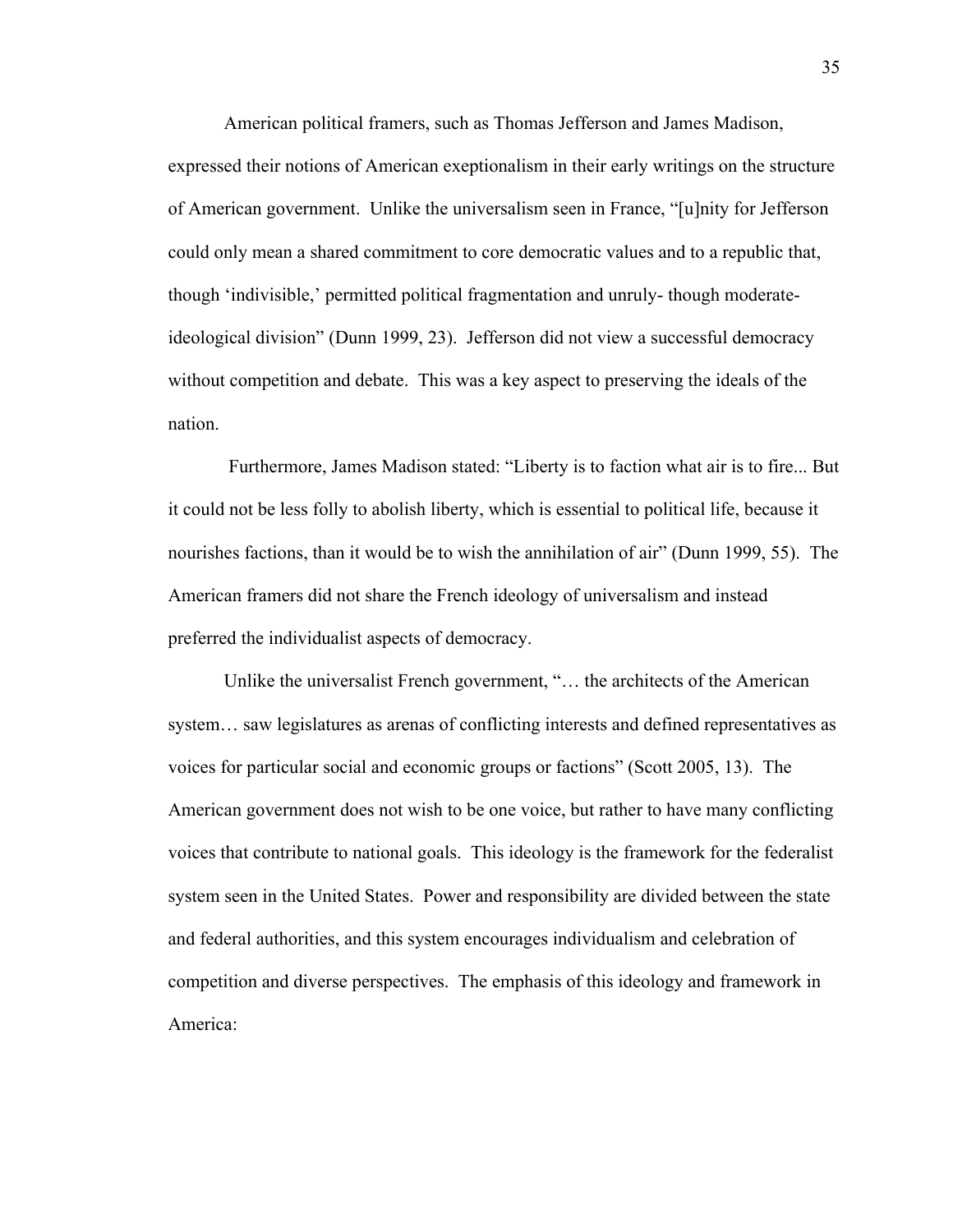"… has been on the individual. Citizens have been expected to demand and protect their rights and personal basis. The exceptional focus on law here as compared to Europe, derived from the Constituion and the Bill of Rights, has stressed rights against the state and other powers. America began and continues as the most anti-statist, legalistic, and rights-oriented nation." (Lipset 1996, 20).

The construction of this political participation greatly influences the activism and helps shapes the political mobilization of social movements seen in the United States and can be highlighted with the way in which the American society has reacted and participated in the same-sex marriage movement.

## *French Universalism vs. American Exceptionalism*

Therefore, from this perspective, when comparing these two ideologies as core factors of the nations' collective memories, one could summarize the difference by examining perspectives on the importance of the individual. French universalism, which often reflects a collectivist view, places the emphasis on the nation state and the good of France as a whole. However, this is often pursued at the risk of the individual. The interests of the individual are often compromised in order to promote the needs of the state as a whole. In comparison, American exceptionalism places the entire emphasis on the individual. This displays the importance on the individual being exceptional, and deserving of rights and personal autonomy. The ideology reinforces the idea that individual autonomy contributes to the nation's exceptionalism. This is in essence, the fundamental driver of capitalism. The importance of the individual, and the unique viewpoints that France and the United States hold towards the individual, play a large role in how their movements gain support and attention for their cause. The ideological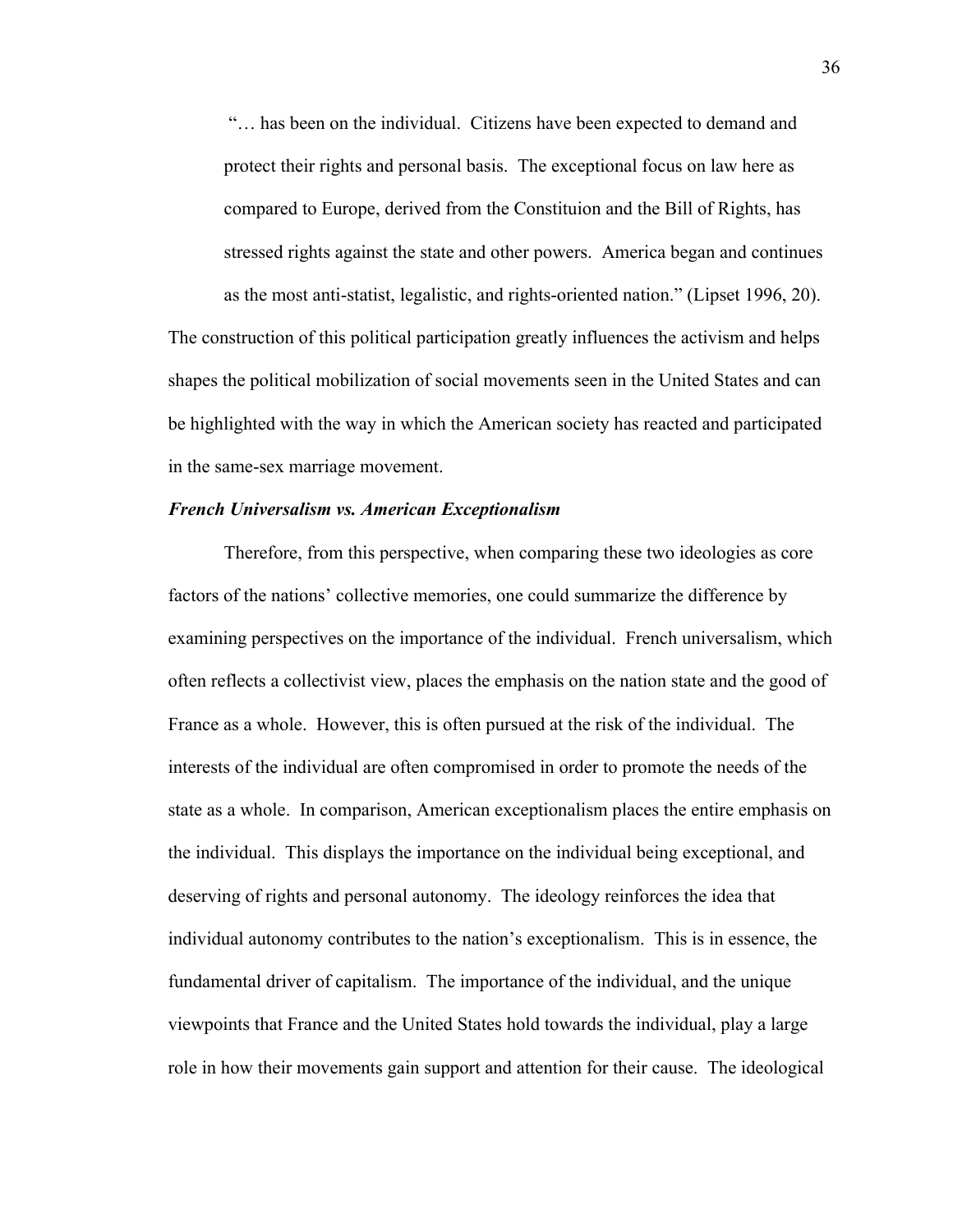differences between France and the United States regarding the value of the individual significantly affect their political culture, which is reflected in the protest tactics of their respective social movements.

# **Part II: Political Culture and Protest Tactics: How Movements Form in Different Cultures**

Impactful protests must draw upon and illustrate a clear alignment to social standards and desires. Studies of social movements argue that movements are best captured by being viewed not as formal organizations but dynamic upheavals with many different participants (Taylor and Van Dyke 2004, 263). These events often demonstrate how a culture reacts to problems in their society. The political culture present in a society contributes to the type of protest tactics that are most available and effective for participants to use.

In order for protest tactics to be successful "the event must be collective, involving more than one person; the actors must be making a claim or expressing a grievance either to change or preserve the system; and the event must be public" (267). Furthermore, "movement success and failure depends, in part, on a group's ability to frame collective actions in ways that link participants' grievances to mainstream beliefs and values" (282). Although a nation may exhibit multiple forms of protest tactics, in general, a consistent pattern can be determined.

# *France and French Protest Tactics:*

France has witnessed many forms of protests, some displaying more violent tendencies while others align more with conventional political strategies such as petitioning and political persuasion. However, in general, protests in France tend to be large-scale disruptive protests. As one commentator notes, "… France has been a hotbed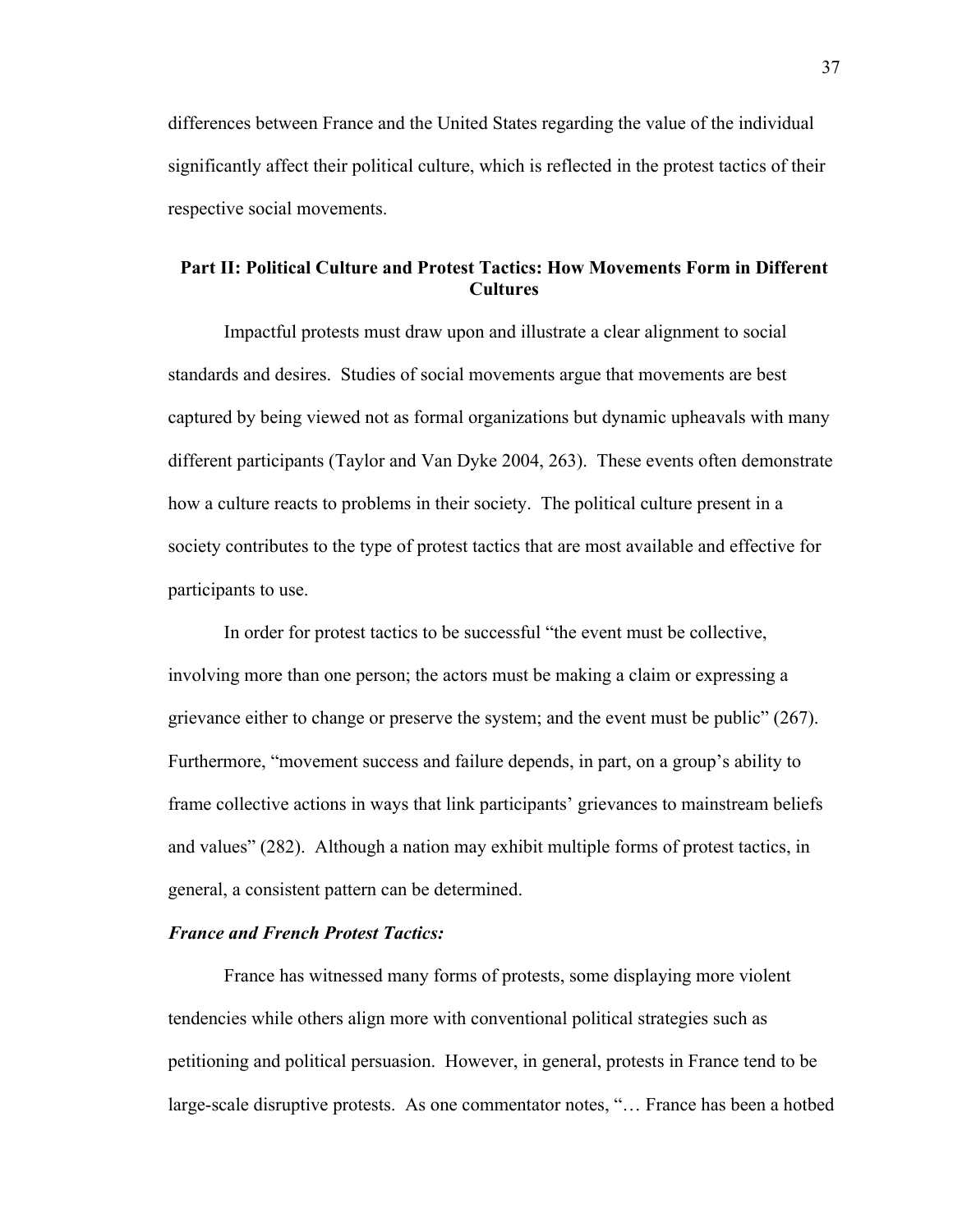of rebellion and dissent and a powerhouse of political ideas that spread to the rest of the world. From the French Revolution to the 1968 student protests, the French typically are inclined to express their ideas on the street" (*Stratfor*). Here, I will make the case that the more confrontational and disruptive mode of contention we witness in France is linked in important ways to its underlying political culture.

For example, French President Francois Holland witnessed great unrest in early 2013 when he reformed unions to ensure France's competitive industry. This reform means "more job security for workers on short-term contracts, but makes it easier for firms to put staff on shorter hours if orders dry up. It also gives them new rights to dismiss any who refuse to participate" (*Reuters*). However, the two main labor unions in France, the CGT and FO, did not support this reform and took to the streets to protest the proposed reforms.

A news article examining the unrest explained that: "[t]he hardline CGT and FO, backed by two smaller unions, had called for protests in some 200 towns. The Paris march was due to head to the Socialist-controlled National Assembly, which is set to pass a law based on the accord…" (*Reuters*). This was a large scale, disruptive protest that spanned multiple cities. Labor unions, in particular, are known to create disruptive scenes such as this in France. Although not always the case, protests in France often employ similar large-scale and disruptive tactics.

Studying in Paris, France provided me a first-hand view of how French society organizes and produces protests, a view that parallels the above description. During my four months abroad, I witnessed multiple protests for multiple movements, yet they all held a common component in how they were organized. These protests used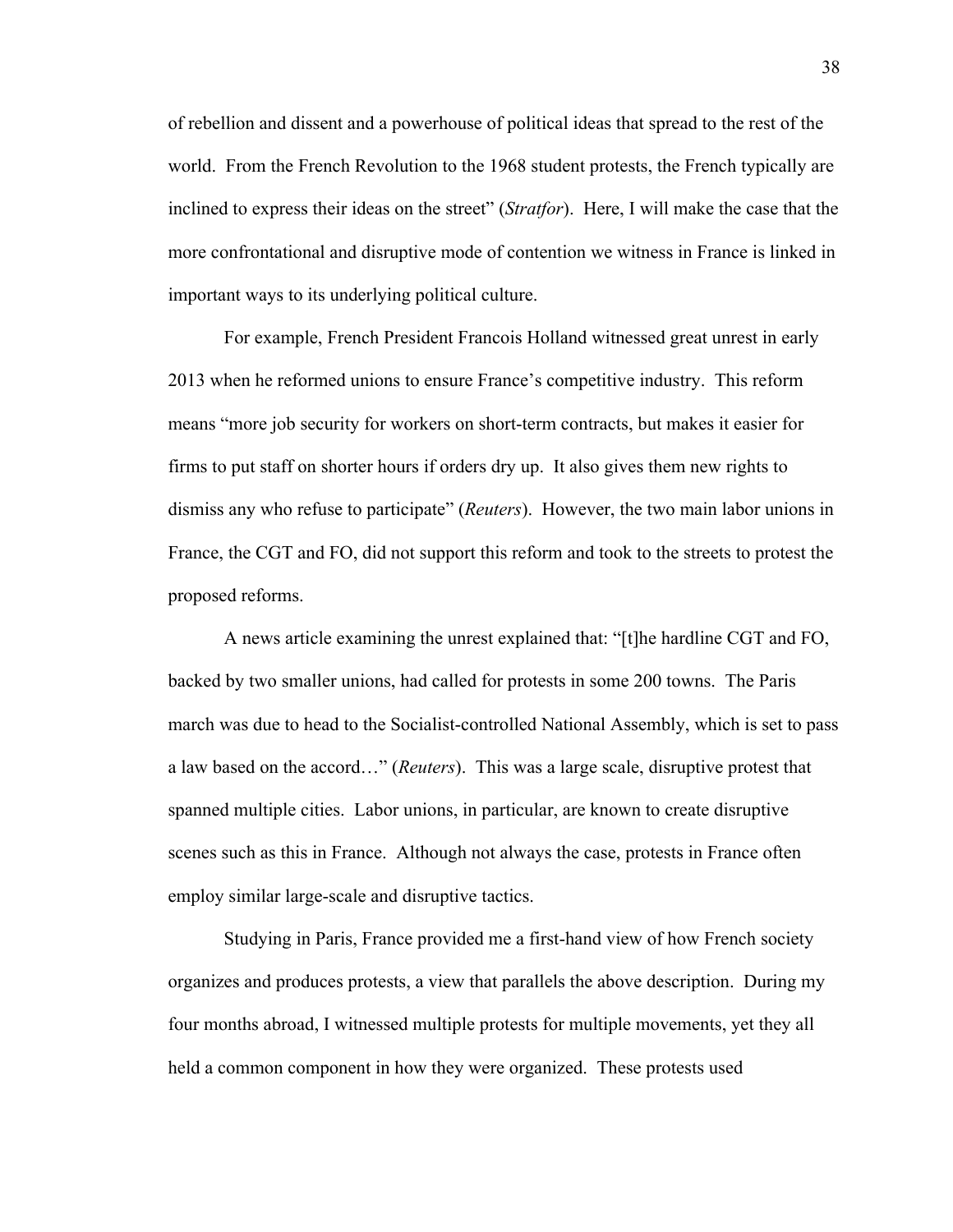confrontational tactics and were disruptive, affecting and interfering with people's daily lives. For example, on a day in which a protest would take place all of the roads would be shut down and blocked off in the protest area in order to accommodate the protestors. This meant that all above-ground public transportation would be shut down and cars and pedestrians would be unable to enter through these roadways. The police would often surround the protest to ensure it did not get out of hand, and the city street sweepers would immediately follow the protest, cleaning up debris left by the activists.

I witnessed the protest conducted by the CGT and FO labor unions detailed above. I was unaware of this protest in advance, but soon learned of it as I exited class from La Sorbonne for the day. My bus home was canceled, and all of the roads were completely blocked off. However, protests did not stop the Metro, and I was able to take the underground subway home. This alternate mode of transportation often allows citizens to avoid the disruptive nature of a French protest. Nevertheless, these protests are very visible and everyone knows they are taking place.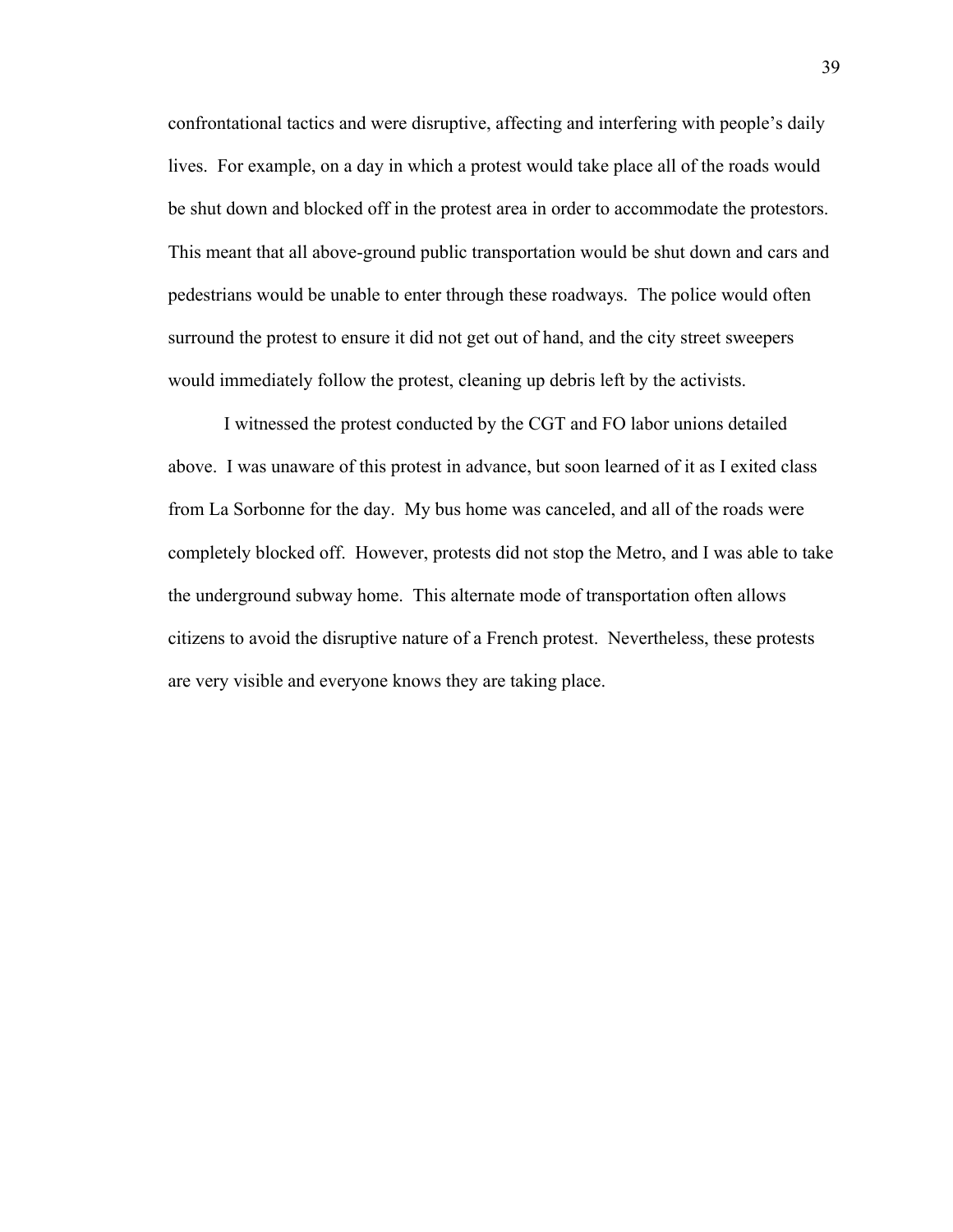

**Figure 1:** Labor Union Protest, Paris, France (*Photography by Jennifer Ferguson 2013)*



**Figure 2**: Public Bus Transportation Cancelation due to Protest, Paris, France *(Photography by Jennifer Ferguson, 2013)*

 Although one may think a very public and disruptive protest like this would generate a great deal of attention for a particular cause, protests such as these are so common in France that they often do not gain as much attention as one would expect. The protests are generally organized far in advance and often the notice of public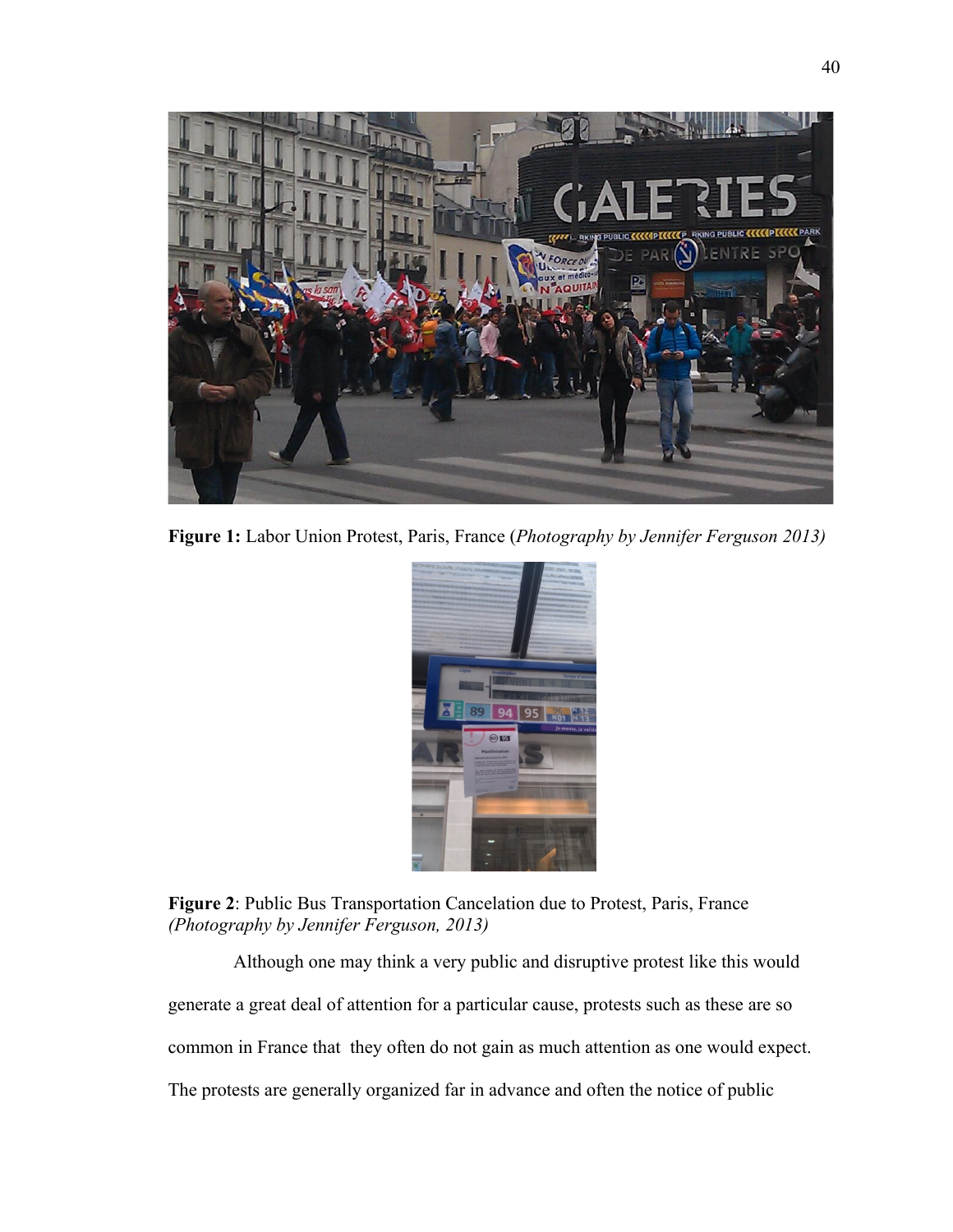transportation closure is offered prior to the protest taking place. From my observance of these protests, citizens appear to pay no attention to them. Protests are a large aspect of French political participation and effective when they utilize the militant traditional French style of protests.

In the section to come (Part III), an analysis of protest activism related to the recent same-sex marriage case study will assess whether the type of activism present in France is an effective form of participation.

### *United States and Maine Protest Tactics:*

Alexis de Tocqueville, through his analysis in *Democracy in America,* observed that "Most Europeans look upon association as a weapon which is to be hastily fashioned and immediately tried in the conflict… Such, however, is not the manner in which the right of association is understood in the United States" (1994, 196).

Maine, and the United States generally, approach activism differently than France. Although, as with France or any country, there are multiple variables that contribute to the way in which a society protests, patterns can be seen. The United States has witnessed many violent and disruptive protests throughout its history. For example, many protests emerging from, the Civil Rights Movement and the anti-Vietnam War efforts of the 1960s were quintessential disruptive and destructive protests. However, viewed for the nation as a whole, the majority of protests are not conducted in this way.

Maine is a unique state and offers a unique and fairly dynamic case study for political participation and activism. This state displays many qualities that emphasize a passion for grassroots organizing, which allows Maine to "keep politics dynamic and close to home." Furthermore, "[t]he state regularly ranks among the top tier of states in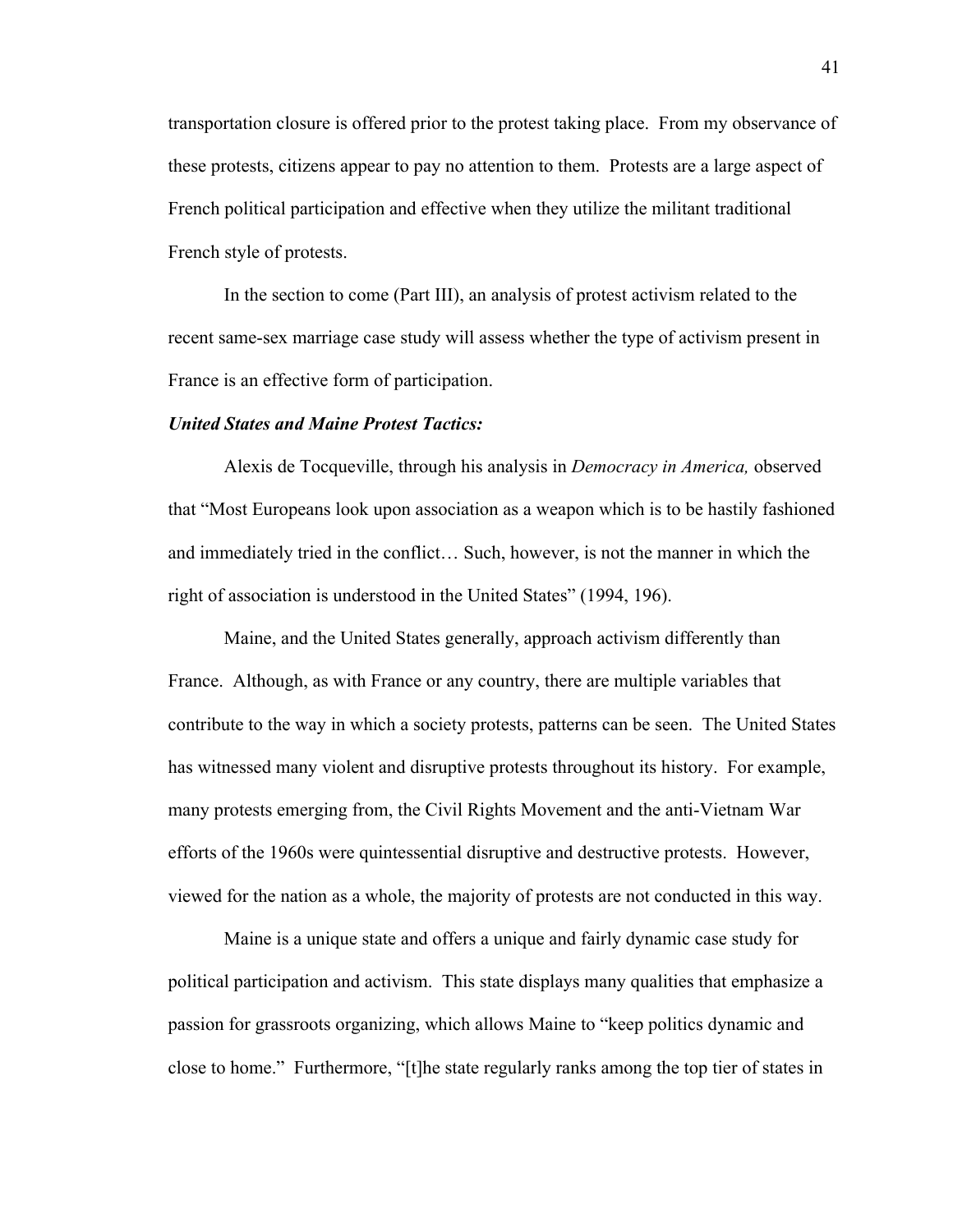voter turnout in national elections, a habit that makes Maine an exception to many other high-turnout states, where voting behavior is linked to above-average levels of income and education in the population, characteristics less common in Maine" (Palmer 2010, 27-28). Thus, Maine offers an insightful case study for participation and activism in the United States, as there are widespread instances of participation to consider.

According to theorist Daniel Elazar's examination of political culture in the United States, there are three main political cultures that typify state-level politics: traditionalistic, individualistic, and moral. In political cultures with "traditionalistic" tendencies, traditional elites oversee governments that have a large presence in society, and their power is focused on securing the current social order. States with "individualistic" forms of government are largely driven by business elites and politics take on a business-like character. By contrast, Maine falls within a political culture that Elazar refers to "moralistic." In a society that exercises this form of political culture, "[s]erving the community is the core of the political relationship even at the expense of individual loyalties and political friendships" (Elazar 1972). Grassroots organizations and political participation are dominant in these societies because political issues are important and the citizens are highly active and engaged.

The theory of moralistic political culture provides insight into the way Maine political institutions have evolved over time. Citizens are highly active and engaged but rather than undertake disruptive and confrontational protest, they channel their energies into a variety of political institutions that provide them direct access to political decisionmaking. Maine has "Citizen's Initiative" and "People's Veto" procedures which enable citizens to directly initiate or overturn pieces of legislation with which they disagree. It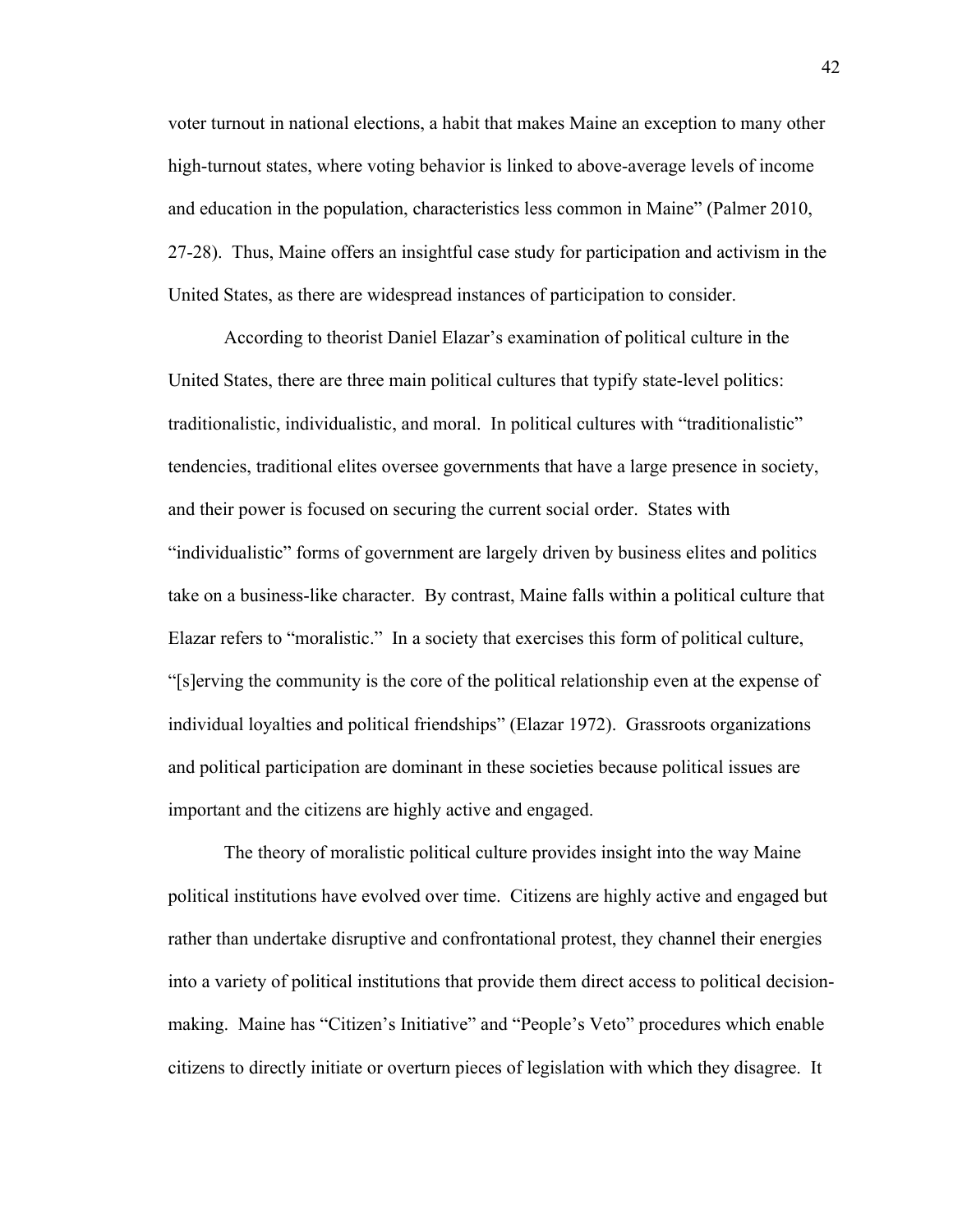has small legislative districts and a citizen legislature, which enables them to lobby their representatives directly and ensures their legislators are likely individuals within the community who they know and can contact. At the local level, "town meeting" decisionmaking gives citizens an outlet to express their frustration and block procedures and policies they view as negative. As a result, though citizens are more likely to be highly knowledgeable and active in politics, policy mechanisms exist for them to impact policy directly.

A recent movement that demonstrates the notion of political activism in Maine is the ongoing debate over the East-West Highway. The East-West Highway aims to create a highway that runs "from the Maritime provinces to Sherbrooke, Quebec, where it would connect to major highways serving the American Midwest" (*Seacoast*). Proponents of this addition in Maine argue that the East-West Highway would provide jobs and economic opportunities to regions of the state (notably the North and West of the state) that have high levels of poverty and limited job-creating industries.

However, this proposal has met with resistance from a number of Maine citizens. Some citizens worry they may be displaced from their homes, while others worry about the environmental damage this project may cause on the Maine wilderness and landscape (*Seacoast*).

The city of Dover-Foxcroft in Central Maine witnessed one protest of the East-West Highway in mid-2012. The *Portland Press Herald* described the event as: "The atmosphere was festive, with a folk guitar duo playing in the warm afternoon. Participants mingled around, some wearing blaze orange T-shirts… Other people carried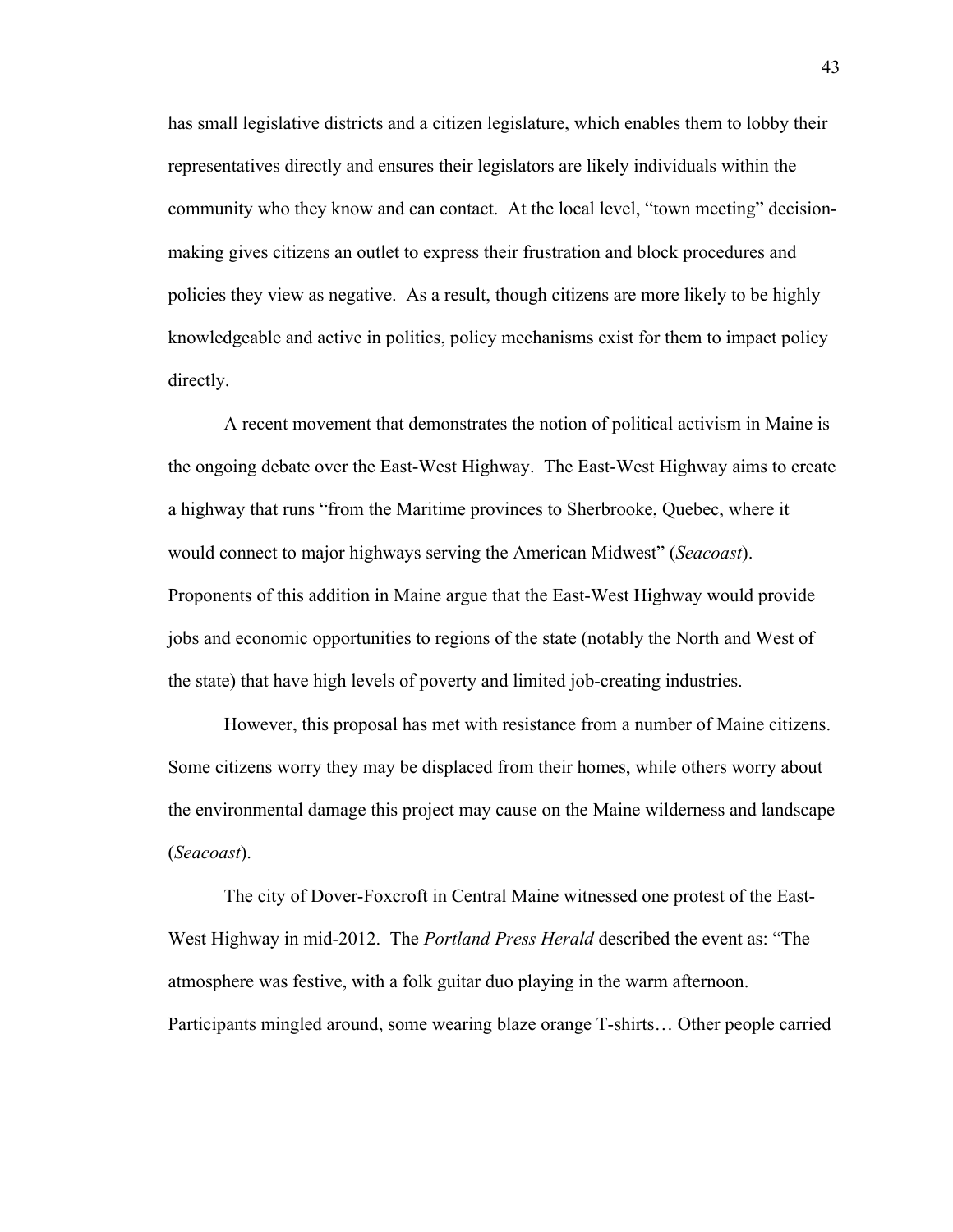signs" (Turkel 2012). This was not a disruptive or violent protest. Citizens petitioned voters to oppose the East-West Highway.

Maine's active, yet non-disruptive, political culture can also be explained by the relatively late development of its labor movement which only emerged as a meaningful political force in the state in the 1950s. In France, contemporary social movements are shaped by active and confrontational protests that have a long history in French politics. Labor movements, however, formed much later in Maine than they did in France, and they were dominated by a coalition of Republicans and industrial elites. During this time, "an alliance of lumber and paper, textile, and utility interests supported the Republican Party wholeheartedly in return for weak environmental policies, defense from rate cutters or competitors, and favorable tax policies (Palmer 2009, 25). However, as Charles Scontras, an expert on Maine's political labor movements noted in 1976: "[Maine's] industries are so diversified and so divided and scattered among smaller towns, that it has in the past been practically impossible for anything like an army of workmen having interests and aims in common to gather for united action in a given locality" (1976, 326). Maine's historical absence of a longstanding, active, confrontational labor movement shapes the tactics empoloyed by contemporary movements. Due to its rural and widespread landscape, it is also unable to organize collectively and take action publicly as easily as the more urban France has done. Lastly, Maine's political system is structured differently than France. With widespread options for direct citizen participation in democratic decision-making, large-scale confrontational protests are simply unnecessary; they might even end up being harmful to the overall cause.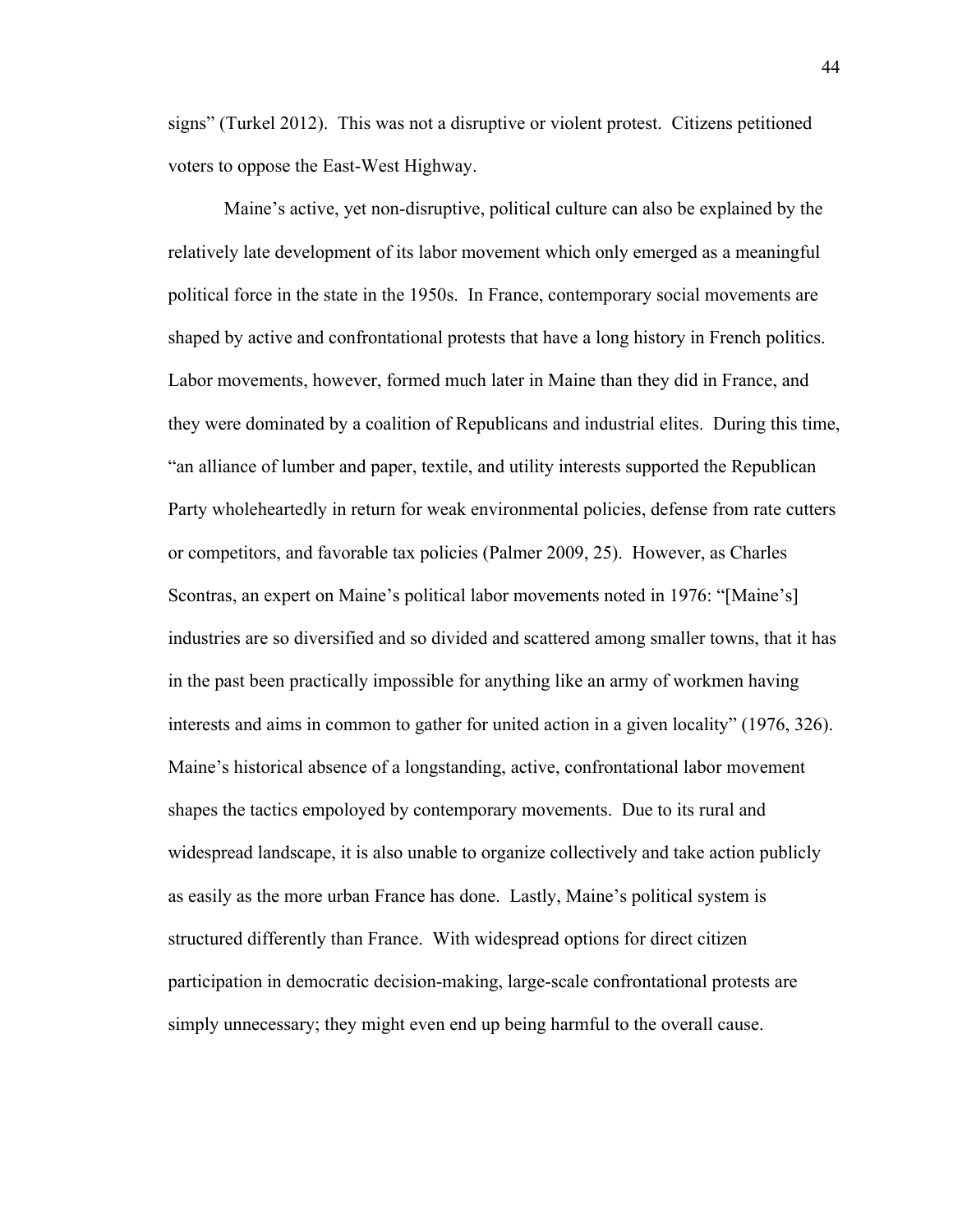As a result, Maine protests are often conducted very differently than protests seen in France. These protests usually are not as disruptive and often use political argument and persuasion to portray their personal agendas instead. Even though demonstrations may take place, they do not directly affect the daily routines of Maine citizens. Maine, however, does actively participate in local politics and easily mobilizes to utilize more conventional protest tactics.

## *The Nature of French and Maine Political Cultures:*

France and Maine display very different core values as a foundation by which they organize protests and political activism. Evidence suggests that their deliberate actions are a result of the variables in history and how citizens have access to the political systems. France, which experienced a violent revolution, often exhibits forceful protests. The United States, having experienced a dynamic revolution but not as violent as France, does not commonly exhibit protests as disruptive as the French generally organize. The nature of protests in each nation is largely linked to the political culture that was initiated after each respective revolution. Taylor and Van Dyke point out that in any given cultural and historical setting, "tactics of protest are, to the contrary, fairly predictable, limited, and bounded by the repertoires that protestors have learned" (2004, 265). These learned behaviors that are responsible for how citizens view appropriate and effective protest enable us to understand how a particular social movement in a certain culture and nation will organize and promote their cause.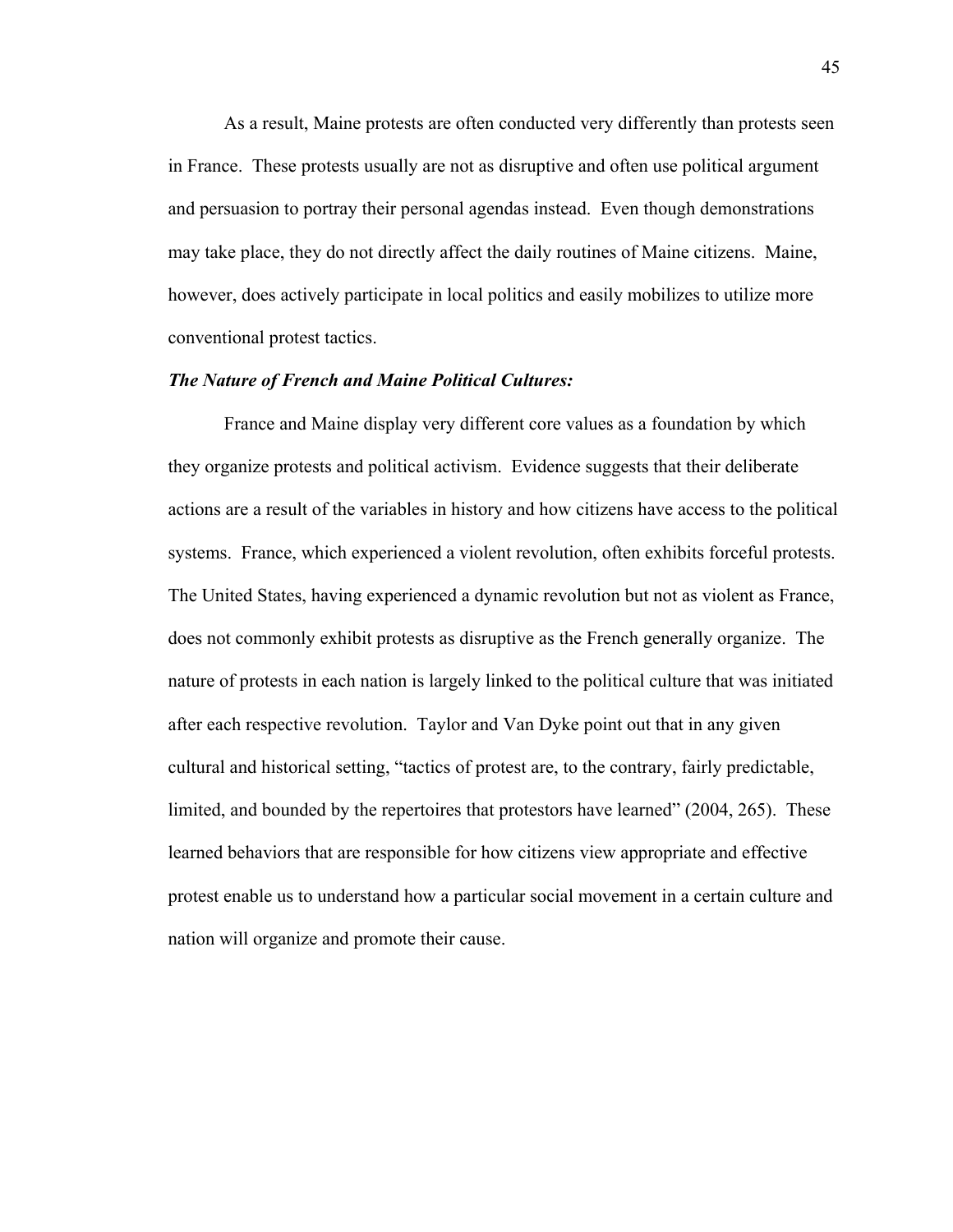#### **Part III: Legalizing Gay Marriage: The Context of Global Politics**

Since the mid-1990s, equal rights movements for same-sex marriage have been active throughout the world. The same-sex marriage movement, similar to other social movements, is "unique in that they are less concerned with economic redistribution and policy changes than with issues of the quality of life, personal growth and autonomy, and identity and self-affirmation" (Taylor and Van Dyke 2004, 273). These movements frame same-sex marriage as a human rights issue and engage with the political system on the basis that they are exposing, and attempting to rectify, as an injustice against society.

The movement for same-sex marriage has been a more recent initiative in many westernized nations. Among these nations, fourteen nations have created civil unions or other protection for same-sex couples. Currently, sixteen nations allow same-sex marriage, and two nations (the United States included) have regional legislation on samesex marriage (*Freedom to Marry*). The same-sex marriage movements "…have directed their demands to the heart of heteronormative society: marriage should be opened for gay and lesbian couples and adoption no longer the exclusive privilege of heterosexuals" (Adam, et al 1999, 353). Human rights and equality among all citizens are the foundational argument for these movements.

However, same-sex marriage is a contentious issue in many nations. Conservative groups have sprung up in response to the push for same-sex marriage. The issue with same-sex marriage in many nations lies in how marriage is traditionally defined and the implications that redefinition might have on the traditional nuclear family. In many Western nations, France and the United States included, conservative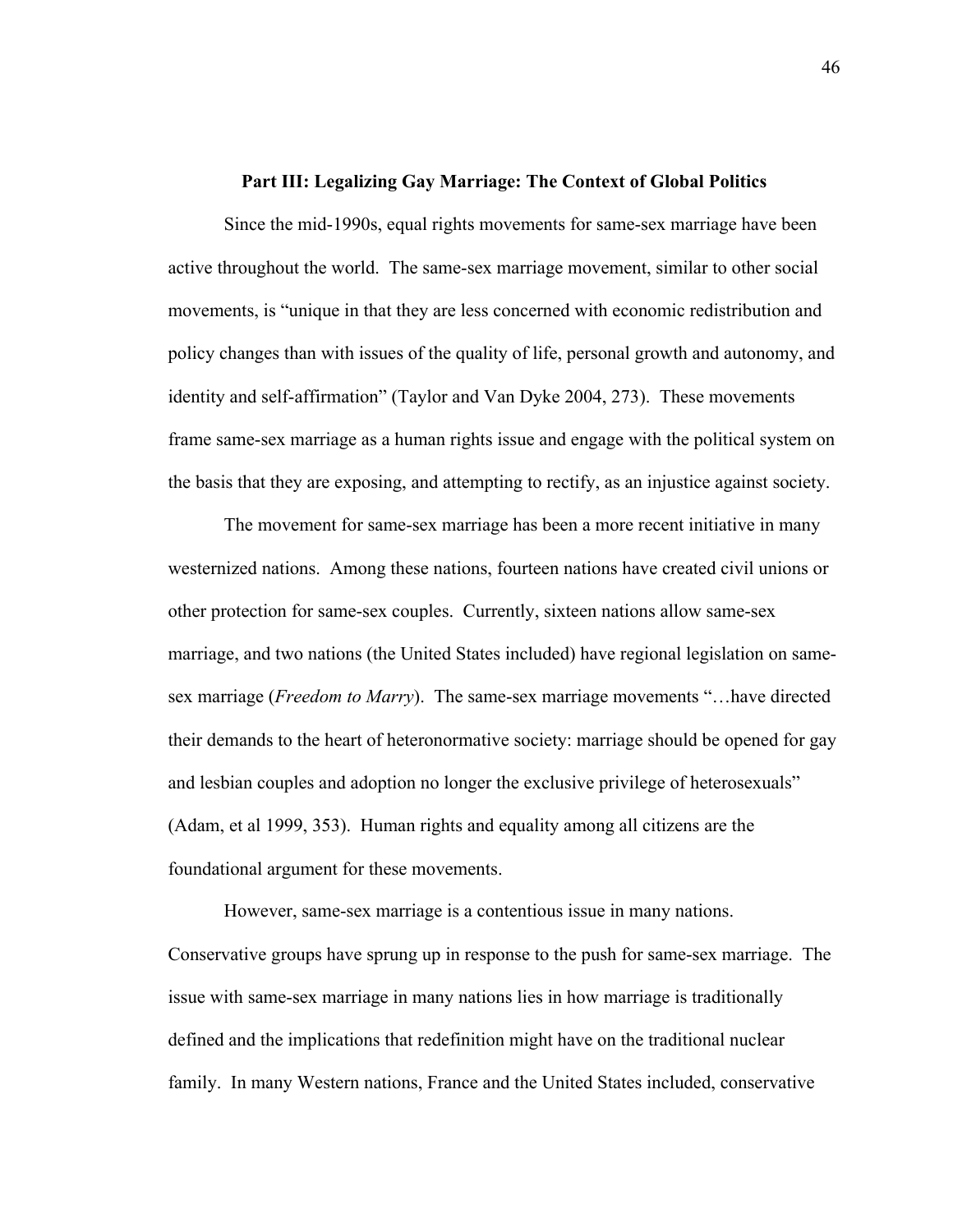values and the influence of the Catholic Church can still be seen in the society. A divide in the nation can occur when the Church "exerts state power through a dominant religious party and its ancillary organizations, the liberation of gays and lesbians is severely hampered." In societies that have a strong religious influence, they sometimes can have a very low acceptance of homosexuality (353). Governments, especially in Western Europe, that are influenced by the traditions of the Church or have historically religious societies often obstruct the work of movements seeking same-sex marriage. It is much more difficult for same-sex marriage legislation to be passed when the government in grounded in an anti-same-sex marriage ideology.

Nevertheless, as will be seen with the same-sex marriage cases in France and the state of Maine, equality for same-sex marriage is witnessing not only acceptance in society but also success in legislation. The correlation between the same-sex marriage movements and the civil rights movements of the past have created a "… language of moral claims, human rights has gone global by going local, by establishing its universal appeal in local languages of dignity and freedom" (Ignatieff 2005, 25). Ignatieff suggests the validity of modularity but also stresses the influence of culturally specific attributes to movements. I suggest that the same-sex marriage movements in France and Maine were successful because they connected their historical roots in universalism and exceptionalism to their current movement to gain acceptance and success.

#### *France and the Same-Sex Marriage Movement*

On April 23, 2013, France legalized same-sex marriage after much debate between the far right conservatives and the socialist government under President Francois Holland. The legislation passed in the French Assembly by a 331-225 vote (Hinnant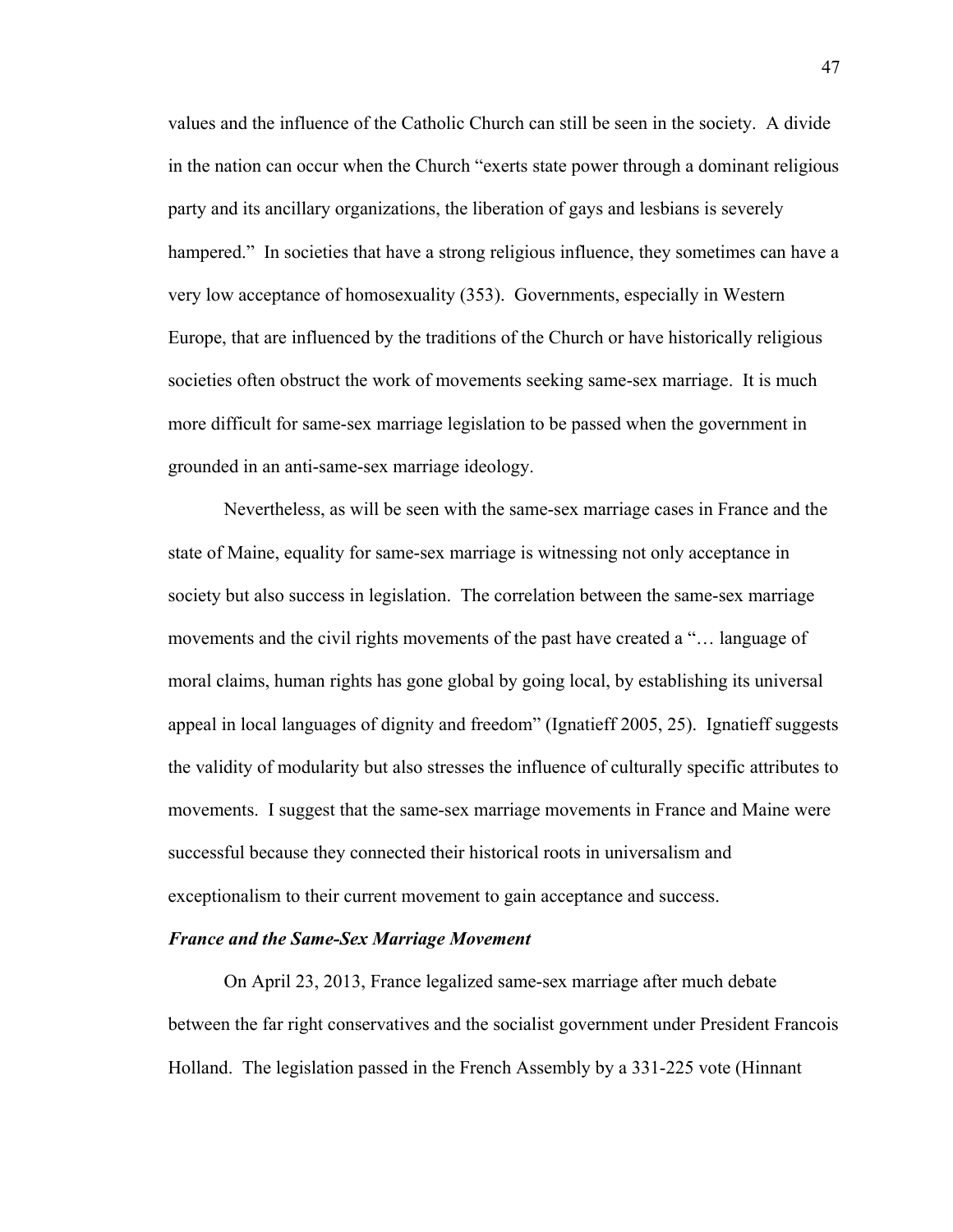2013). Leading up to the vote on this legislation, France saw the emergence of two strong same-sex marriage advocates. The Inter-LGBT and the *L'Autre Cercle* are two prominent organizations that have fought for the rights of same-sex couples in France. They promoted the slogan "Le Mariage Pour Tous" or "Marriage for All." To counteract the efforts of these groups, the conservative right in France formed the movement "La Manif Pour Tous" or "The Protest for All." Both groups used quintessential French protest tactics to attract French national attention to their cause.

The group Inter-LGBT was originally formed in 1999 under the name Lesbian  $\&$ Gay Pride Ile-de-France. They desire to "fight against discrimination based on morals, orientation or gender identity in the context of the promotion of human rights and fundamental freedoms" (*Inter-LGBT*). There are over sixty French LGBT rights associations that unite under this umbrella organization. *L'Autre Cercle* is one of those organizations that falls under Inter-LGBT. It aims to specifically promote equality in different work- related environments in business industry (*L'Autre Cercle*). These groups have organized by the masses and utilize traditional French protest tactics in order to promote same-sex marriage legislation in France.

The Inter-LGBT group organized multiple protests across France, largely focusing in the large cities of Paris and Lyon. In one protest, police estimated that "close to 125,000 people turned out for the demonstration in [Paris], which featured people in costumes as well as rainbow-colored banners and slogans" (Zaimov 2013). This style of protest in LGBT demonstrations is very common globally. French protests, and particularly those that take place in Paris, will be very similar in organization style as this one: a large number of participants that convene an area in order to halt all regular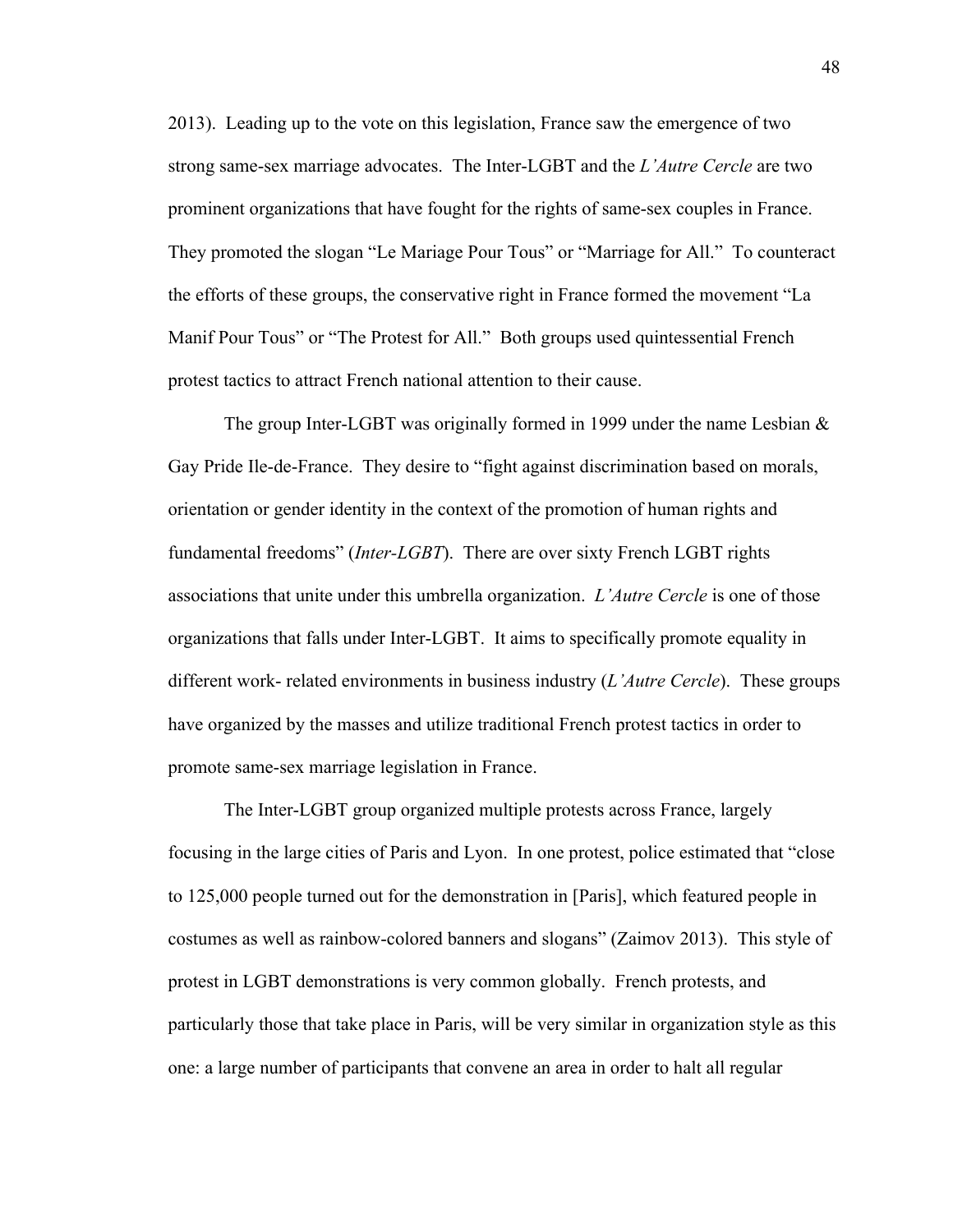activity in order to focus on the message of the protest. This organization utilized protest tactics to specifically gain the attention of Paris and the French government.

Furthermore, the strongest opposition to the ideals of Mariage Pour Tous is La Manif Pour Tous. Not only has this organization been a strong opponent to the legislation, it is very visible in France. La Manif Pour Tous aims to protect families in France as they believe the legalization of same-sex marriage will destroy the traditional family and put French children at risk. The organization uses the slogans: "Madame, Monsieur le député, allez-vous me priver d'un père ou d'une mère?" (Madame and Sir, are you going to deprive me of a father or a mother?) and "Maman et Papa, y a pas mieux pour un enfant" (Mom and Dad, there is no better for a child) (*Le Point*). Furthermore, the imagery in their signs and organizational literature provided by the movement promote traditional gender roles and family structures. The signs that protestors hold are either pink or blue (representing specific gender identities) and have an image of a mother and father holding the hands of two children, in representation of what this movement believes the traditional French family should look like. The historical influence of the Catholic Church is the driving factor in the conservative movement that opposes same-sex marriage.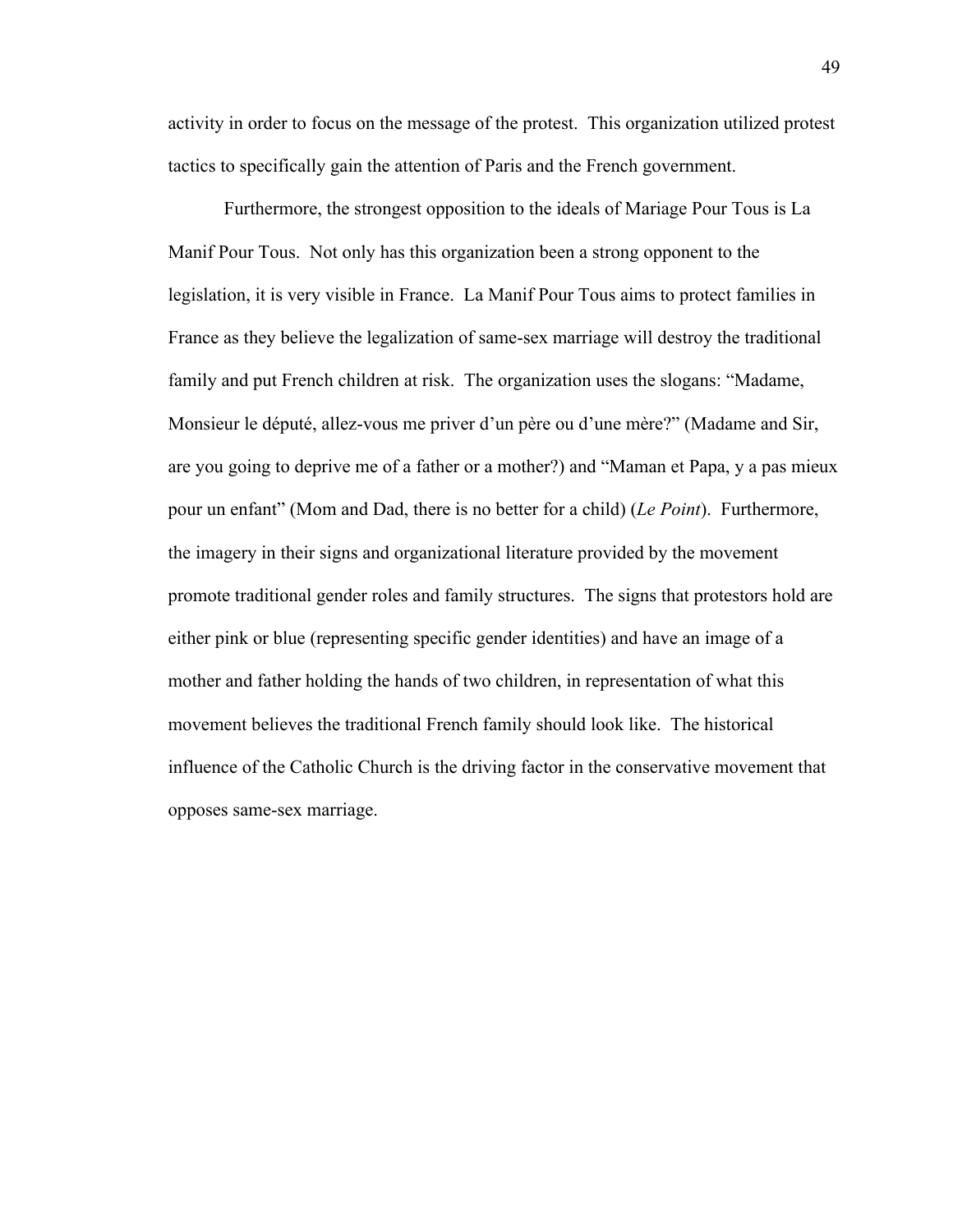

Figure 3: Police Guards at the Manif Pour Tous Protest at the Louvre Museum, Paris, France *(Photograph by Jennifer Ferguson, 2013)*



Figure 4: Manif Pour Tous Protest at the Louvre Museum, Paris, France *(Photography by Jennifer Ferguson, 2013)*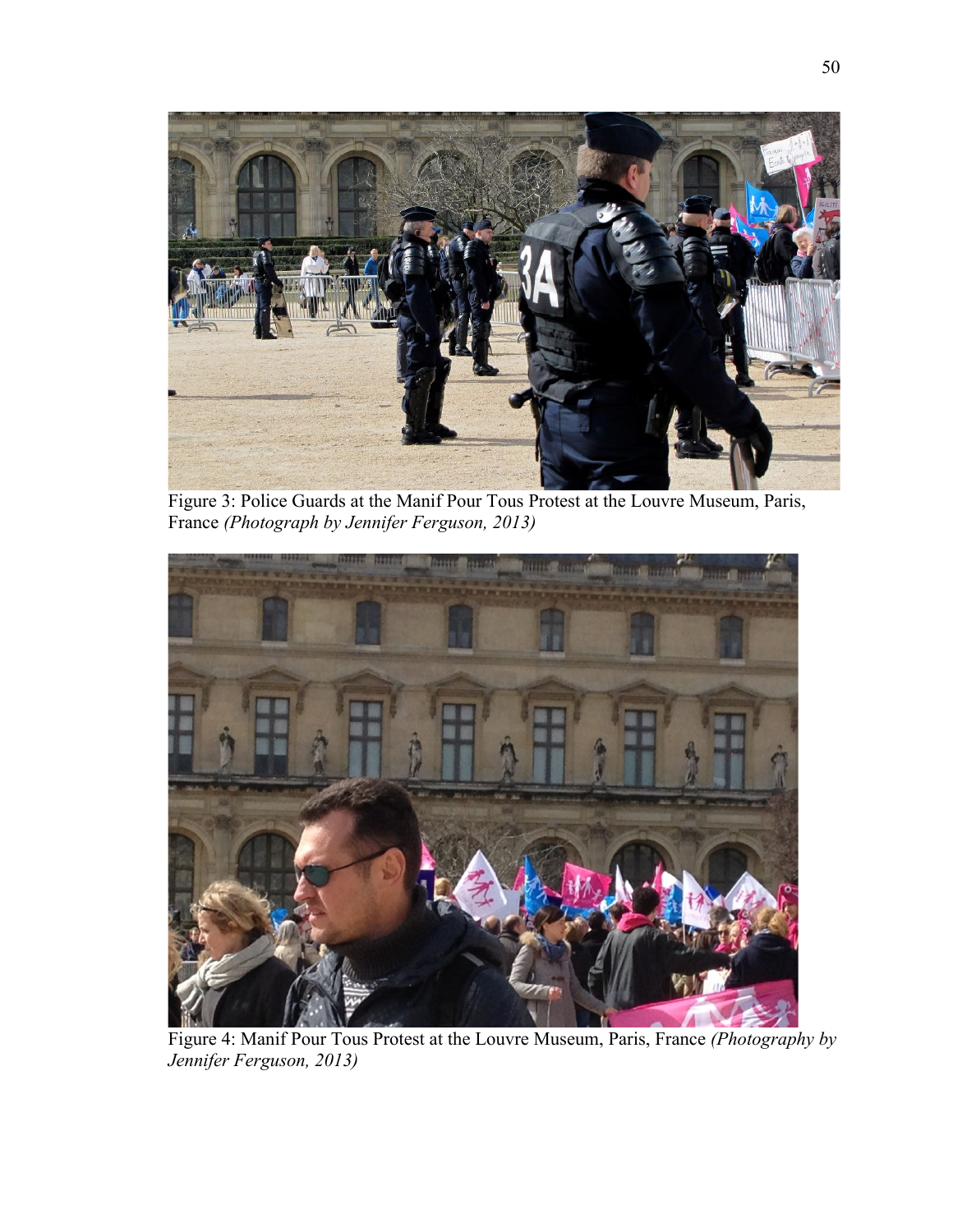Although expressing a different policy agenda from the Mariage Pour Tous movement, Le Manif Pour Tous utilizes the same tradition of French protest tactics. In one protest that took place in Paris, protestors chanted "The rights *of* children trump the right *to* children." This protest included unexpected allies as it was organized by homosexuals who disagreed with the Mariage Pour Tous statement and movement. One man expressed his belief in the French nation over his individual rights by stating: "In France, marriage is not designed to protect the love between two people. French Marriage is specifically designed to provide children with families" (Wright 2013). The opposition to same-sex marriage in France primarily focuses on family relations and the traditions of French family life.

The focus of Manif Pour Tous can be related back to the origins of French universalism. The debate for same sex marriage is not an issue of equality in France but rather a collective decision on what is best for France as a whole. Those associated with this view believe the future of French traditions could be in danger if the structure of traditional French marriage is changed. The idea that same-sex couples would fight for individual rights, instead of supporting the traditions and standards of families in France is, in large part, the most contentious issue with the debate of same-sex marriage and directly correlates to the collective memory of France.

However, here, we see tactics that resonate with France's tumultuous and participatory political culture. The disruptive protest tactics used by French citizens can be described as "… the paradigm of an exclusive French identity [which] was, and is, profoundly reactionary both in culture and in politics. It holds that there can be only one way to participate in the culture of a country and only one natural political organization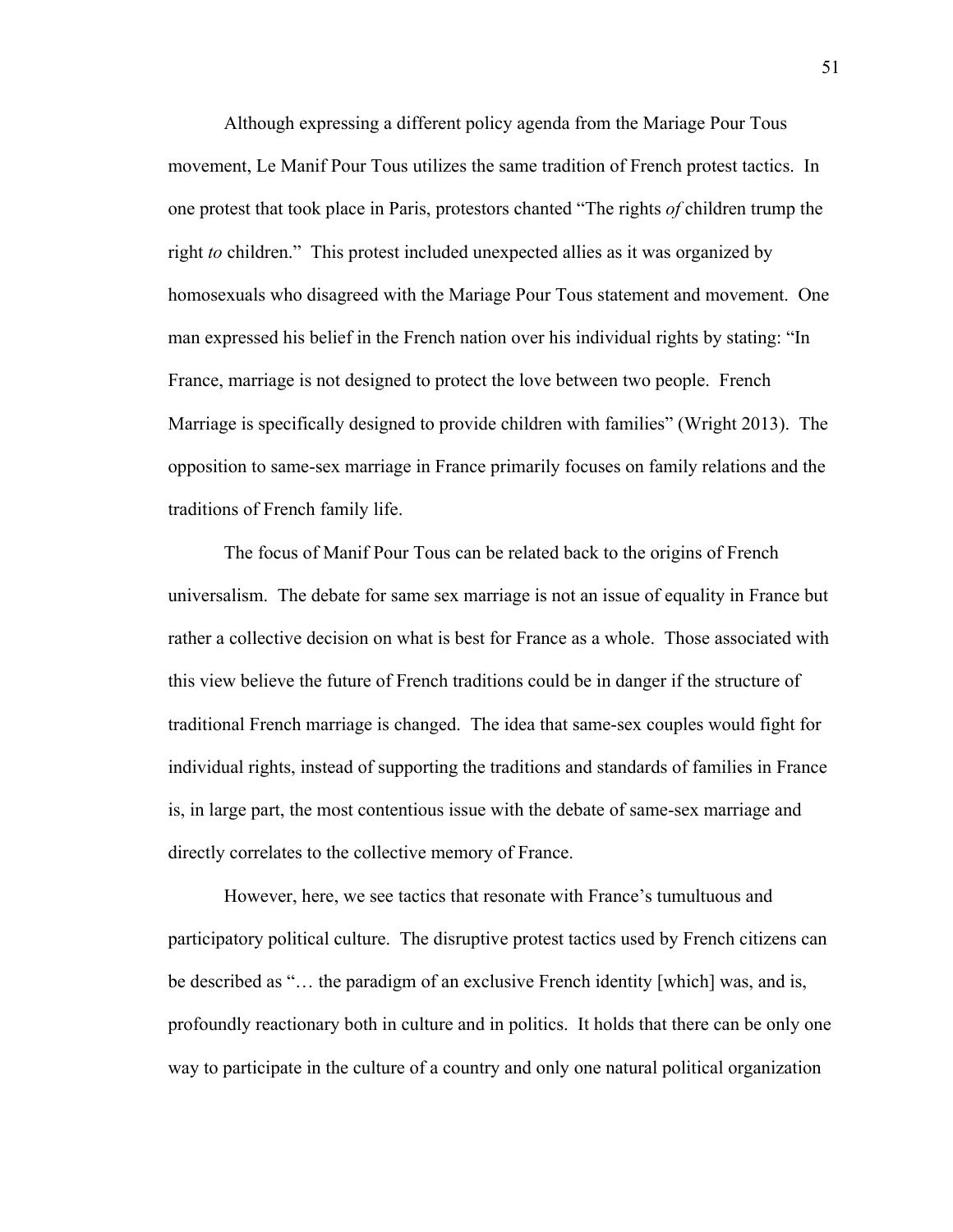that fits the society" (Lebovics xiii). Manif Pour Tous' name is derived from the nature of French protests. The word "manif" is an abbreviation for the French word "manifestation" which means protest in French. This tactics used by Manif Pour Tous and Mariage Pour Tous demonstrate French political culture, a tradition of disruptive protest in which many French citizens take great pride.

Mariage Pour Tous and Manif Pour Tous, although expressing different opinions on the legislation on same-sex marriage, used the same protest tactics to appeal to the political culture in France. Disruptive and public protests, an example of militant tactics, are the means by which French citizens participate politically. The fact that both sides of this debate utilized the same protest tactics due to France's political culture demonstrates the importance and impact political culture and historical political patterns has on the participation of political activists.

Although the conservative right has protested the legislation, recent polls demonstrate that 63% of the French population supports gay marriage. Furthermore, although the percent of the population that approves of same-sex couples adopting is still lower, the approval rating has risen from 46% to 49% (Pilgrim 2013). Despite the attempts of the conservative movement to frame their view through the traditions of French universalism, and depict same-sex marriage as a threat to French families and identity, recent polls suggest that a majority of the French population views the equality of all groups to be crucial for the success of the nation. According to the ideals of French universalism, what is best for France is maintaining French unity and national identity. This is the underlying movement statement that the Mariage Pour Tous group effectively portrayed to French citizens.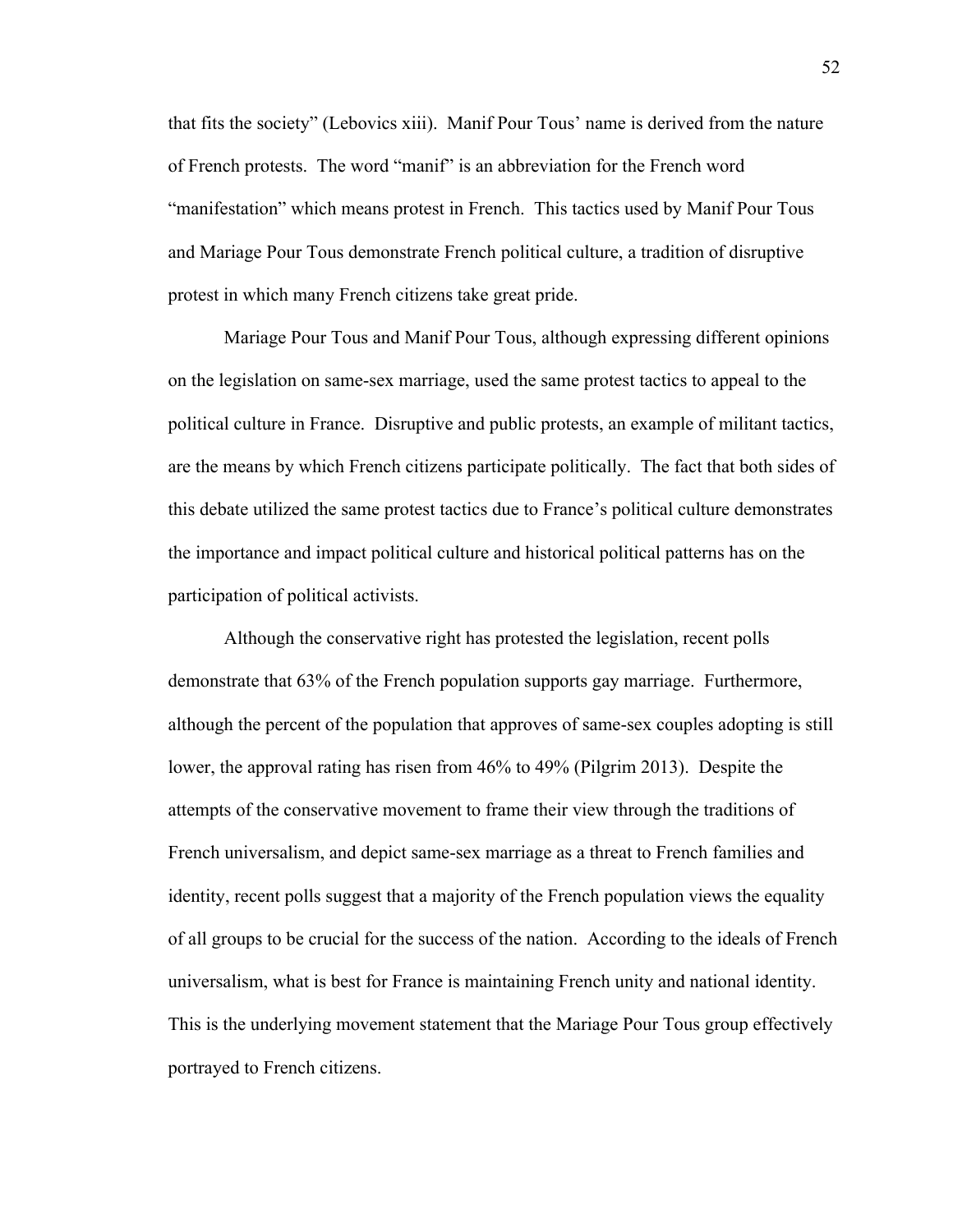## *Same-Sex Marriage and the Connection with French Universalism*

As seen with the protests present in Paris, "[t]he movement for the legal recognition of homosexual partnerships invoked the rhetoric, not surprisingly, of universalism; it sought equality for- not special treatment of- an interest group" (Scott 2005, 104). The successful adoption of same-sex marriage in France has its roots in French universalism. The unity of France could have been in jeopardy if the same-sex couples were not accepted as equals alongside other French citizens.

The Mariage Pour Tous movement successfully appealed to this dimension of French national identity and understanding notions of collective memory can help explain why this movement was successful in France. However, the anti-same-sex marriage movement in France was fundamentally opposed to the legislation of gay marriage because it viewed the success of the movement as an alteration to the traditions of France. These two organizations demonstrated appeals to the same French ideal of universalism but interpreted the solutions very differently. Joan Wallach Scott details this perspective in her book that focuses on sexual equality and the crisis of French universalism by stating:

"Sexual difference, in the shape of heterosexual couple, became a way of figuring national identity; protecting this couple then meant defending the values of the republic, maintaining the integrity of France. At stake was the notion of French national character, one in which republicanism and sexual difference were inextricably intertwined" (115).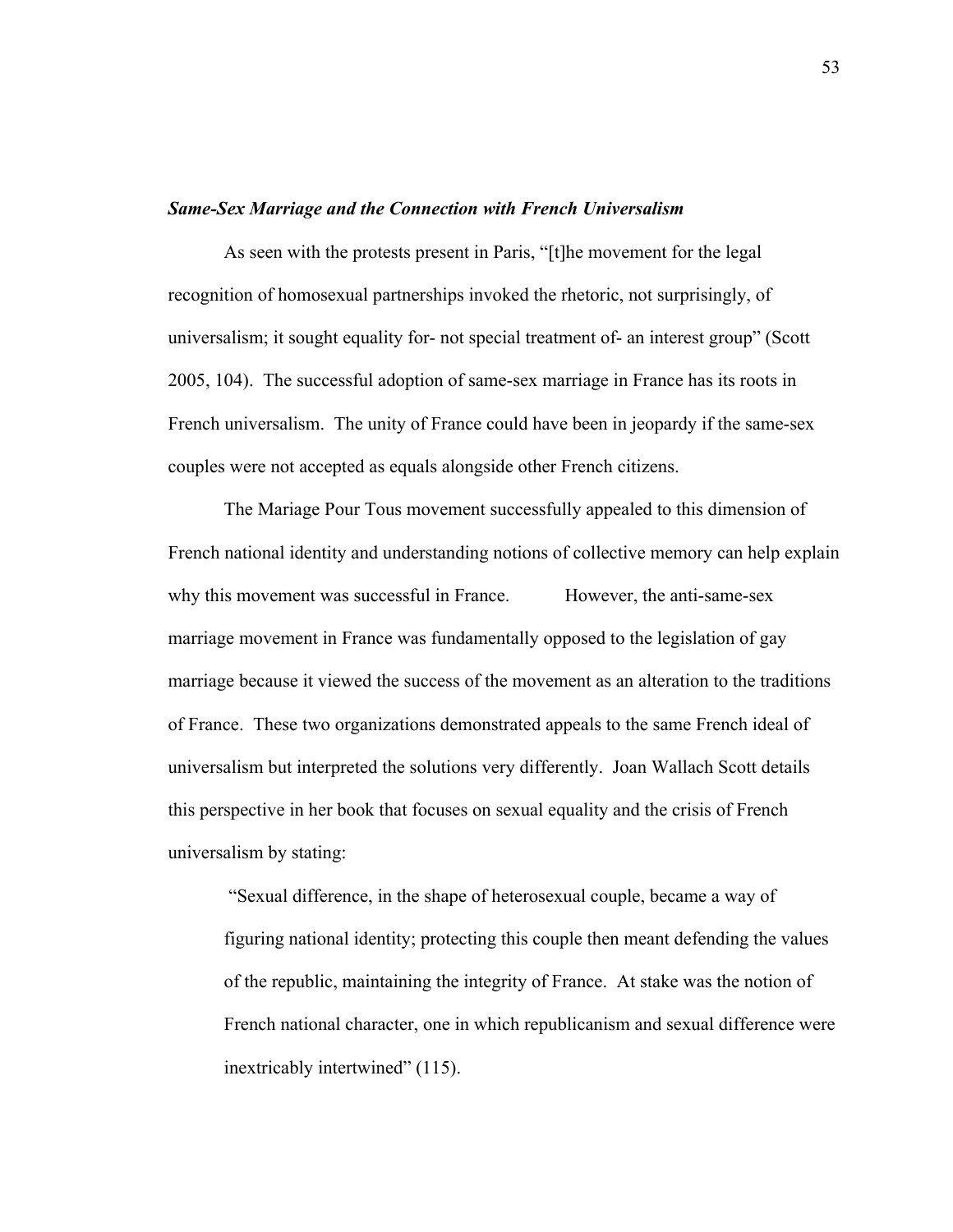From the conservative French perspective not only was their definition of marriage in jeopardy, but the stability of the Republic of France could also be forever altered. The protestors in Le Manif Pour Tous could not reconcile the acceptance of French universalism with the legislation of gay marriage.

However, Mariage Pour Tous movement was able to capture the essence of French universalism in their movement. The same-sex marriage movement draws upon many similarities to the women's rights movement in France years before. The unequal rights witnessed between men and women were seen as a threat to French universalism. Equality between men and women "… corrected the false universalism of an abstract individualism that had privileged men's power by holding up a single (male) model of the human. A true universalism would recognize that individuals came in two sexes, that 'humanity is universally sexed'" (Scott 2005, 116). Similarly to the women's rights movement, advocates for same-sex marriage argued that the false universalism of Manif Pour Tous deprived same-sex couples of the same rights as heterosexual couples in France. From the French perspective, which is still rooted in the universalist desires of the French Revolution, universalism can only be successful, and maintained, when all citizens are equal. This provides perspective on why the Mariage Pour Tous movement was able to be successful in France.

Despite both organizations in France utilizing the notions of French universalism, collective memory helps explain the success of the Mariage Pour Tous movement. Roselyn Bachelot, a deputy in the French nationalistic Rally for the Republic group, commended the groups seeking equality because: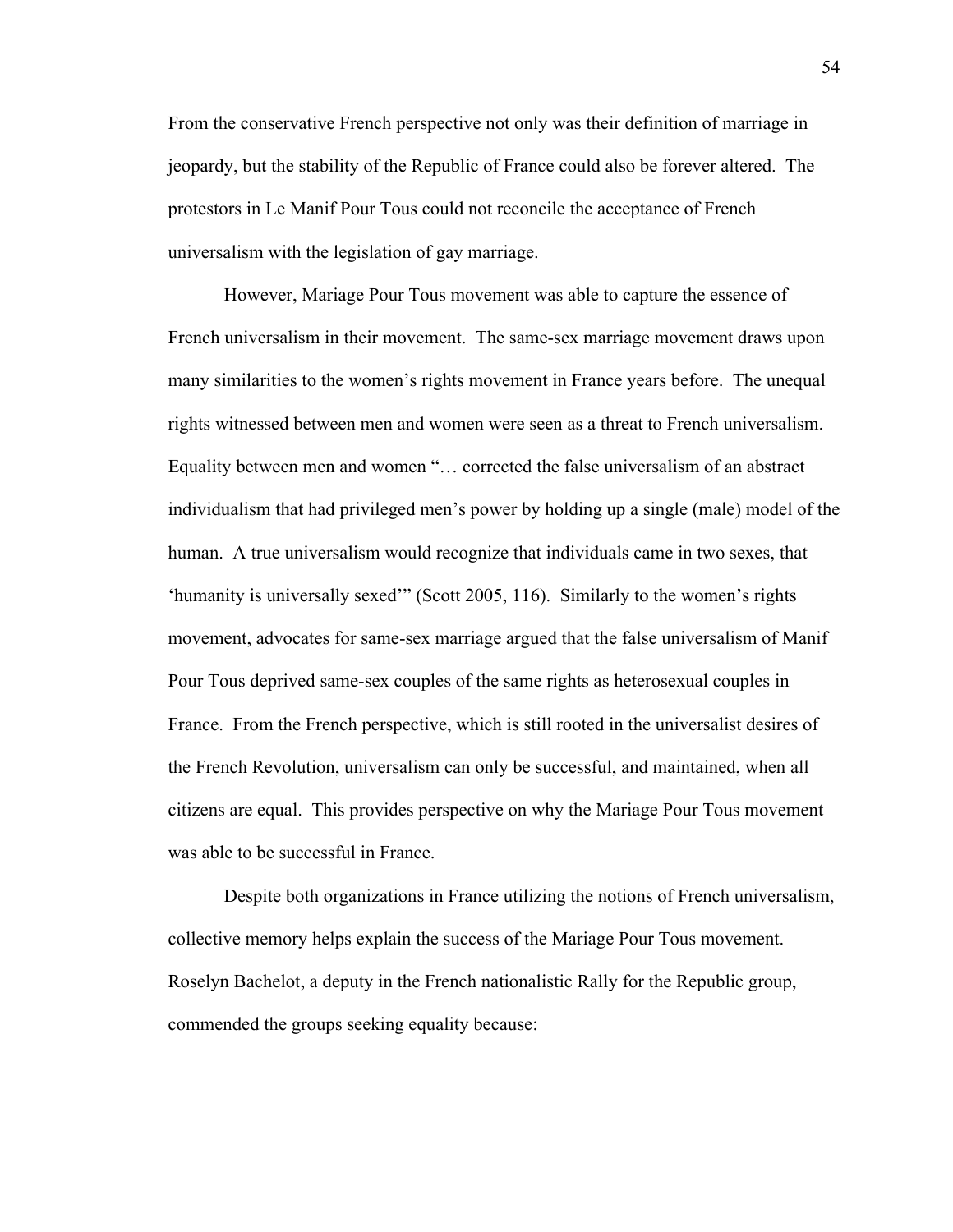"The virtue of these associations was that they rejected communitarian solutions, which are necessarily stigmatizing, in order to construct a project that has room for each and every one of us, male or female, together with our children and our parents, at one moment or another of our lives; for in the end we recognize only one community: the Republic" (Scott 2005, 104-105).

Bachelot captured the essence of French political culture and universalism that motivated both groups' framing strategies. The Mariage Pour Tous movement pushed French unity and French political identity as the necessity for societal success in France. Being French was the universal commonality within this organization's identity. However, the Manif Pour Tous movement advocated French unity based on a more selective, traditional, and largely religious, understanding of the societal standards of France. Both organizations drew upon the ideals of French universalism but interpreted the content of this ideal very differently.

As seen with the successful passage of the same-sex marriage legislation, the Mariage Pour Tous movement in France was successful despite the efforts of Manif Pour Tous. In both movements, the universalist French Republic is always at the focus of their framing of the same-sex marriage issue. However, in the opinion of a majority of French society today, inequality, which same-sex couples were facing, had to be eliminated in order to maintain and preserve the unity of the Republic.

#### *Maine and the Same-Sex Marriage Movement*

Unlike the national legislation of the same-sex marriage case in France, Maine witnessed a state-wide referendum for the equality of same-sex marriage in Maine. The 2012 referendum for same-sex marriage passed 53-47% (Cody 2013, 117). This was the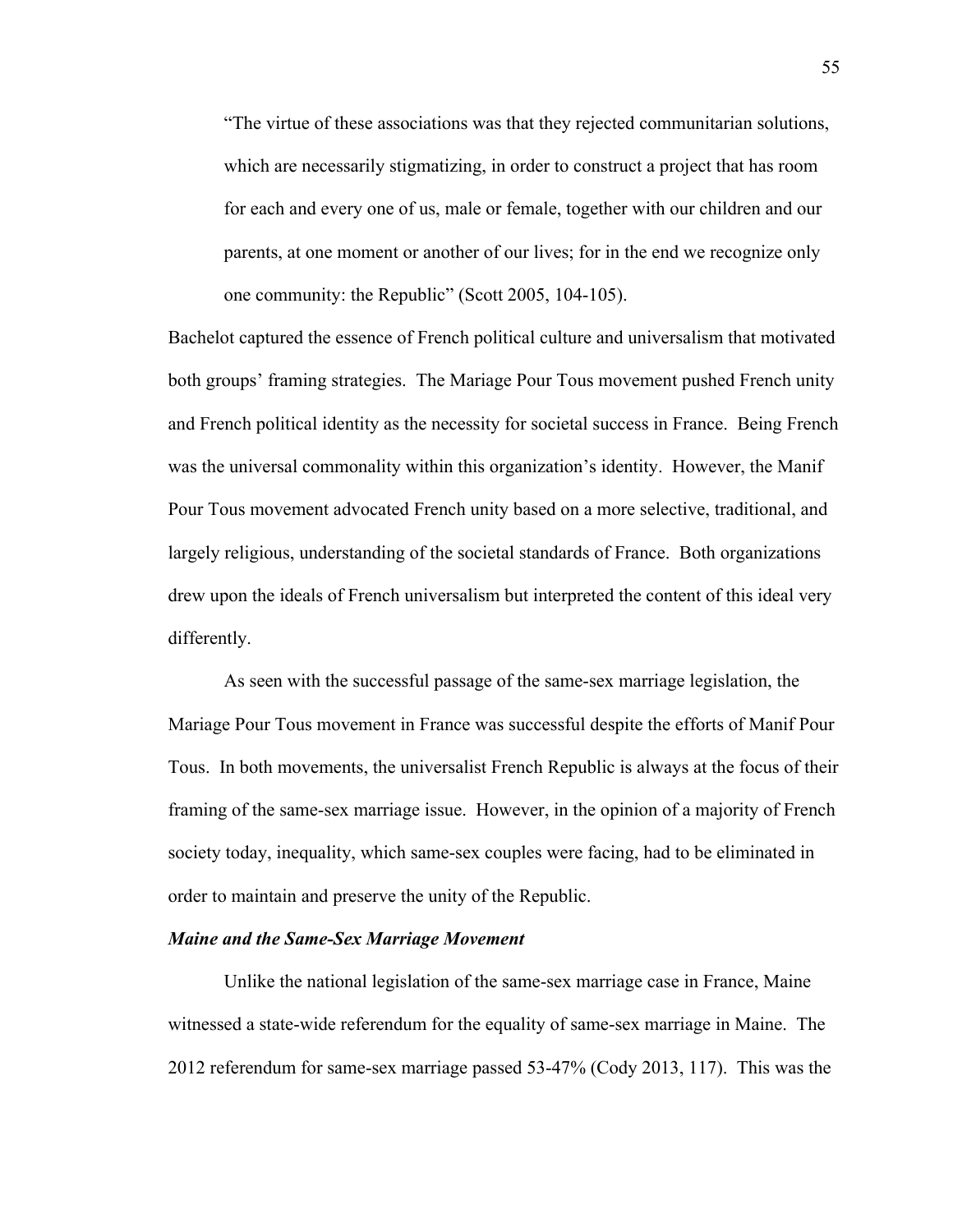second referendum in Maine. In 2010, a people's veto had shut down legislation to legally recognize same-sex marriage. This organizational feature of the federal system in the United States, and its widespread use in Maine, makes the use of disruptive, unruly protests unnecessary. Unlike citizens in France, citizens in Maine use more pragmatic tactics of political participation to enact change in their political system. Equality Maine, the major proponent for same-sex marriage in Maine, used key protest tactics to appeal to Maine voters, which included grassroots and one-on-one interactions, and resulted in the success of the second referendum. Stand for Marriage Maine, the major opponent for marriage equality, in contrast, was unsuccessful in its efforts to reach Maine voters with their political participation tactics.

Equality Maine provides a clear example of the political participation commonly known in this New England state. The campaigns leading up to the referendum in 2012 utilized:

"… grassroots activity and national groups, with the increasing use of campaign tactics such as voter identification, the widespread use of volunteers to mobilize voters and focused campaign messaging, delivered through media, spokespeople, and paid and volunteer campaign workers" (Fried and Shaw 9).

The same-sex marriage initiatives in Maine once again display Maine politics as being personal and close to home. One participant in a Portland area rally stated that: "This isn't politics. This is personal" (*NBC News*). The ownership of this political issue is what motivated many citizens to participate and created the success of the grassroots movement.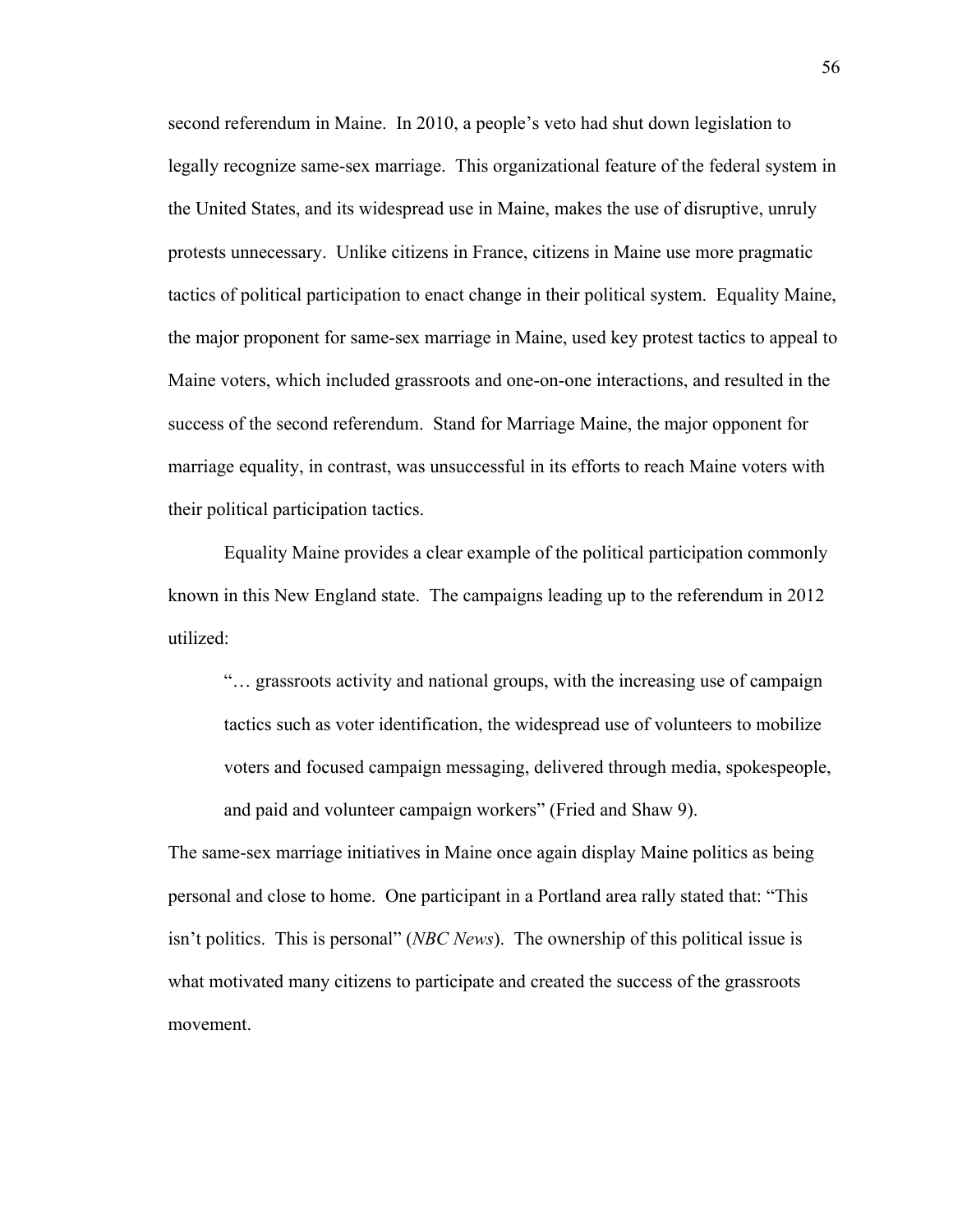Equality Maine "… had volunteers in target legislative districts talking one-onone with voters at their door and over the phone" (Fried and Shaw 11). These tactics were essential in getting those who agreed with same-sex marriage to the polls in order to vote and typified the more conventional political participation tactics utilized in Maine. Have one-on-one contact and personal testimonies were exceedingly effective in catalyzing individuals to vote in the referendum. Equality Maine was organized in their endeavor to reach out to individuals that would be supportive of same-sex marriage. Through their efforts to reach out to Maine voters in an organized, sophisticated way, this movement appealed to the moralistic political culture of Maine and encouraged the conventional participation of voting that enacts change in Maine politics. Through this organization and personal outreach by Equality Maine, this movement was able to utilize tactics that effectively reached Maine citizens.

The opposition group formed in response to the same-sex marriage movement was Stand for Marriage Maine. Stand for Marriage is strongly rooted in conservative values and proclaims the importance of the traditional definition of marriage. In 2009, Stand for Marriage Maine was largely responsible for repealing the same-sex marriage law. However, due to financial reasons, Stand for Maine did not have the momentum behind their grassroots appeal to be as successful as their opponent in 2012. According to the Maine Ethics Commission, Equality Maine raised \$21,549 for the issue in 2012. However, Stand for Marriage Maine was not even a large enough contributor to be included in the financial report (*Portland Press Herald*).

Furthermore, Stand for Marriage Maine attempted the same political tactics of appealing to likely voters as Equality Maine but was unable to attract enough support.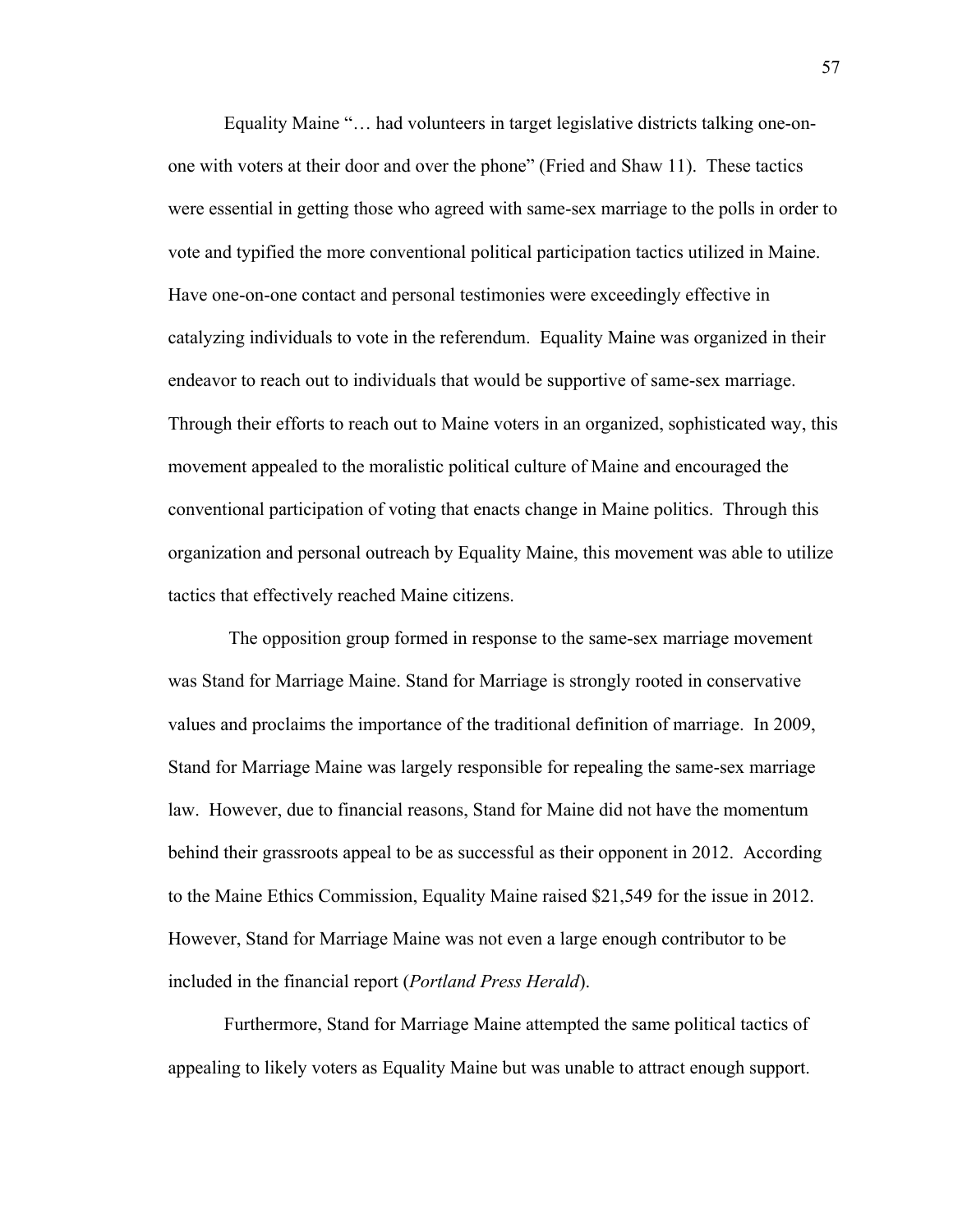Unlike the rhetoric used by the French anti-same-sex marriage movement regarding same-sex couples and the effect on children and family, anti-same-sex marriage movements in Maine focused on portraying same-sex couples with negative qualities. The National Organization for Marriage, a national movement that helped fund Stand for Marriage Maine would "[seek] to cast same-sex marriage in a negative light by linking it to other issues, such as pornography and sexualizing of children" (Kim 2012). As evident by the failed attempt to prevent the legalization of same-sex marriage in Maine, this organization did not effectively utilize protest tactics to appeal to Maine voters. Stand for Marriage Maine was unsuccessful because they were out-strategized by a more organized movement that appealed to the collective memory of Maine citizens.

### *Maine and the Connection with American Exceptionalism*

Successful legislation of same-sex marriage in Maine, despite the influential American conservative movements, can be seen as a result of American exceptionalism in the United States. The rights of US citizens "… have been employed in the service of a political tradition that has been consistently more critical of government, more insistent on individual responsibility, and more concerned to defend individual freedom than [other nations]" (Ignatieff 2005, 11). The individualistic component that shapes American political ideology greatly influences the need for equal rights and the desire for the legalization of same-sex marriage.

Furthermore, the presence of such highly organized movements such as Equality Maine that cater and react to their voter demographic and organize grassroots mobilization, demonstrate the importance of personal political tactics in Maine. Maine politics are rooted in individualism and value the participation of an active citizenry.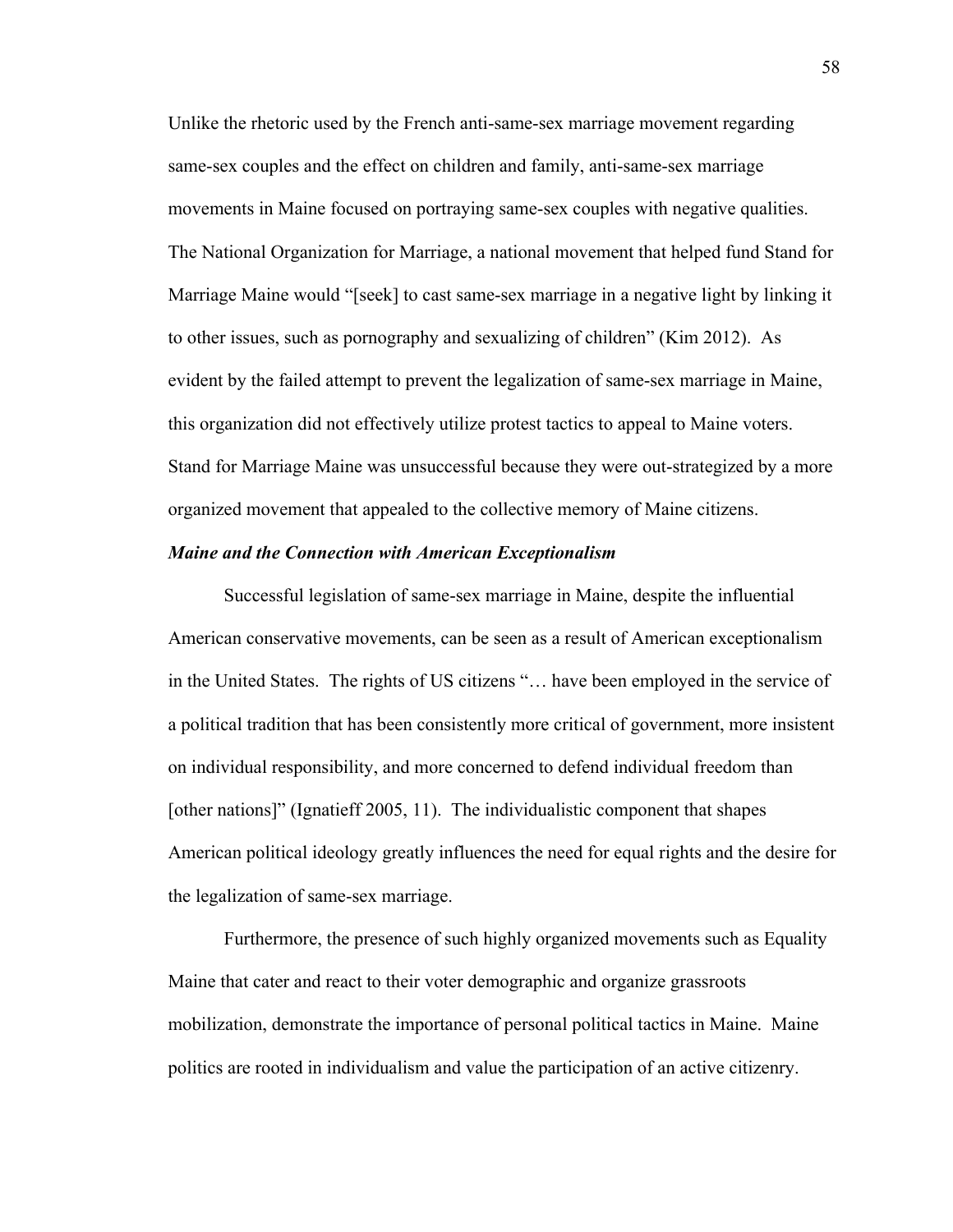When these components are utilized effectively, movements in Maine are able to witness success.

Using collective memory to help explain the success of the same-sex marriage movement, it becomes apparent why the legislation was passed in Maine. The historical importance of the American Revolution demonstrates that:

"[t]hese rights, authored in the name of 'we are the people,' are anchored in the historical project of the American Revolution: a free people establishing a republic based on popular sovereignty. A realist account would explain exceptionalism as an attempt to define U.S. sovereignty and power" (Ignatieff 2005, 14).

These American ideals have taken shape in Maine through institutions such as citizen's initiative, people's veto, town meeting government, and citizen legislature. By tying social movements into these ideals, movements, such as Equality Maine, are able to witness success.

#### *Impact of Political Foundation on Current Movements*

Donatella Della Porta and Mario Diani, scholars of social movement theory, describe the significance of social movements in society. They believe that social movements arise in society "[w]hen traditional norms no longer succeed in providing a satisfactory structure for behavior [therefore,] the individual is forced to challenge the social order through various forms of non-conformity" (2006, 13). The same-sex marriage movements in France and the state of Maine are similar to other same-sex marriage movements that can be seen globally. However, what makes these cases unique is the utilization of different collective memories based on a national history. The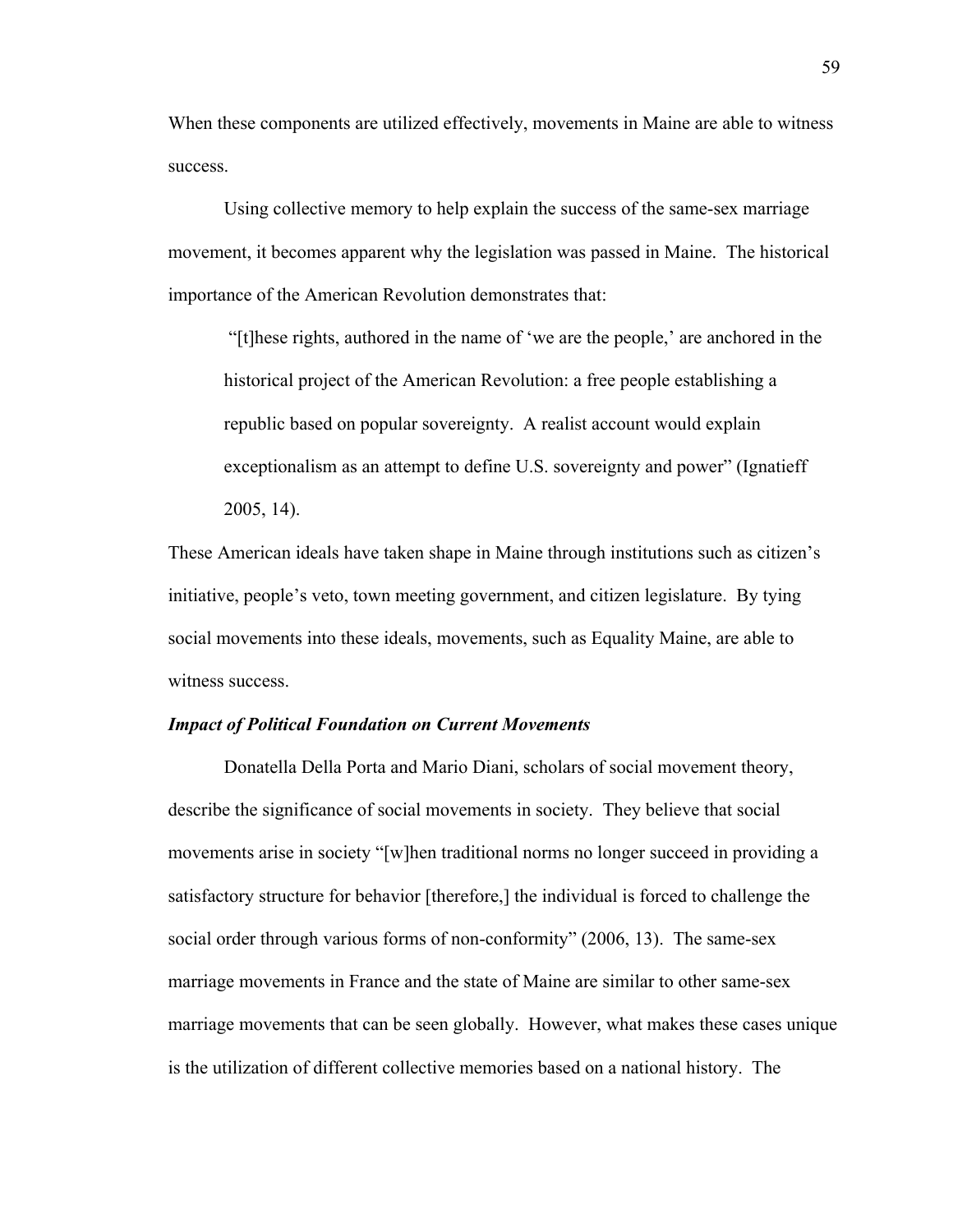historical interpretation of each county's national identity provides insight into why these social movements experienced similar legislative success in different places and contexts.

As seen through the case studies presented in this thesis, France has a collective history of unity with a strong nationalist belief that the Republic of France is the central focus. Individual differences within the French state, such as inequalities for different sexual orientations, cannot be allowed because French universalism will be compromised. However, respecting individual differences as part of a richly diverse nation is what makes the United States unique, and as some would say exceptional. Those differences, although they may not be liked by all, are accepted and preserved as a valued piece of American democracy. Therefore, inequality in anyone's status is indefensible. A fundamental aspect of American collective memory displays the belief that all are created equal and discrimination is not tolerated. Despite viewing the samesex marriage movements in France and Maine from two perspectives of inequality, each can be seen as successful because they drew upon the fundamental themes at their nation's core.

## **Conclusion**

The same-sex marriage movements in France and Maine exemplify how the use of collective memory by a movement and the formation of political participation in a nation can contribute to the tactics used to enact political change. Movements gain their momentum by associating with key national and historical ideals. The same-sex marriage movements in France and Maine witnessed success because they appealed to the ideals grounded in their respective democratic ideals and standards.

According to Susan Dunn: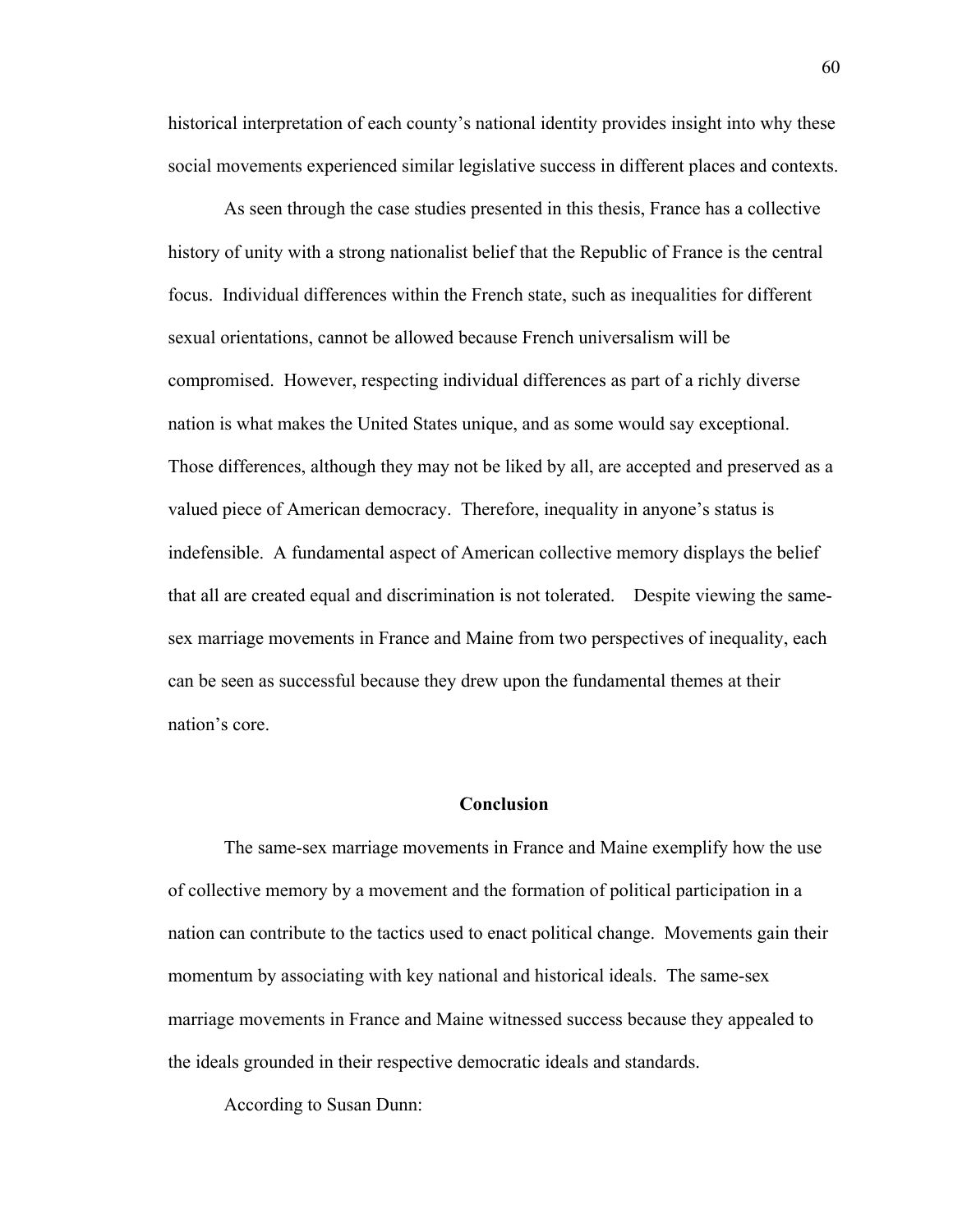"If the United States and France wish to ensure the renewal and health of their societies, they might do well to recall that revolution means return… But revolution also entails audacity. As we contemplate fresh solutions to fresh problems, let us audaciously hurl a few experimental bolts of lightning into our sky of eighteenth-century light" (1999, 207-208).

At the time Dunn's work was written, the same-sex marriage movements had not yet been fully developed nor witnessed any form of success. However, both nations did witness a cultural revolution in regards to human rights with the successful legislation of same-sex marriage.

This case analysis of same-sex marriage cross-nationally in France and Maine demonstrates key concepts of social movements and highlights the important influence collective memory can contribute to the political culture in a nation. Through this analysis, it is believed that the historical influence of a nation's view of their collective past can influences citizens and the way in which they react and participate in society.

To fully understand a society and how citizens participate politically, it is crucial to examine and understand the foundation in which the nation was created. Through the lens of collective memory, contemporary political culture and action can be better understood and interpreted.

However, research in this area of study is only just beginning. There are many different avenues this project could take on given unlimited resources. A further analysis of the use of media within these movements could be useful in regards to the framing used by members of social movements. Furthermore, personal interviews with movement leaders and governmental personal involved in the legislation process could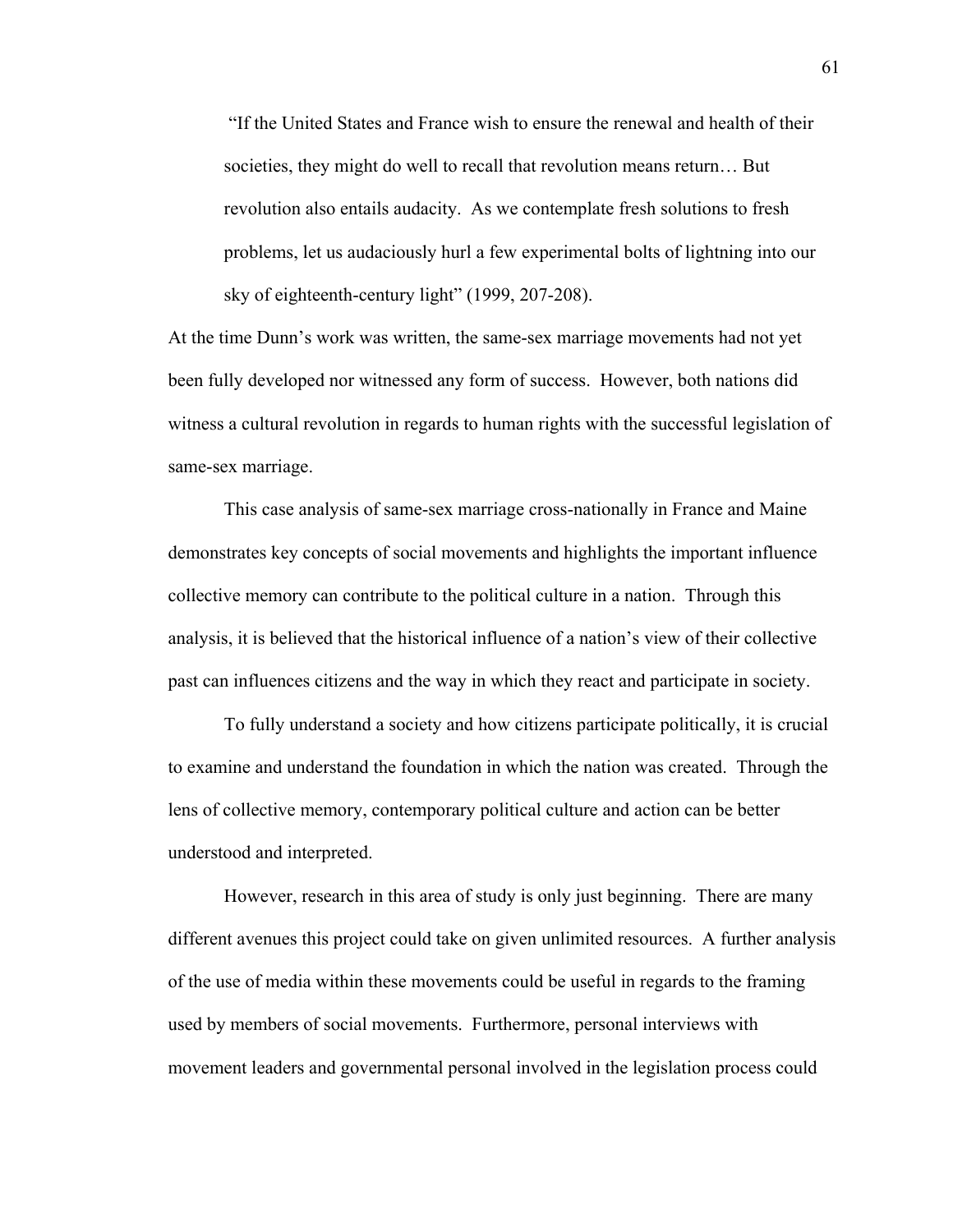provide great insight on the tactics used by movements and organizations within each nation. Both of these components could further demonstrate the claims of collective memory and political culture made in this thesis.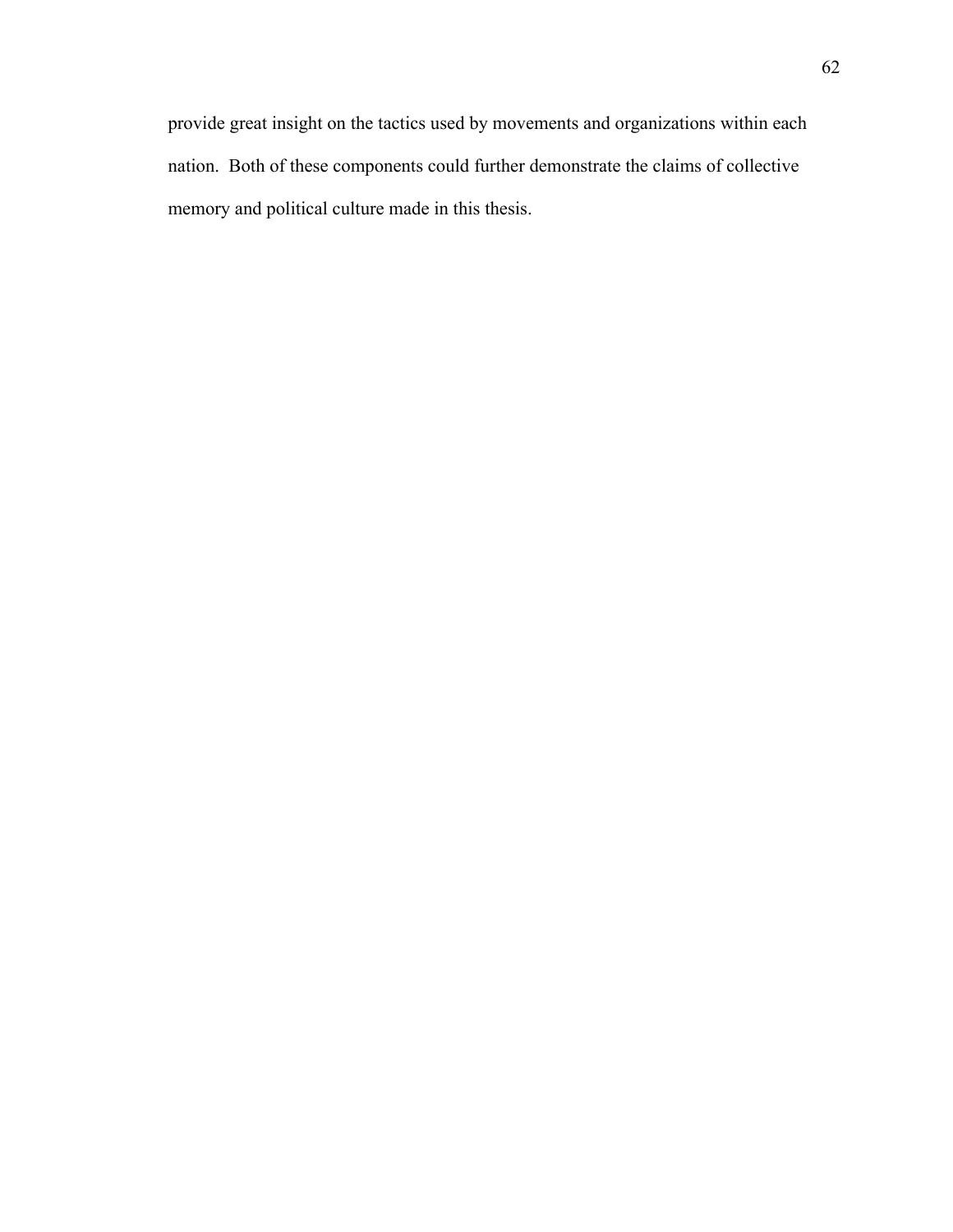#### Bibliography

Adam, Barry D, Jan Willem Duyvendak and Andre Krouwel. 1999. "Gay and Lesbian Movementsbeyond Borders?: National Imprints of a Worldwide Movement." in *The Global Emergence of Gay and Lesbian Politics: National Imprints of a Worldwide Movement.* ed. Barry D. Adam, Jan Willem Duyvendak and Andre Krouwel. Philadelphia: Temple University Press.

Almond, Gabriel A. and Sidney Verba. 1963. *The Civic Culture: Political Attitudes and Democracy in Five Nations.* New York: Sage.

Benford, Robert D. and David A. Snow. 2000. "Framing Processes and Social Movements<sup>-</sup>

An Overview and Assessment." *Annual Review of Sociology.* 26. 611-639.

Bernstein, Mary. 2009. "The Strategic Uses of Identity by the Lesbian and Gay Movement"

*The Social Movements Reader: Cases and Concepts.* eds. Jeff Goodwin and James M.

Jasper. 264-278.

Chesters, Graeme. 2011. *Social Movements: The Key Concepts*. New York: Routledge.

Cody, Howard. 2013. "Maine Politics in 2013: Still Moralistic Yankeedom's Exemplar?" *NewEngland Journal of Political Science*. 7(1): 111-119.

Della Porta, Donatella and Mario Diani. 2006 *Social Movements: An Introduction*. Maldon,

MA: Blackwell.

De Toqueville, Alexis. 1994. *Democracy in America*. New York: Everyman's Library.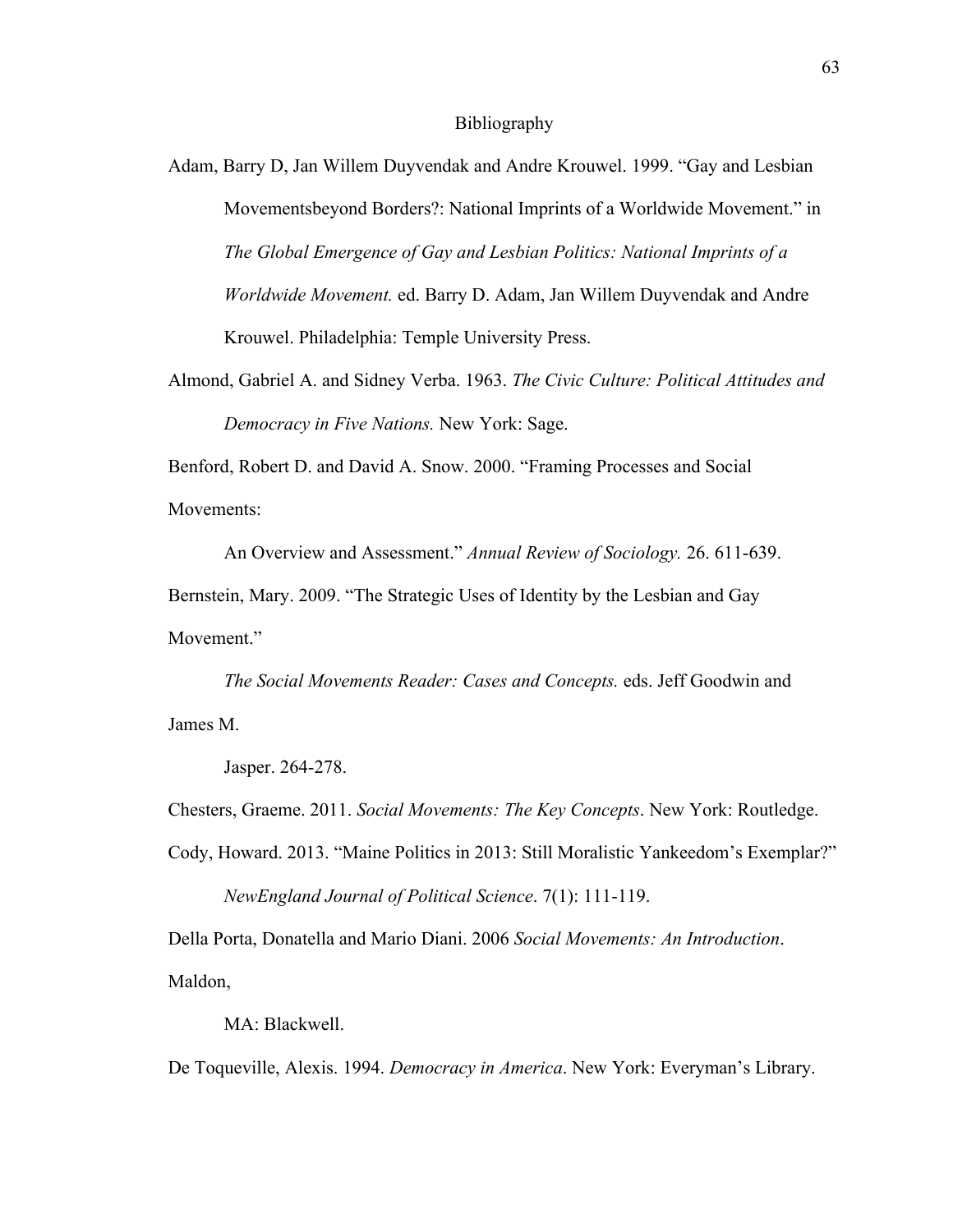Dunn, Susan. 1999. *Sister Revolutions: French Lightning, American Light*. New York: Faber

and Faber.

- Elazar, Daniel J. 1972 . *American Federalism: A view from the states*, 2nd edition. New York: Thomas Y. Crowell.
- Eyerman, Ron. 2002. *Cultural Trauma: Slavery and the Formation of African American Identity*. Cambridge: University Press.

Farthing, Linda and Benjamin Kohl. 2013. "Mobilizing Memory: Bolivia's Enduring Social

Movements." *Social Movement Studies*, 12.4. 361-376.

Fominaya, Cristinia Flesher. 2010. "Collective Identity in Social Movements: Central Concepts and Debates." *Sociology Compass*. 10.11. 393-404.

Freedom to Marry. 2014. "The Freedom to Marry Internationally." freedomtomarry.org.

Fried, Amy and Emily Shaw. Unpublished. "From Sea to Shining Sea: Strategy diffusion and

multiple paths to marriage equality in Maine and Washington."

Gabel, Ines. 2013. "Historical Memory and Collective Identity: West Bank Settlers Reconstruct the Past." *Media, Culture & Society* 35 (March): 250-259.

Gongaware, Timothy B. 2012. "Collective Memory Anchors: Collective Identity and Continuity in Social Movements." *Sociological Focus* 22 (November): 214-239.

Grodsky, Brian. 2012. *Social Movements and the New State: The Fate of Pro-Democracy Organizations When Democracy is Won*. Palo Alto: Stanford.

Harris,Fredrick C. (2006). "It Takes a Tragedy to Arouse Them: Collective Memory and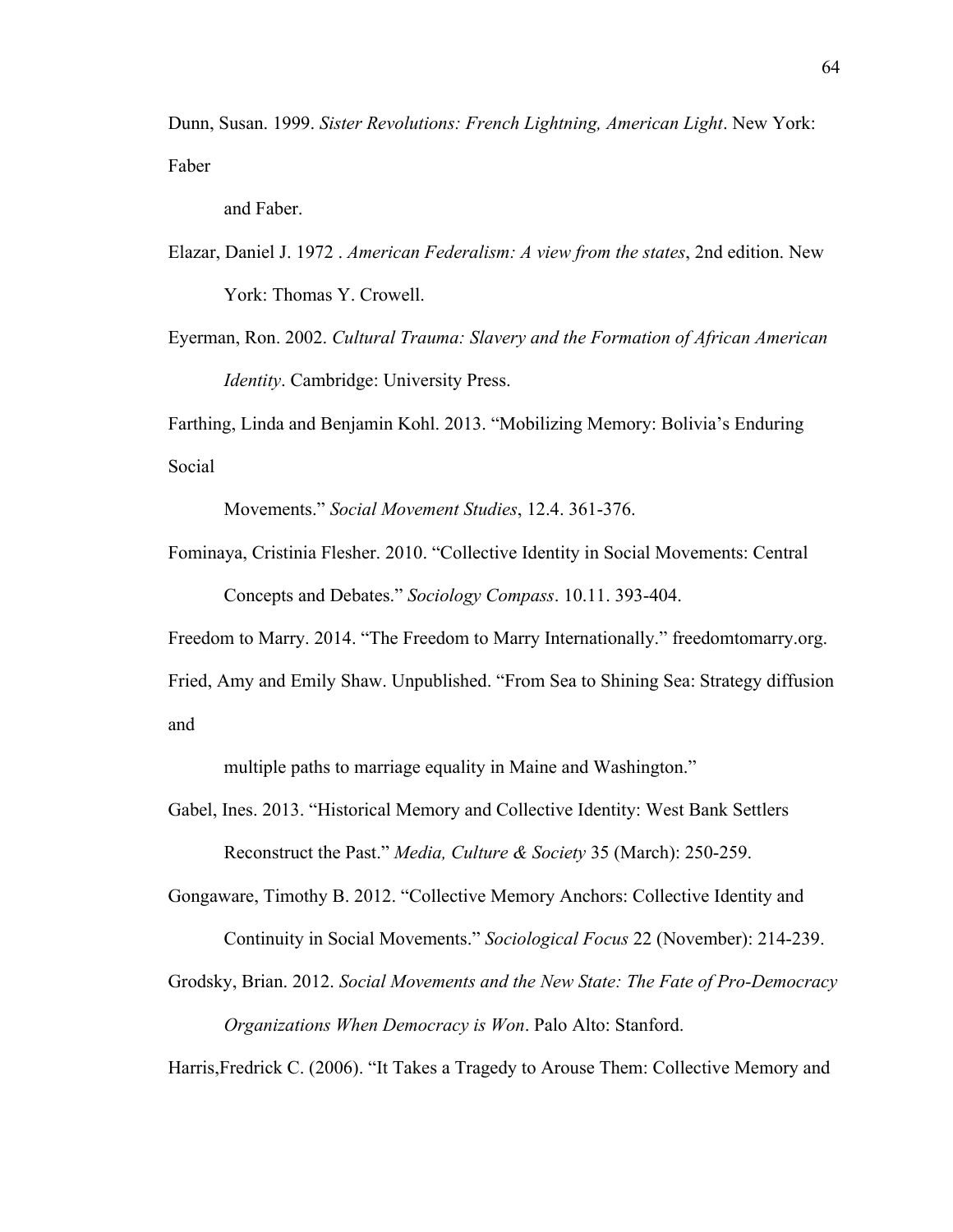Collective Action during the Civil Rights Movement." *Social Movement Studies*. 5.1.

19-43.

Hinnant, Lori and Sylvie Corbet. 2013. "French Protest Against Gay Marriage Turns Violent." *Associated Press*.

Holfstadter, Richard. 1974. *The American Political Tradition*. New York: Vintage

Ignatieff, Michael. 2005. *American Exceptionalism and Human Rights*. New Jersey: Princeton University Press.

Kollman, Kelly and Matthew Waites. 2009. "The Global Politics of Lesbian, Gay, Bisexual

and Transgender Human Rights: An Introduction." Contemporary Politics, 15.1. 1-17.

*Le Point.* 2013. "Mariage homosexuel : actions des anti dans plusieurs villes."

Lebovics, Herman. 1992. *True France: The Wars Over Cultural Identity, 1900-1945*. New

York: Cornell University Press

Lipset, Seymour Martin. 1996. *American Exceptionalism: A Double-edged Sword*. New York: W.W. Norton & Company, Inc.

Lionnet, Francoise. 1998. "Performative Universalism and Cultural Diversity : French Thought and American Contexts." in *Terror and Consensus: Vicissitudes of* 

*French* 

*Thought*. eds. Jean-Joseph Goux and Philip R. Vood. Stanford University Press.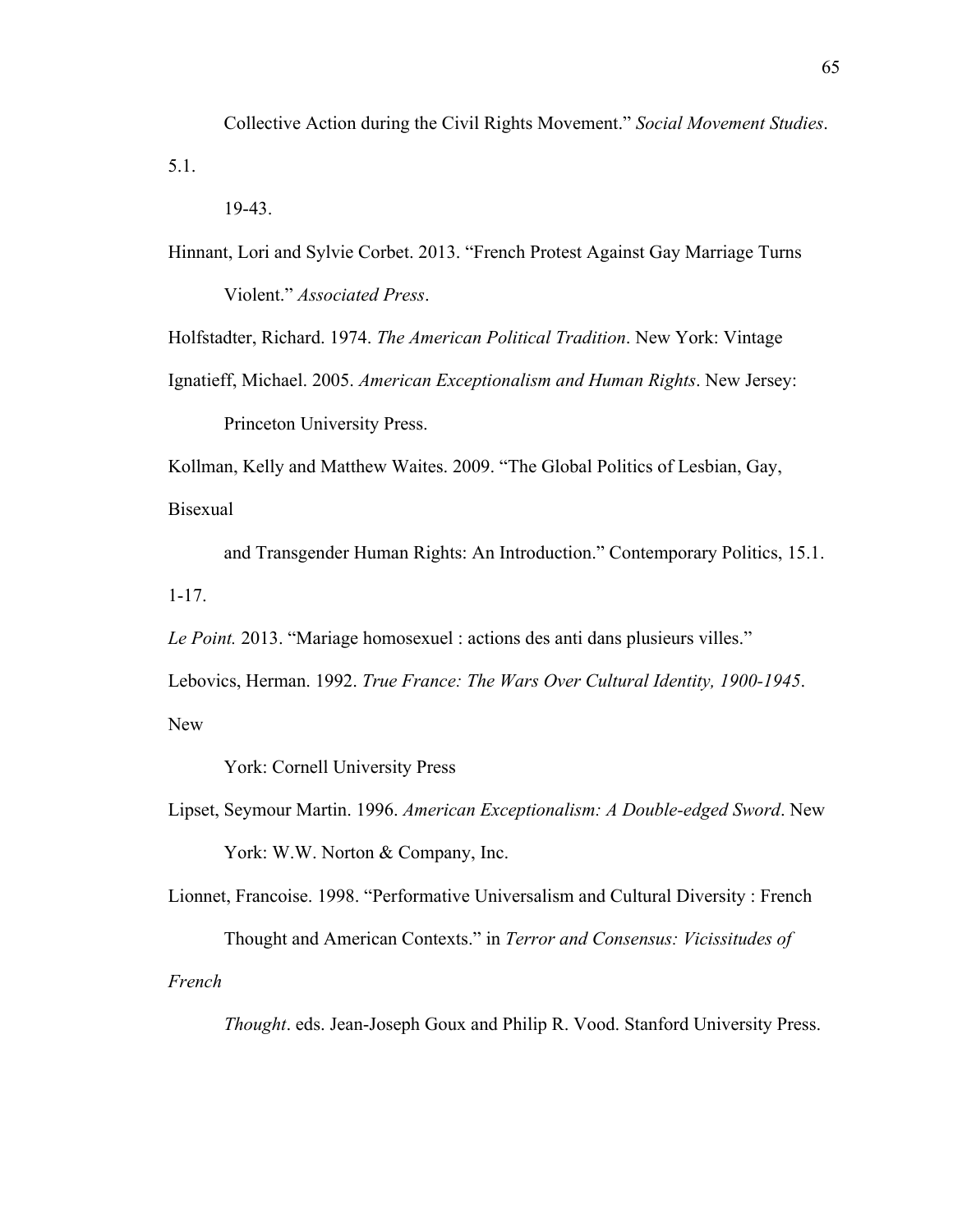McAdam, D. 1999. *Political Process and the Development of Black Insurgency, 1930- 1970*,

2<sup>nd</sup> Edition, Chicago: University of Chicago Press.

McDonald, Kevin. 2002. "From Solidarity to Fluidarity: Social Movements Beyond

'Collective Identity'- The Case of Globalization Conflicts." *Social Movement Studies*.

1.2. 109-128.

Majumdar, Margaret A. 2005. "Exceptionalism and Universalism: The Uneasy Alliance in

the French Speaking Word." In *The French Exception*, eds. Emmanuel Godin and Tony Chafer. New York: Berghahn Books. 16-29.

*NBC News*. 2009. "Stakes high in Maine's vote on gay marriage."

Oliver, Pamela E. 1989. "Bringing the Crowd Back In: The Nonorganizational Elements of

Social Movements." *Research in Social Movements, Conflicts and Change*: 11, 1- 30.

Palmer, Kenneth et al. 2009. *Maine Politics and Government*. 2<sup>nd</sup> Edition. Lincoln: University of Nebraska.

Palmer, Kenneth. 2010. "Maine's Paradoxical Politics." *Maine Policy Review*. 19.1: 26- 34.

Pilgrim, Sophie. 2013"Thousands gather for pro-gay marriage rally." *France24. Portland Press Herald.* 2012. "Political Contributions in Support of and Against Legalizing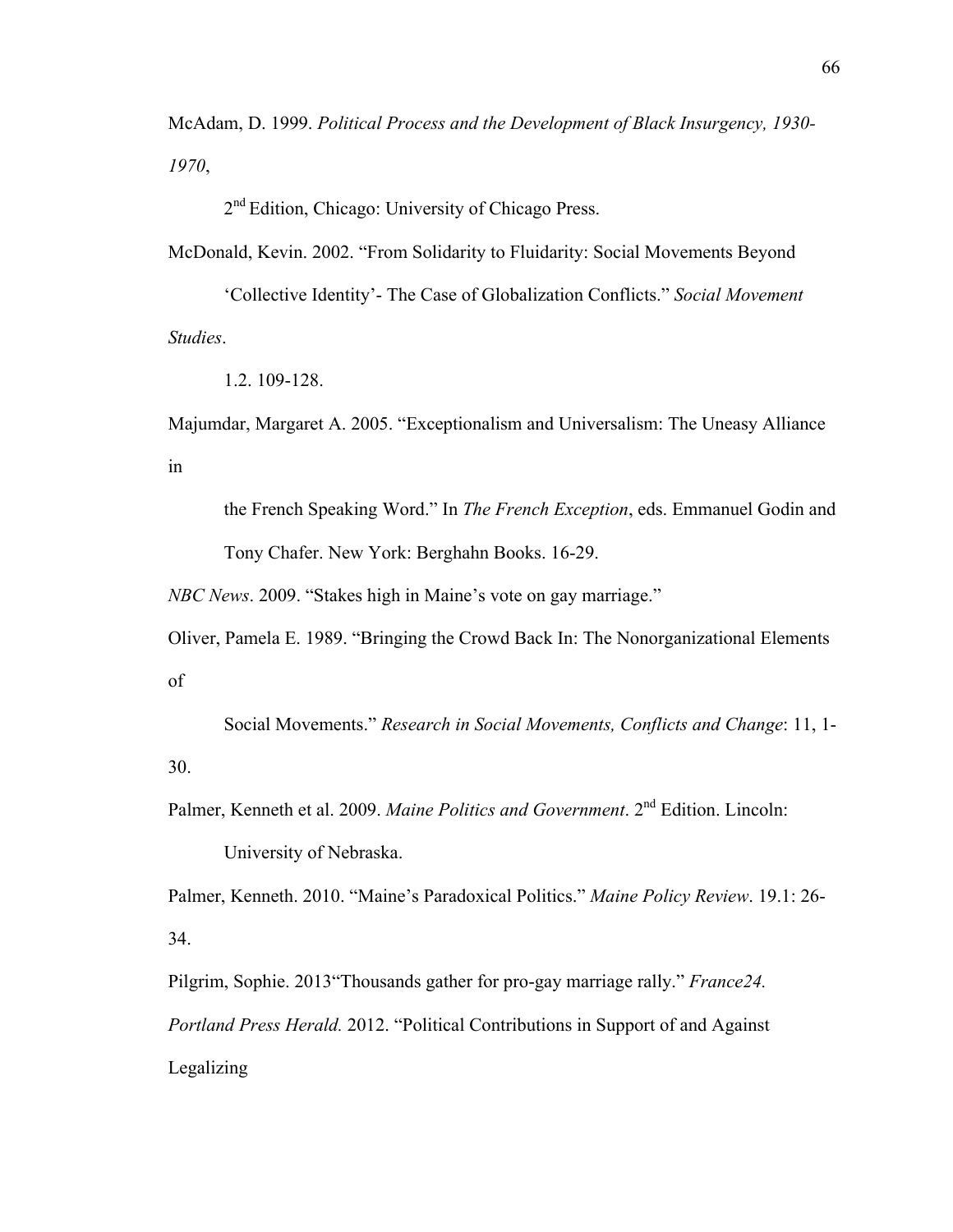Same-Sex Marriage."

*Reuters.* 2013. "French Unions Lead Protests Over Labor Deal."

Rousseau, Jean Jacques. 2001. "Selections from *Social Contract.*" *Theories of* 

*Democracy: A* 

*Reader,* eds. Ronald J. Tercheck and Thomas C. Conte. New York: Rowman & Littlefield. 67-73.

*Seacoastonline*. 2012. "A Maine East-West Highway is an Intriguing Proposal."

Scontras, Charles A. 1976. "The Rise and Decline of the Knights of Labor and the Rise of the

AFL in Maine." in *Ronald F. Banks History of Maine*. Dubuque, Iowa: Kendall/Hunt

Publishing Company.

Scott, Joan Wallach. 2005. *Parité!: Sexual Equality and the Crisis of French Universalism*.

Chicago: The University of Chicago Press.

Smith, Tom W. 2011. "Cross National Differences in Attitudes towards Homosexuality." *NORC/University of Chicago.*

Snow, David A. 2004. "Framing Processes, Ideology, and Discursive Fields." *Blackwell Companion to Social Movements.* Maldon, Massachusetts: Blackwell.

Stratfor. 2013. "Explaining France' Protest Culture." *Le Cercle Les Echos*.

Tarrow, Sidney. 2005. *The New Transnational Activism*. New York: Cambridge

Taylor, Verta and Nella Van Dyke. 2004. "'Get up, Stand up': Tactical Repertories of Social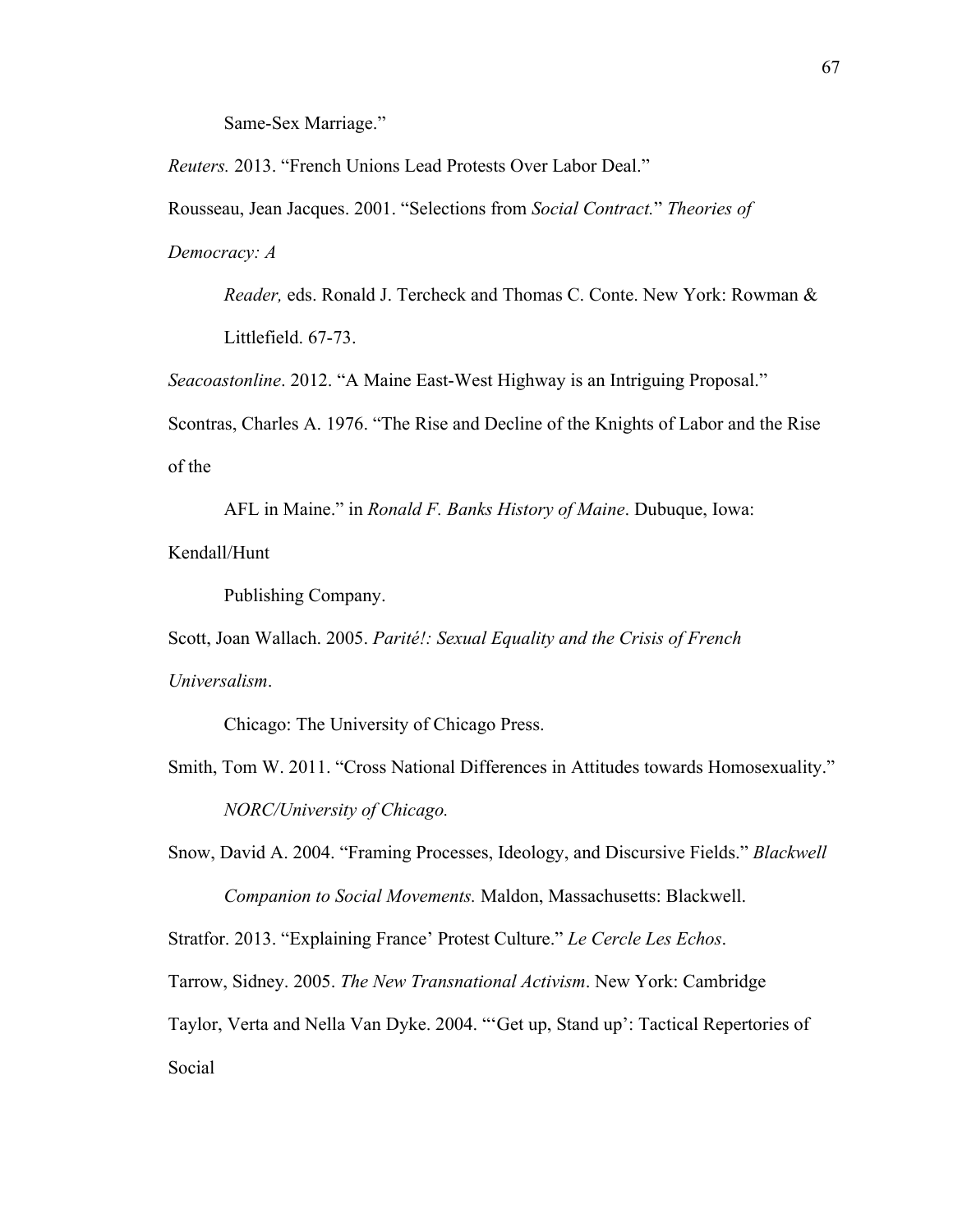Movements." In *The Blackwell Companion to Social Movements*, eds. David A. Snow, Sarah A. Soule, and Hanspeter Kriesi. Malden, MA: Blackwell. 262-293.

Turkel, Tux. 2012. "Protesters Oppose Plans for East-West Highway." *Portland Press Herald.*

Wald, Kenneth D. and Graham B. Glover. 2007. "Theological Perspectives on Gay Unions:

The Uneasy Marriage of Religion and Politics." In *The Politics of Same-Sex Marriage*, eds. Craig A. Rimmerman and Clyde Wilcox. London: University of Chicago. 105-130.

Wright, Wendy. 2013. "French Homosexuals Join Demonstration Against Gay Marriage."

*Catholic Family and Human Rights Institute*.

Zaimov, Stoyan. 2013. "Pro-Gay Marriage Rally in France Draws Over 100,000 Days Before

Crucial Debate." 2013. *The Christian Post*.

Zamponi, Lorenzo. 2013. "Collective Memory and Social Movements." *The Wiley-*

*Blackwell* 

*Encyclopedia of Social and Political Movements*. Hoboken: John Wiley & Sons.